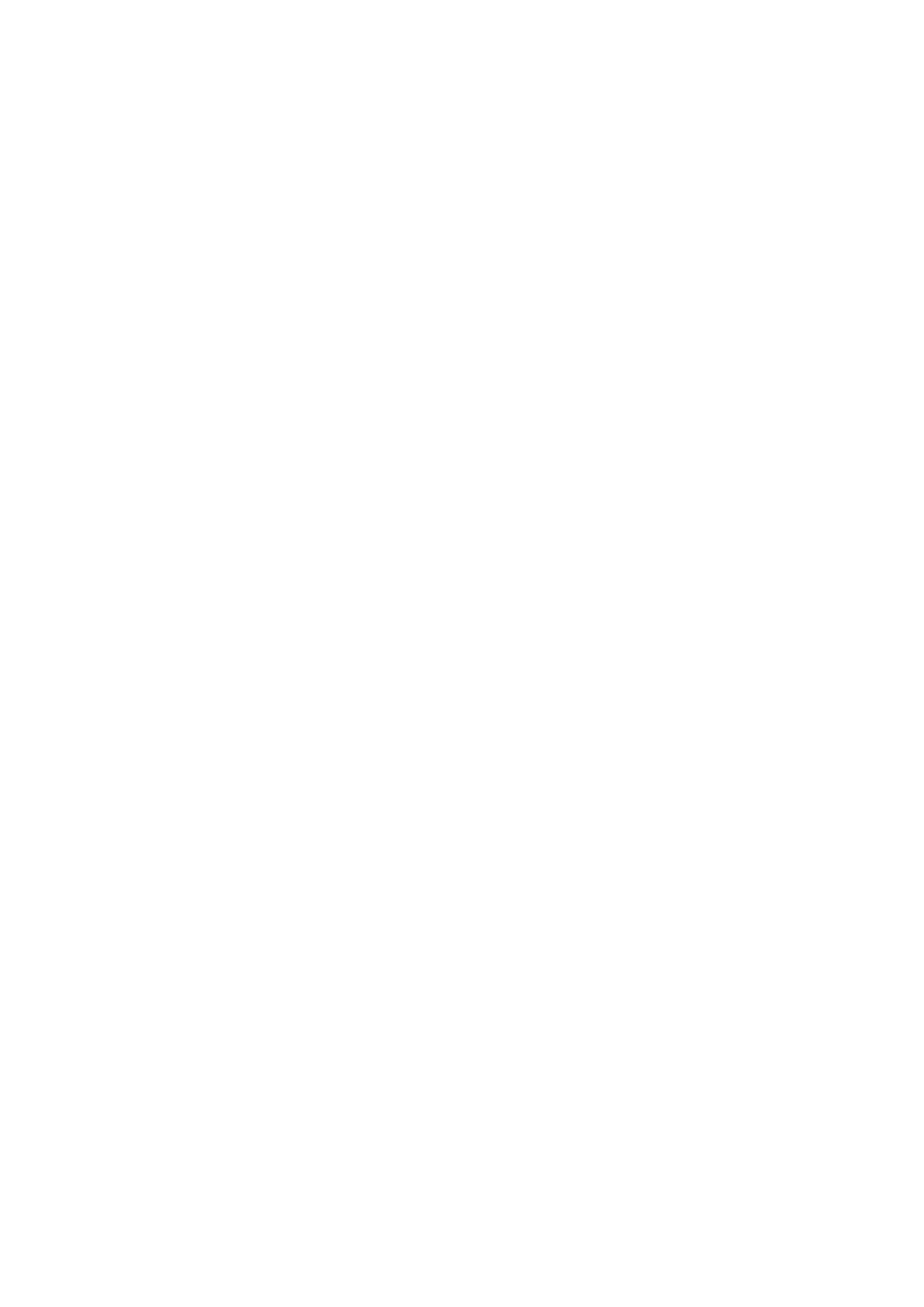# Coordination and role of key stakeholders in setting up and implementing policies and procedures to facilitate recruitment, preparation, protection abroad, and return and reintegration:

Background paper to the 7th AFML

Tripartite Action for the Protection and Promotion of the Rights of Migrant Workers in the ASEAN Region (ASEAN TRIANGLE Project)

Regional Office for Asia and the Pacific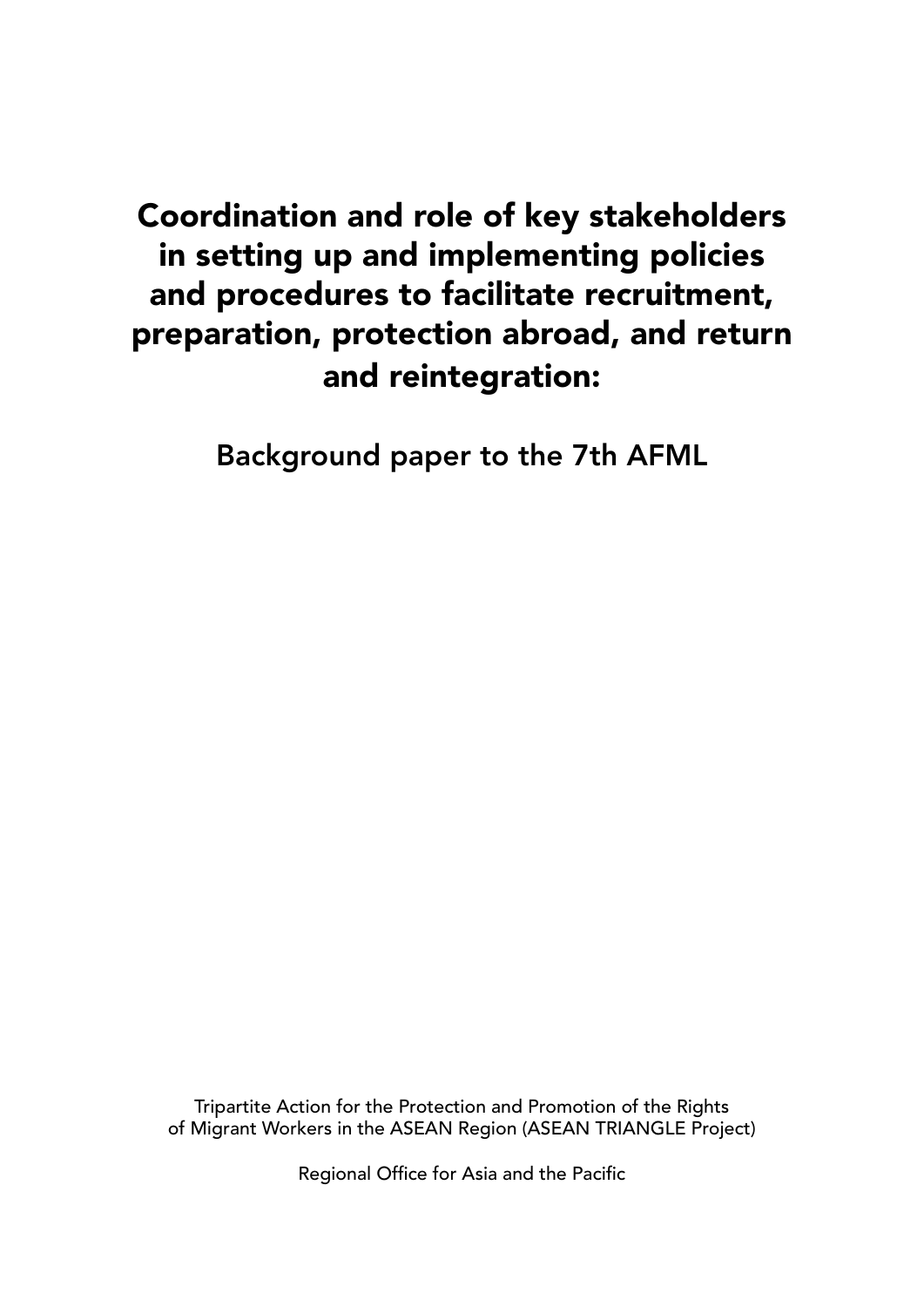Copyright © International Labour Organization 2015 First published 2015

Publications of the International Labour Office enjoy copyright under Protocol 2 of the Universal Copyright Convention. Nevertheless, short excerpts from them may be reproduced without authorization, on condition that the source is indicated. For rights of reproduction or translation, application should be made to ILO Publications (Rights and Licensing), International Labour Office, CH-1211 Geneva 22, Switzerland, or by email: rights@ilo.org. The International Labour Office welcomes such applications.

Libraries, institutions and other users registered with a reproduction rights organization may make copies in accordance with the licences issued to them for this purpose. Visit www.ifrro.org to find the reproduction rights organization in your country.

Protection of migrant workers in the employment process : International standards and guiding principles given by the Private Employment Agencies Convention, 1997 (No.181) and Primate Employment Agencies Recommendation, 1997 (No.188) / Tripartite Action for the Protection and Promotion of the Rights of Migrant Workers in the ASEAN Region (ASEAN TRIANGLE project), ILO Regional Office for Asia and the Pacific. – Bangkok : ILO, 2015

ISBN: 9789221300410 ; 9789221300427 (web pdf)

ILO Regional Office for Asia and the Pacific, Tripartite Action for the Protection and Promotion of the Rights of Migrant Workers in the ASEAN Region (ASEAN TRIANGLE project)

migrant worker / workers rights / employment services / ILO Convention / ILO Recommendation

14.09.1

*ILO Cataloguing in Publication Data* 

The designations employed in ILO publications, which are in conformity with United Nations practice, and the presentation of material therein do not imply the expression of any opinion whatsoever on the part of the International Labour Office concerning the legal status of any country, area or territory or of its authorities, or concerning the delimitation of its frontiers.

The responsibility for opinions expressed in signed articles, studies and other contributions rests solely with their authors, and publication does not constitute an endorsement by the International Labour Office of the opinions expressed in them.

Reference to names of firms and commercial products and processes does not imply their endorsement by the International Labour Office, and any failure to mention a particular firm, commercial product or process is not a sign of disapproval.

ILO publications and digital products can be obtained through major booksellers and digital distribution platforms, or ordered directly from ilo@turpin-distribution.com. For more information, visit our website: www.ilo.org/publns or contact ilopubs@ilo.org.

Printed in Thailand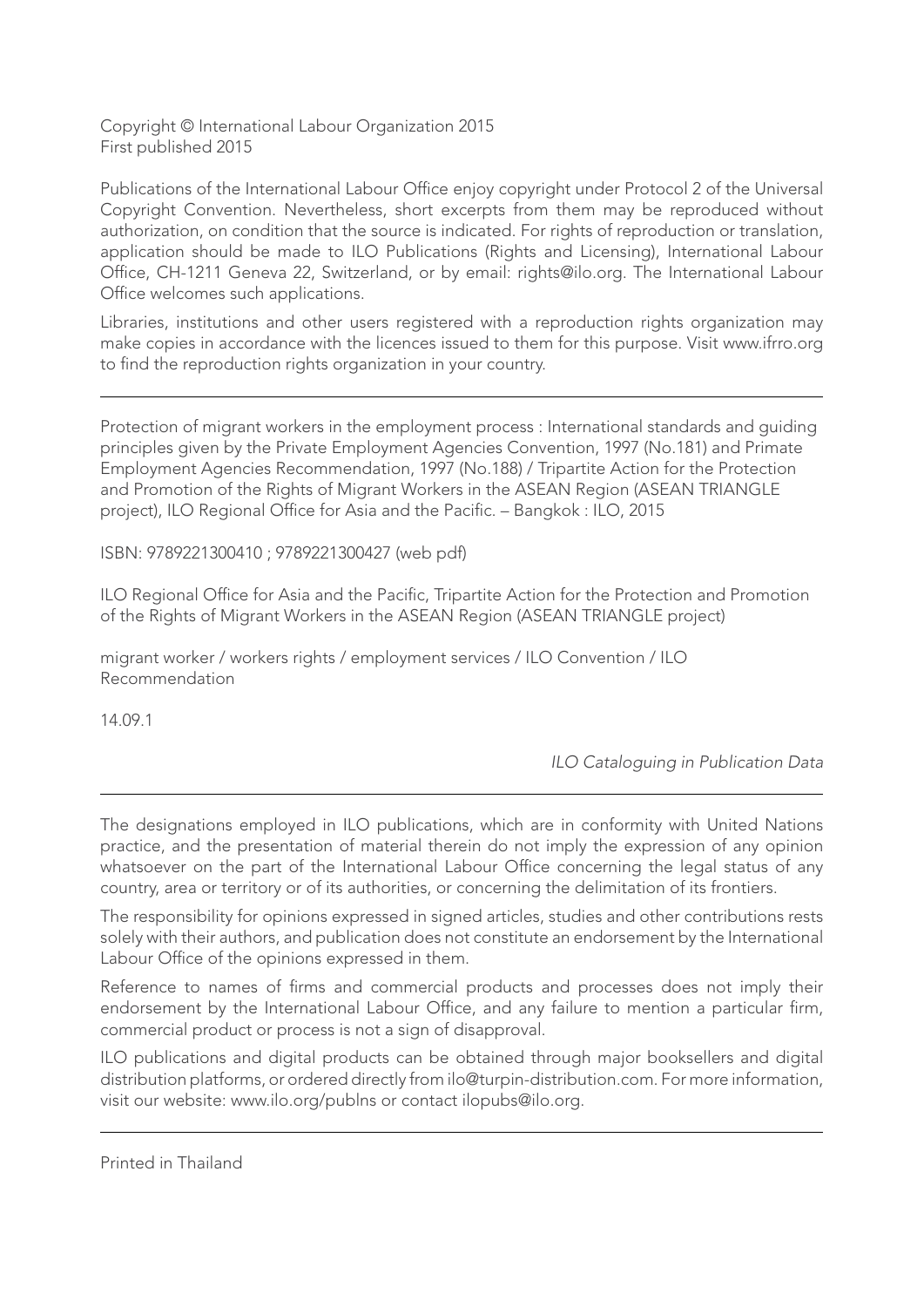# Preface

This background paper was prepared for Session 3 of the 7th ASEAN Forum on Migrant Labour, held 20 – 21 November 2015 in Nai Pyi Taw, Myanmar. The ASEAN Forum on Migrant Labour (AFML) is a unique event among ASEAN activities as it brings together key stakeholders in labour migration in the ASEAN, including the International Labour Organisation's (ILO) tripartite constituents – government, employers' and workers' organisations – as well as the ASEAN Secretariat, civil society and international organizations. It gathers annually to discuss, share experiences, and build consensus on the protection issues committed to under the ASEAN Declaration on the Protection and Promotion of the Rights of Migrant Workers (Cebu Declaration). It results in the adoption of Recommendations that bring life to the provisions of this Declaration.

The overarching theme of the 7th AFML was "Towards the ASEAN Community by 2015 with enhanced measures to protect and promote the rights of migrant workers". Sub-themes were decided as:

- 1. Promotion of fair and appropriate employment protection, payment of wages, and adequate access to decent working and living conditions for migrant workers; and
- 2. Coordination and role of key stakeholders to set up and implement policies and procedures to facilitate aspects of migration of workers, including recruitment, preparation, protection abroad, and return and reintegration.

Managing migration successfully requires close cooperation and coordination of various Government Ministries and key stakeholders. The continued and active participation of all major stakeholders of the migration programme is critical for ensuring the successful implementation of an overseas employment programme (OSCE, 2005). Governments must give due priority to labour migration in terms of overall development, foreign policy and adequate resource allocation. This paper provides examples of cooperation under these guidelines and conveys an understanding of the 'state of the art' in policies and programmes initiated with the cooperation of various actors in the ASEAN region, including governments at both national and local levels, civil society, the private sector, international organizations and multilateral and regional institutions. More specifically, it aims to explore how links amongst various government agencies, tripartite constituents, and civil society are created, strengthened and maintained; the administrative structures in place to support cooperative mechanisms; and the coordination amongst ministries for relevant data collection, sharing and analysis to inform labour migration policy formulation.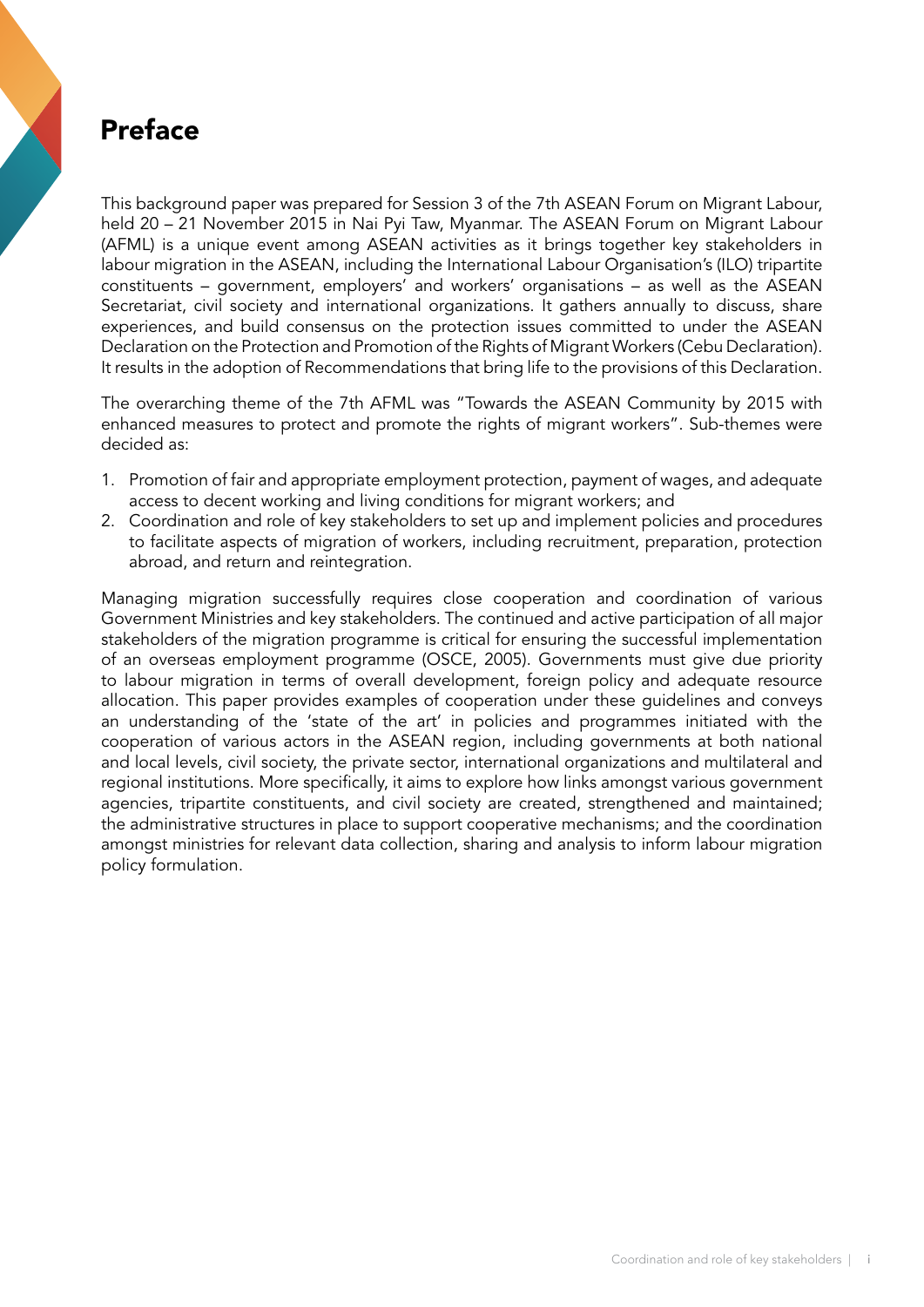# Table of contents

| 1 |                                   |                            |                                                 |  |  |  |  |  |  |
|---|-----------------------------------|----------------------------|-------------------------------------------------|--|--|--|--|--|--|
| 2 |                                   |                            |                                                 |  |  |  |  |  |  |
| 3 |                                   |                            |                                                 |  |  |  |  |  |  |
|   | National-level discussions<br>3.1 |                            |                                                 |  |  |  |  |  |  |
|   | 3.2                               | Regional-level discussions |                                                 |  |  |  |  |  |  |
|   | 3.3                               |                            | International-level discussions                 |  |  |  |  |  |  |
| 4 |                                   |                            |                                                 |  |  |  |  |  |  |
|   | 4.1                               |                            | National consultations                          |  |  |  |  |  |  |
|   | 4.2                               | Regional consultations     |                                                 |  |  |  |  |  |  |
| 5 |                                   | 12                         |                                                 |  |  |  |  |  |  |
|   | National collaboration<br>5.1     |                            |                                                 |  |  |  |  |  |  |
|   |                                   | 5.1.1                      | Utilizing existing structures within government |  |  |  |  |  |  |
|   |                                   | 5.1.2                      | Centralizing operations within government       |  |  |  |  |  |  |
|   |                                   | 5.1.3                      | Forging public-private initiatives              |  |  |  |  |  |  |
|   | 5.2                               | Bilateral collaboration    |                                                 |  |  |  |  |  |  |
|   | 5.3                               | Regional collaboration     |                                                 |  |  |  |  |  |  |
|   |                                   | 5.3.1                      | Formal inter-state collaboration at the ASEAN   |  |  |  |  |  |  |
|   |                                   | 5.3.2                      | Regional civil society collaborations           |  |  |  |  |  |  |
|   |                                   | 5.3.3                      | Regional collaborations of social partners      |  |  |  |  |  |  |
|   |                                   | 5.3.4                      | Public-Private collaborations                   |  |  |  |  |  |  |
| 6 | 39                                |                            |                                                 |  |  |  |  |  |  |
|   | 40                                |                            |                                                 |  |  |  |  |  |  |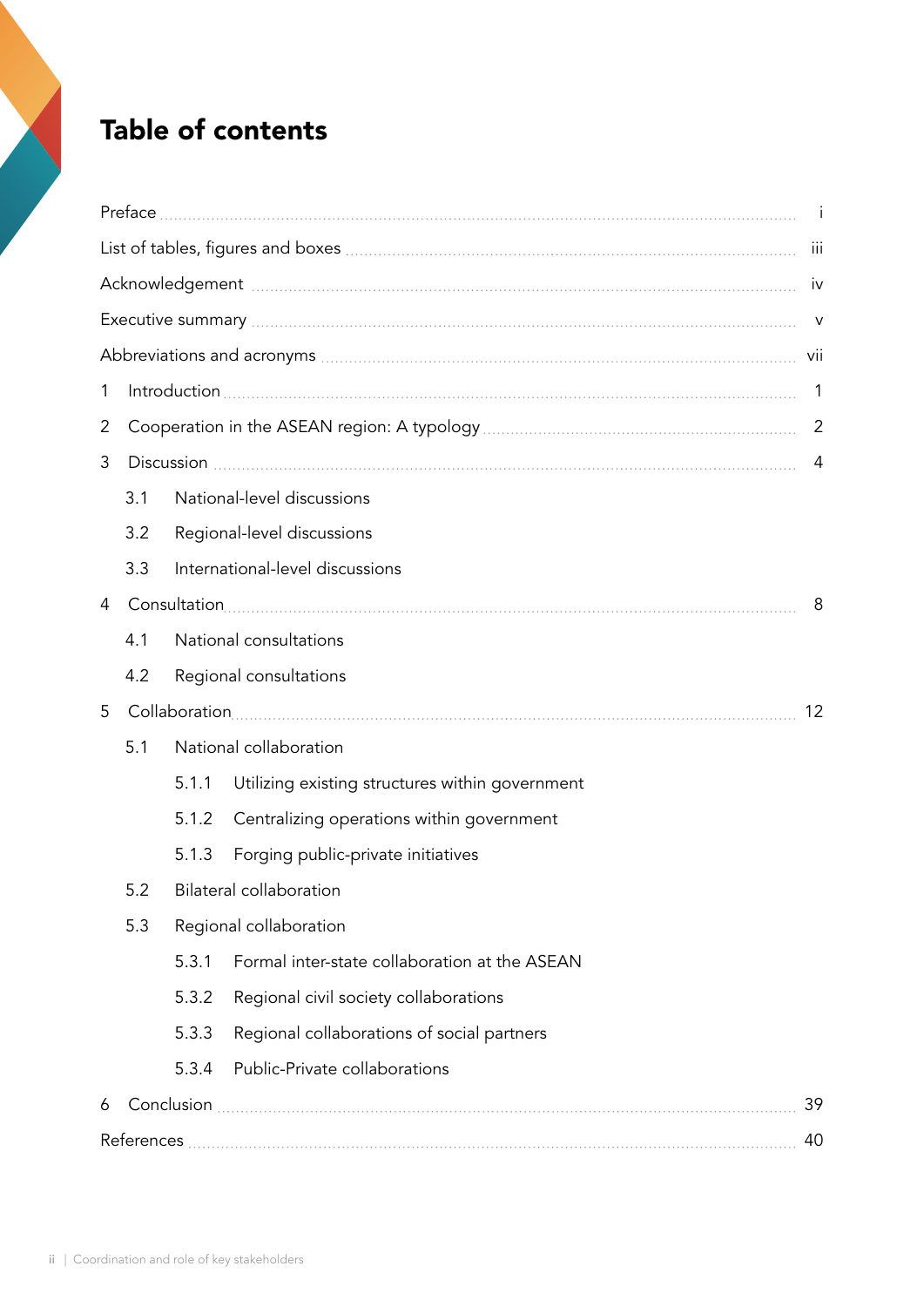# List of tables, figures and boxes

| Tables 1      | ASEAN Member States with labour attachés appointed to diplomatic<br>missions                                                          | 13 |
|---------------|---------------------------------------------------------------------------------------------------------------------------------------|----|
| Tables 2      | Bilateral agreements and MOUs in South-East Asia: Selected countries,<br>up to 2010                                                   | 26 |
| Figures 1     | Three types of cooperation                                                                                                            | 2  |
| Box 1         | Changing the discourse and beyond: ASEAN Member States participation<br>at the Global Forum on Migration and Development (GFMD)       | 6  |
| Box 2         | Promise of tripartite stakeholder consultations: Insights from Cambodia                                                               | 10 |
| Box 3         | Roles of labour attachés in the protection of migrant workers                                                                         | 14 |
| Box 4         | The Philippines Sub-Committee on International Migration and<br>Development (SCIMD): An idea whose time has come                      | 16 |
| Box 5         | Preparing for the eventual return: Insights from WIMLER Foundation's<br>Leadership and Social Entrepreneurship (LSE) Training Program | 19 |
| Box 6         | Making Migrant Workers Resource Centres (MRCs) work: Seven key<br>elements                                                            | 20 |
| Box 7         | Moving from consultation to collaboration: Development of a complaint<br>mechanism in Cambodia                                        | 22 |
| Box 8         | Changing the public perception of migrants: The Saphan Siang and<br>Migration Works campaigns in Thailand and Malaysia                | 23 |
| Box 9         | Moving away from generalities: Insights from MOUs involving ASEAN<br><b>Member States</b>                                             | 28 |
| <b>Box 10</b> | Protecting domestic workers through MOUs: The Malaysia-Indonesia<br>experience                                                        | 29 |
| Box 11        | The Devil is in the Details: Challenges in Implementing Mutual<br>Recognition Arrangements (MRAs) in the ASEAN region                 | 31 |
| <b>Box 12</b> | Creating regional complaint mechanisms: An initiative from the ASEAN<br>Trade Union Council (ATUC)                                    | 33 |
| Box 13        | A more responsible role for employers: Insights from the recruitment<br>practices of a semi-conductor company in Malaysia             | 35 |
| <b>Box 14</b> | Enforcing self-regulation among recruitment agents: Experiences from<br>Viet Nam                                                      | 37 |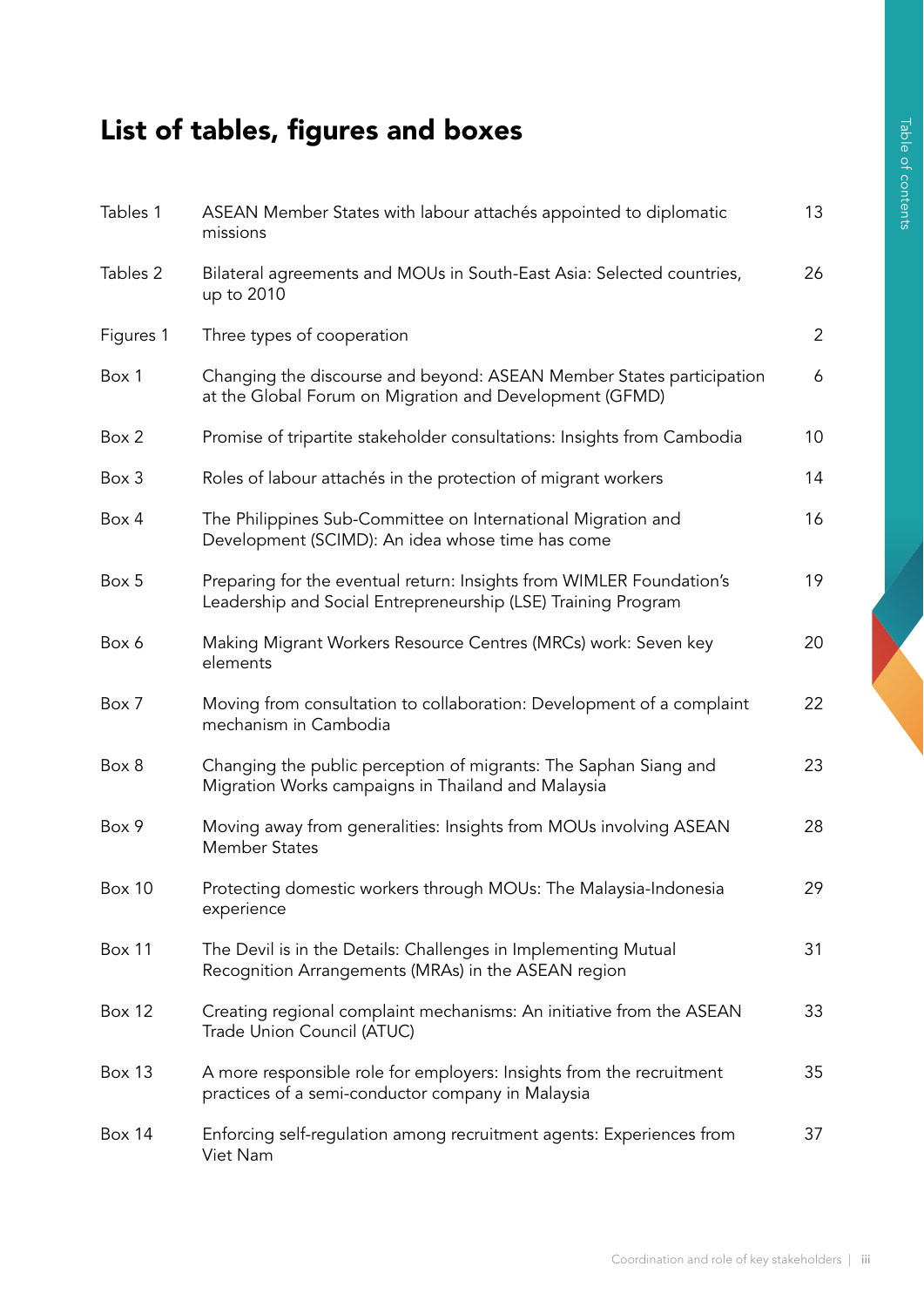# Acknowledgement

This paper was prepared by Dovelyn Rannveig Mendoza, Research Consultant to the ILO ASEAN TRIANGLE Project. The publication of this work was made possible through the financial support of the Canadian Government Department of Foreign Affairs, Trade and Development (DFATD), donor of the ASEAN TRIANGLE Project (ATP). The author gratefully acknowledges the thoughtful comments of ILO: Manuel Imson, Senior Programme Officer of the ASEAN TRIANGLE Project; Nilim Baruah, Regional Migration Specialist, ILO; Max Tunon, Senior Programme Officer of the GMS TRIANGLE project; Heike Lautenschlager, ASEAN TRIANGLE Project Technical Officer, and the editorial contributions of John Maloy. The graphic design and layout were done by Nattawarath Hengviriyapanich with the supervision of Maria Dolores Picot, ASEAN TRIANGLE Project Intern.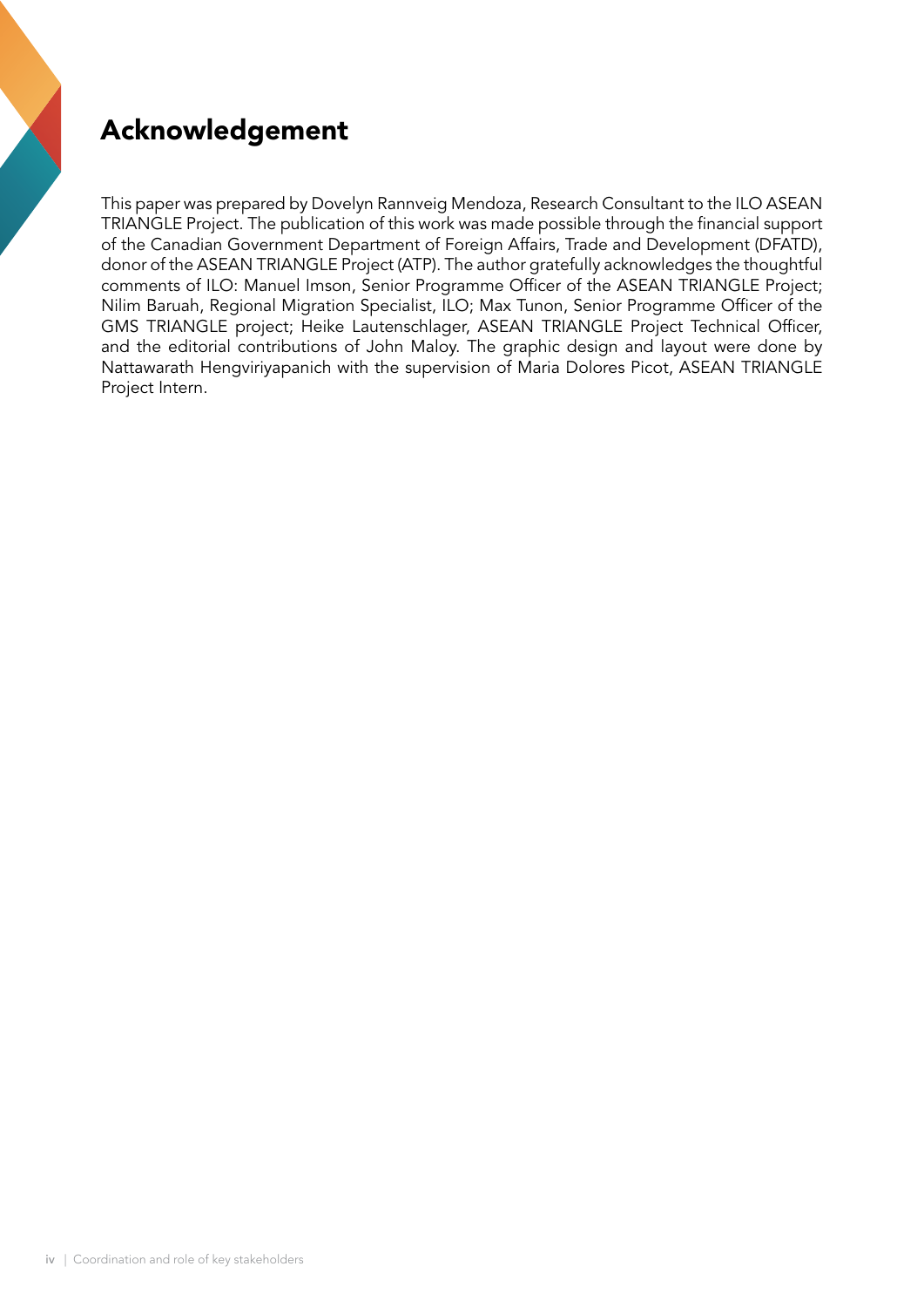# Executive summary

There is a convergence of interests now among policy-makers within the Association of Southeast Asian Nations (ASEAN) towards strengthening labour migration regimes by developing various institutional structures, processes and modalities of cooperation. The ILO Multilateral Framework on Labour Migration has identified a number of guidelines on how best to promote international cooperation on labour migration. This Paper will provide examples of cooperation under these guidelines and convey an understanding of the 'state of the art' in policies and programmes initiated with the cooperation of various actors in the ASEAN region, including governments at both national and local levels, civil society, the private sector, international organizations and multilateral and regional institutions. More specifically, it aims to explore how links amongst these various actors are created, strengthened and maintained, including the administrative structures placed to support these cooperative mechanisms.

Classifying cooperation in the region depends on a variety of dimensions, such as the purpose of the cooperation, the level of coordination and institutionalization required, and the responsibilities and accountability of the partners involved. That said, the nature and extent of cooperation in the region can be roughly divided into three types: discussion, consultation and collaboration.

## **Discussion**

The most basic type of cooperation arrangement takes place in the form of discussions among various actors. Discussions, which may be held at the national, regional and international level, usually take the form of time-limited and ad hoc meetings, roundtables and conferences requiring generally low-level coordination. Some of the most robust discussions at the national and regional level are spearheaded by businesses, NGOs as well as trade unions, funded and/or supported by international organizations and multilateral lending institutions. The primary goal of these regional meetings is to gauge interest among potential partners and possibly set the stage for more advance types of cooperation.

The annual ASEAN Forum on Migrant Labour (AFML), for example, is an open platform for review, discussion and exchange of good practices and ideas between governments, workers' and employers' organizations, and civil society stakeholders. Some regional meetings are dedicated to more specific topics or held between two regions, such as Asia-Europe Meeting (ASEM). At the international level, ASEAN Member States have also been active participants and leaders in the Global Forum on Migration and Development (GFMD), a government-led annual meeting addressing the challenges and opportunities in the area of migration and development. The informal and non-binding orientation of the GFMD has allowed governments to engage in frank discussions on controversial issues, including the protection of migrant's rights. Its success can be credited to the creation of country focal points, a "troika" of current, past and future hosts of the GFMD and a steering group, which maximized and allowed for more cooperation among participant states.

## **Consultations**

Compared to discussions, a consultation is a much more structured process of dialogue typically requiring more resources and always leading to a decision. Governments in the region have conducted national consultations with stakeholders to refine programmes and initiatives related to labour migration. Most national consultations, however, occur when governments are formulating their labour migration policies such as the routes Cambodia, Myanmar, Thailand,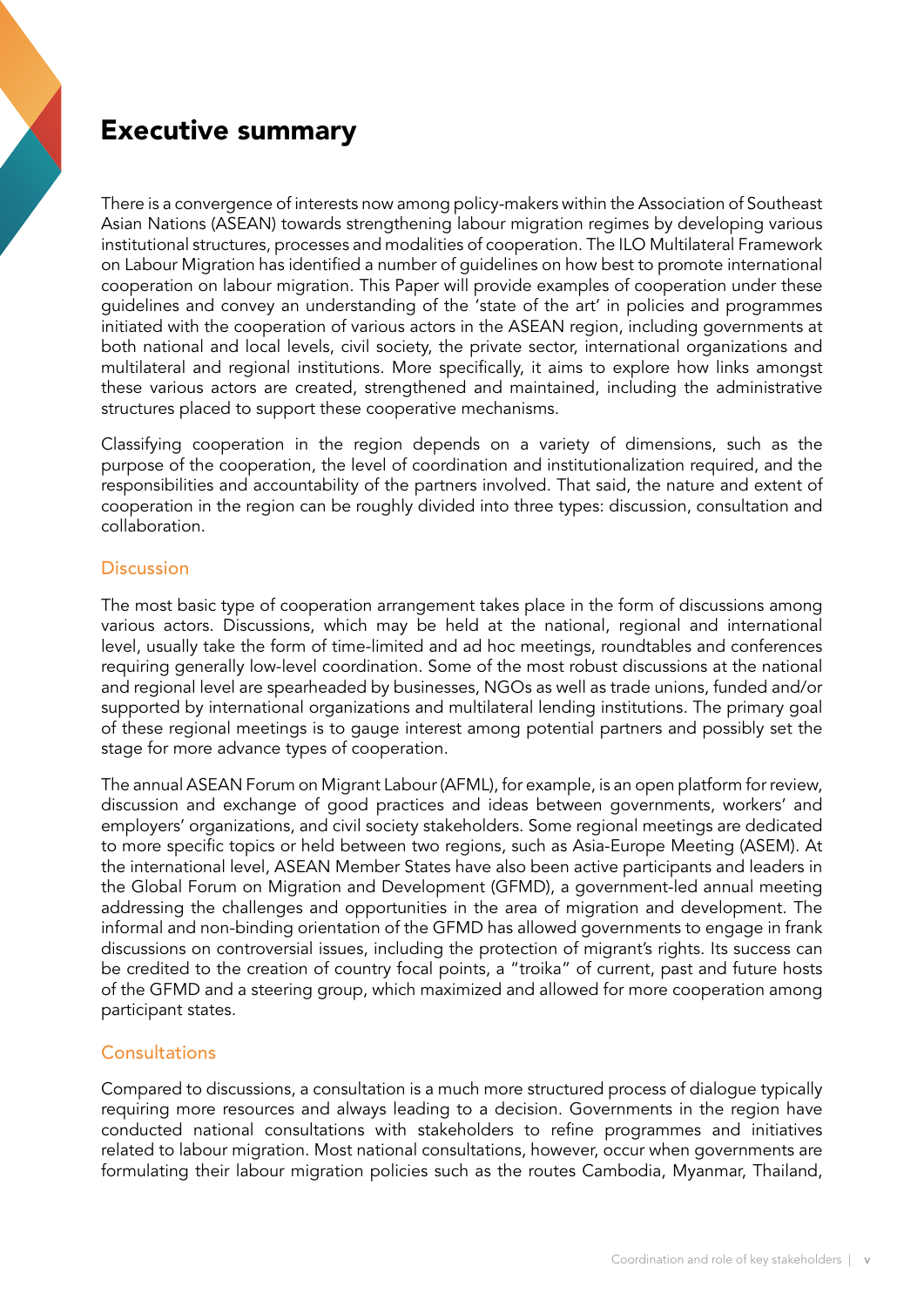and Viet Nam have recently taken. Governments have formalized these consultations in various ways. One promising approach is the creation of a tripartite Technical Working Group to review and draft regulations. By encouraging tripartite discussion, legislative measures reflect the needs and interests of workers and employers.

### **Collaboration**

Moving beyond consultation, collaboration involves a process of actively working together and requires a sustained effort towards common goals and outcomes at a systemic and practice level. Collaboration represents a higher level of cooperation among partners that goes beyond agreeing on a decision.

ASEAN Member States have collaborated at the national level in three ways:

- (1) by utilizing existing structures within the government through decentralization of activities, such as linking with local employment services and consulates;
- (2) by creating new government bodies or entities designed to centralize operations such as special working groups, committees and one-stop shops; and
- (3) by forging public-private initiatives involving governments, civil society groups and the private sector.

Governments in the region have also vigorously pursued bilateral agreements (BAs) and Memorandums of Understanding (MOUs) with key destination countries. Most collaborations at the regional level emanate from ASEAN while some of the most active collaborations are public-private collaborations focused on creating guidelines and standards among employers and their supply chains, promoting-self-regulation among recruitment agencies, and forging complaint mechanism. At both national and regional levels, successful collaborations are formally established through written agreements, contracts, MOUs and other formal activities. Collaboration is maintained through regular meetings and demonstration of outcomes.

In thinking about creating, strengthening and maintaining these various types of collaboration, governments of origin and destination countries are better off if guided by modesty, pragmatism, international standards and good practice. Governments alone cannot drive cooperation, which is, by definition, a partnership between or among various actors in countries of origin or destination. In weighing their options, governments would do well if partnerships are based on complementarity of skills, capacities and intentions; a solid understanding of respective responsibilities; agreed upon indicators of success; and transparency. Effective cooperation also requires a concerted effort toward capacity building; a renewed focus on the process; social dialogue; and a strong emphasis on monitoring, evaluation and frequent adjustments.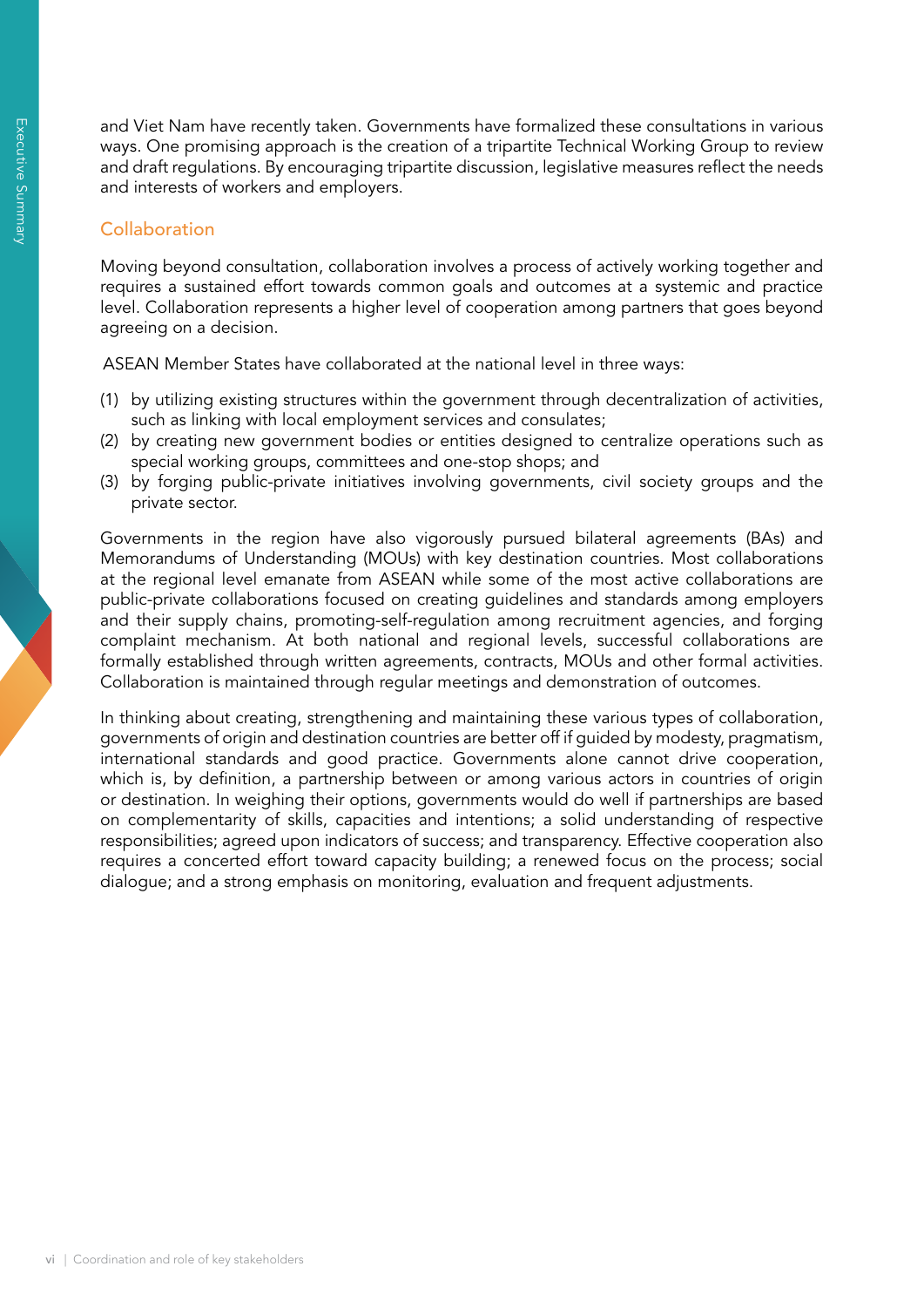# Abbreviations and acronyms

| <b>ADD</b>     | Abu Dhabi Dialogue                                                            |
|----------------|-------------------------------------------------------------------------------|
| <b>AEC</b>     | <b>ASEAN Economic Community</b>                                               |
| <b>AFML</b>    | ASEAN Forum on Migrant Labour                                                 |
| <b>AQRF</b>    | <b>ASEAN Qualifications Reference Framework</b>                               |
| <b>ASEAN</b>   | Association of Southeast Asian Nations                                        |
| <b>ASPRO</b>   | Association for Professionalism in Overseas Employment                        |
| <b>ATUC</b>    | <b>ASEAN Trade Union Council</b>                                              |
| BA             | Bilateral agreement                                                           |
| <b>CFO</b>     | Commission of Filipinos Overseas                                              |
| <b>CIETT</b>   | Confederation of Private Employment Agencies                                  |
| <b>COC-VN</b>  | Code of Conduct [Viet Nam Association of Manpower Supply]                     |
| <b>CSO</b>     | Civil society organization                                                    |
| <b>DOE</b>     | Department of Employment [Thailand]                                           |
| <b>DOLAB</b>   | Department of Overseas Labour [Viet Nam]                                      |
| <b>DOLE</b>    | Department of Labor and Employment [the Philippines]                          |
| <b>DOLISA</b>  | Department of Labour, Invalids, and Social Affairs [Viet Nam]                 |
| <b>ERIA</b>    | Economic Research Institute for ASEAN and East Asia                           |
| <b>HDPR</b>    | Human Development and Poverty Reduction Cabinet Cluster [the Philippines]     |
| <b>ILO</b>     | International Labour Organization                                             |
| <b>IOM</b>     | International Organization for Migration                                      |
| <b>MDT</b>     | Multi-disciplinary teams                                                      |
| <b>MEF</b>     | Malaysian Employers Federation                                                |
| <b>MOL</b>     | Ministry of Labour [Thailand]                                                 |
| <b>MoLISA</b>  | Ministry of Labour, Invalids, and Social Affairs [Viet Nam]                   |
| <b>MoLVT</b>   | Ministry of Labour and Vocational Training [Cambodia]                         |
| <b>MOMT</b>    | Ministry of Manpower and Transmigration [Indonesia]                           |
| <b>MOU</b>     | Memorandum of Understanding                                                   |
| <b>MRA</b>     | Mutual Recognition Agreement                                                  |
| <b>MRC</b>     | Migrant Worker Resource Centre                                                |
| <b>MTUC</b>    | Malaysian Trade Union Congress                                                |
| <b>MYR</b>     | Malaysian ringgit [currency]                                                  |
| <b>NEDA</b>    | National Economic Development Authority [the Philippines]                     |
| <b>NGO</b>     | Non-governmental organization                                                 |
| <b>NRCO</b>    | National Reintegration Centre for Overseas Filipino Workers [the Philippines] |
| <b>OFW</b>     | Overseas Filipino Worker                                                      |
| <b>OLA</b>     | Office of Labour Affairs [Thailand]                                           |
| <b>OWWA</b>    | Overseas Workers Welfare Administration [the Philippines]                     |
| <b>PDOLVT</b>  | Provincial Department of Labour and Vocational Training [Cambodia]            |
| <b>PHP</b>     | Philippine peso [currency]                                                    |
| <b>POEA</b>    | Philippine Overseas Employment Administration                                 |
| <b>PSA</b>     | <b>Public Service Announcement</b>                                            |
| <b>RCP</b>     | Regional Consultative Process                                                 |
| <b>SCMID</b>   | Sub-Committee on International Migration and Development [the Philippines]    |
| SDC-TB         | Social Development Committee Technical Board [the Philippines]                |
| <b>SUHAKAM</b> | Suruhanjaya Hak Asasi Manusia [Human Rights Commission of Malaysia]           |
| <b>TWG</b>     | <b>Technical Working Group</b>                                                |
| UN             | United Nations                                                                |
| <b>UN.GIFT</b> | United Nations Global Initiative to Fight Human Trafficking                   |
| UN-HLD         | UN General Assembly High-Level Dialogue                                       |
| <b>USCIB</b>   | United States Council for International Business                              |
| <b>VAMAS</b>   |                                                                               |
|                | Viet Nam Association of Manpower Supply                                       |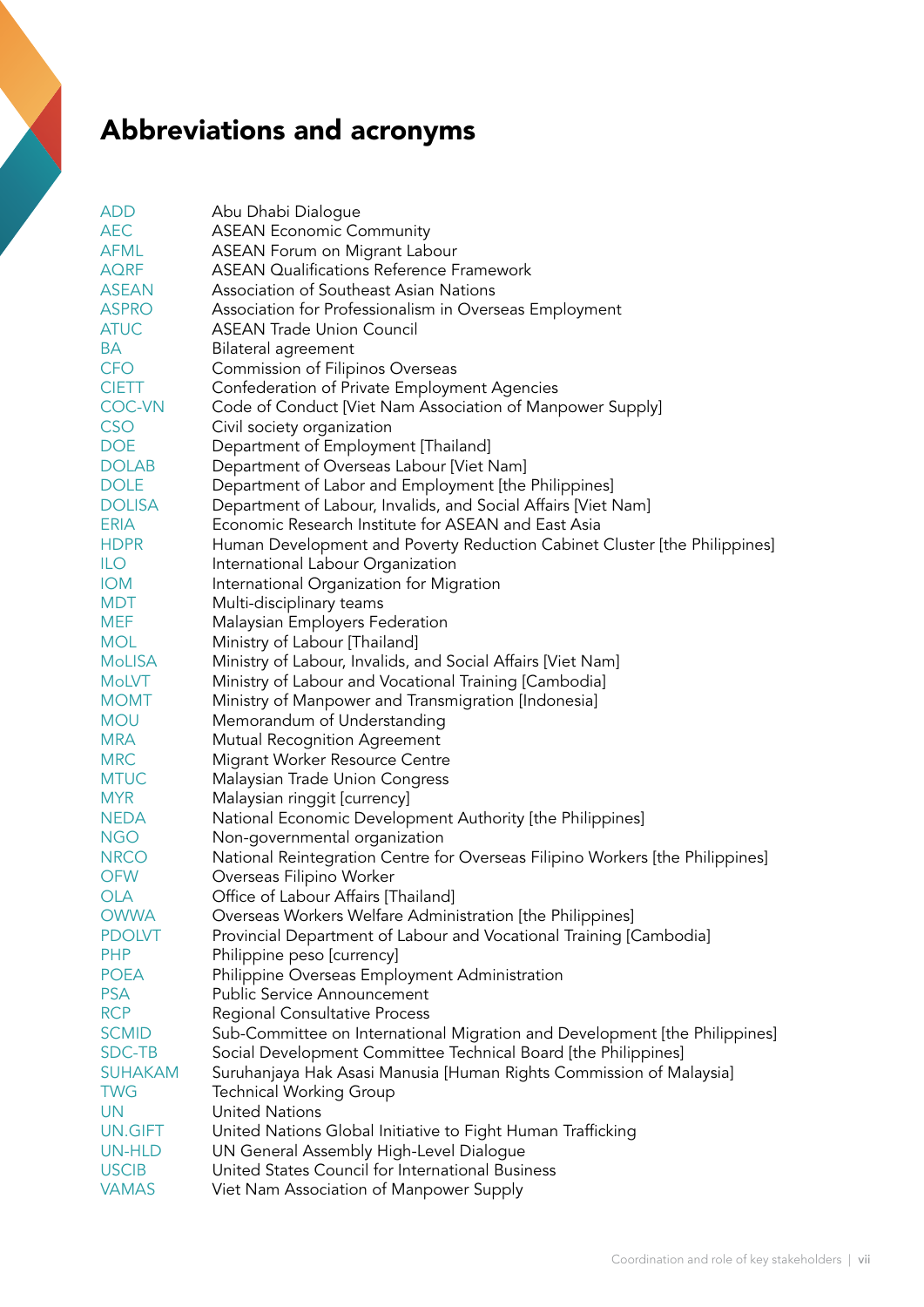# 1. Introduction

International labour migration by its very nature is a transnational and complex phenomenon. Effectively managing its complexities requires cooperation among disparate actors within and across borders. As the ILO Multilateral Framework on Labour Migration emphasizes, "issues related to the movement of workers across national borders cannot be effectively addressed when countries act in isolation; hence, international cooperation in managing labour migration can be valuable in addressing national interests (ILO, 2005)." Indeed, not surprisingly, a variety of institutional structures, processes, and modalities of cooperation have evolved within the ASEAN region. There is now a convergence of interests among policy-makers and other key stakeholders towards strengthening labour migration regimes - creating, in effect, a perfect storm of opportunity for more cooperation.

The ILO Multilateral Framework on Labour Migration identifies a number of guidelines on how best to promote international cooperation on labour migration. These include:

- 1 developing the exchange of information between and among governments on labour migration issues;
- 2 developing intergovernmental dialogue and cooperation on labour migration policy, in consultation with the social partners and civil society and migrant worker organizations;
- 3 promoting, where appropriate, bilateral and multilateral agreements between destination and origin countries addressing different aspects of labour migration, such as admission procedures, flows, family reunification possibilities, integration policy and return, including in particular gender-specific trends;
- 4 promoting development assistance to projects and programmes generating or increasing opportunities for decent work for women and men in developing countries;
- 5 establishing mechanisms for tripartite consultations at regional, international and multilateral levels; and
- 6 promoting bilateral and multilateral agreements between workers' organizations in origin and destination countries providing for the exchange of information and transfer of membership.

This Paper will provide examples on cooperation under each of these guidelines. Building upon the discussion in previous AFMLs, it will also cover four general themes: the development of labour migration policy; the recruitment, documentation and preparation of workers; the protection of workers abroad; and return and reintegration issues.

Divided in five sections, the first section introduces a three-part typology that categorizes three different levels of cooperation: discussion, consultation and collaboration. Parts two to four highlight various examples under these three categories; while part five concludes with some recommendations for future actions.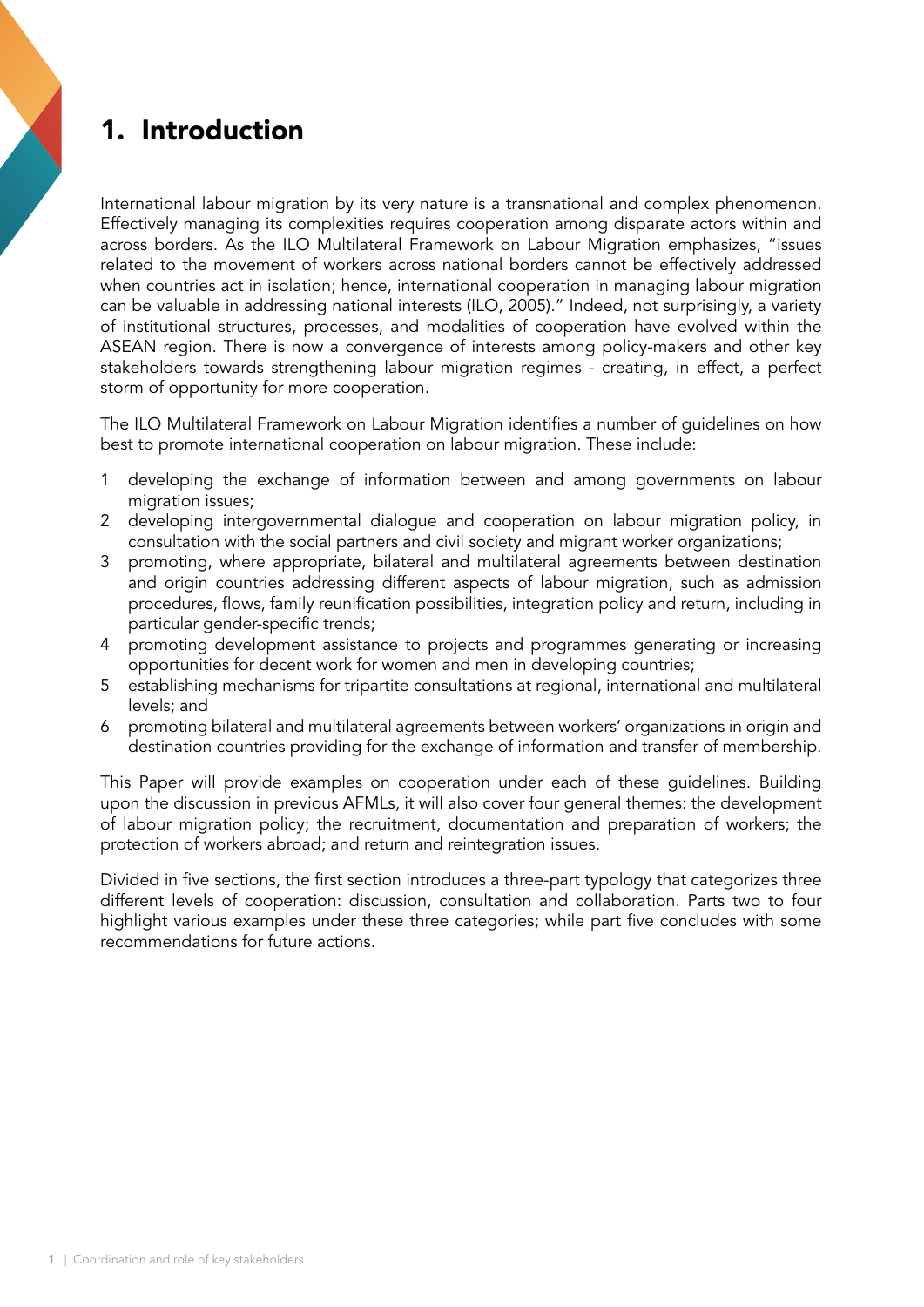# 2. Cooperation in the ASEAN region: A typology

Cooperation is a complex process and comes in many different shapes and sizes depending on various dimensions, such as the cooperation's purpose, the level of coordination and institutionalization it requires, and the responsibilities and accountability of the partners involved. Based on a review of current partnership initiatives in South-East Asia conducted to inform this Paper, partnerships in the region can be roughly divided into three types: discussion, consultation and collaboration.

#### Figure 1: Three types of cooperation



Source: Author

- **Discussion**, the most basic type of cooperation, is a process undertaken by individuals or organizations for the purposes of information-sharing or as short-term or episodic joint activities that are more or less informally coordinated. It typically takes place via time-limited ad hoc meetings and generally requires low-level coordination among individuals within organizations. Discussions also tend to aim towards frank exchange of views on sometimes contentious issues without any pressure to agree or to arrive at a formal conclusion.
- **Consultation**, on the other hand, is a much more structured process of dialogue leading to a decision. It goes beyond information-sharing and involves the seeking of opinion before decisions are reached especially from stakeholders who would be impacted most by the decision. The decisions a consultation generates could be informal or formal, such as in the final text of a law (formal), or a joint statement agreeing on set principles or future actions (informal). A consultation usually takes place on a repeated basis and purposively builds on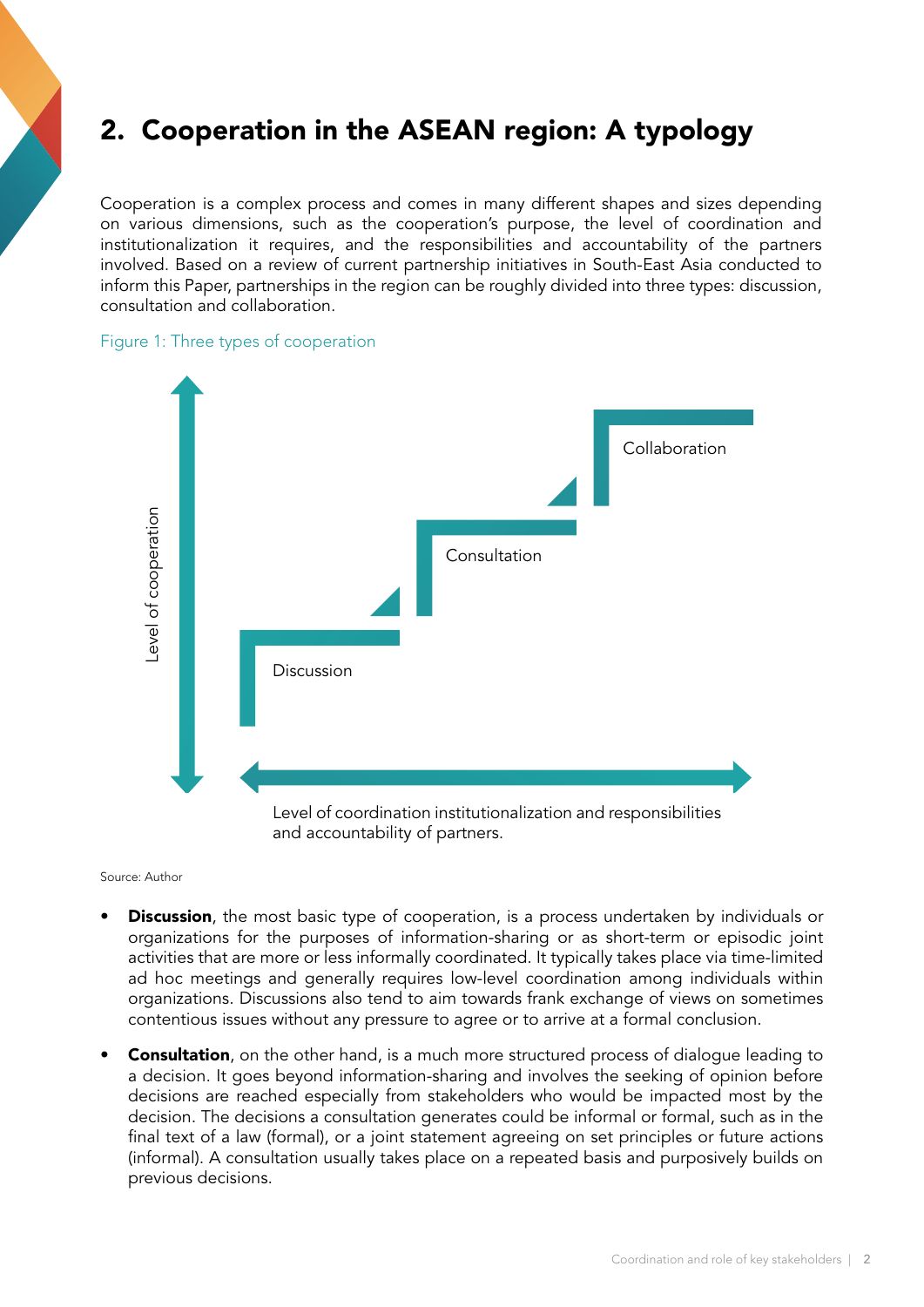**Collaboration** goes a step beyond reaching a decision and refers to a process of actively working together with partners. It requires a sustained effort of work towards common goals and outcomes at a systemic and/or at practice level. In short, collaboration entails concrete action. Successful collaborations are formally established through written agreements contracts, MOUs and other formal instruments. More mature collaborations also integrate outcome measurement and the blending or braiding of funding through financial agreements. Interagency management teams, oversight groups or steering committees typically oversee these collaborative efforts at a systemic level. More mature collaborations have methods of accountability measuring each partner's role.

#### Some caveats

In thinking about these types of cooperation, two points need to be clarified. First, as in most typologies, these categories are not mutually exclusive. Some forms of cooperation will probably not fit neatly into one category as real world partnerships may involve elements from multiple categories.

Second and more importantly, no level of cooperation is superior to another. Different levels of cooperation may be appropriate for different situations and purposes. For instance, those who do not have much at stake may be happy to be informed or consulted, but others will want to be involved in decisions and possibly the actions needed to carry out those decisions. As David Wilcox (1994) noted in his Guide to Effective Participation, cooperation is most successful when stakeholders are satisfied with the level of participation at which they are involved. The level of trust among partners or the amount of accountability partners are willing to assume have an impact on what type of cooperation is appropriate. Indeed, a difficult task for policy-makers in the region who are interested in fostering cooperation is to identify these various interests and capacities among many actors and initiate a process of cooperation accordingly (Wilcox, 1994).

The following three sections provide concrete examples of different levels of cooperation and the mechanisms various actors have taken to initiate and sustain them.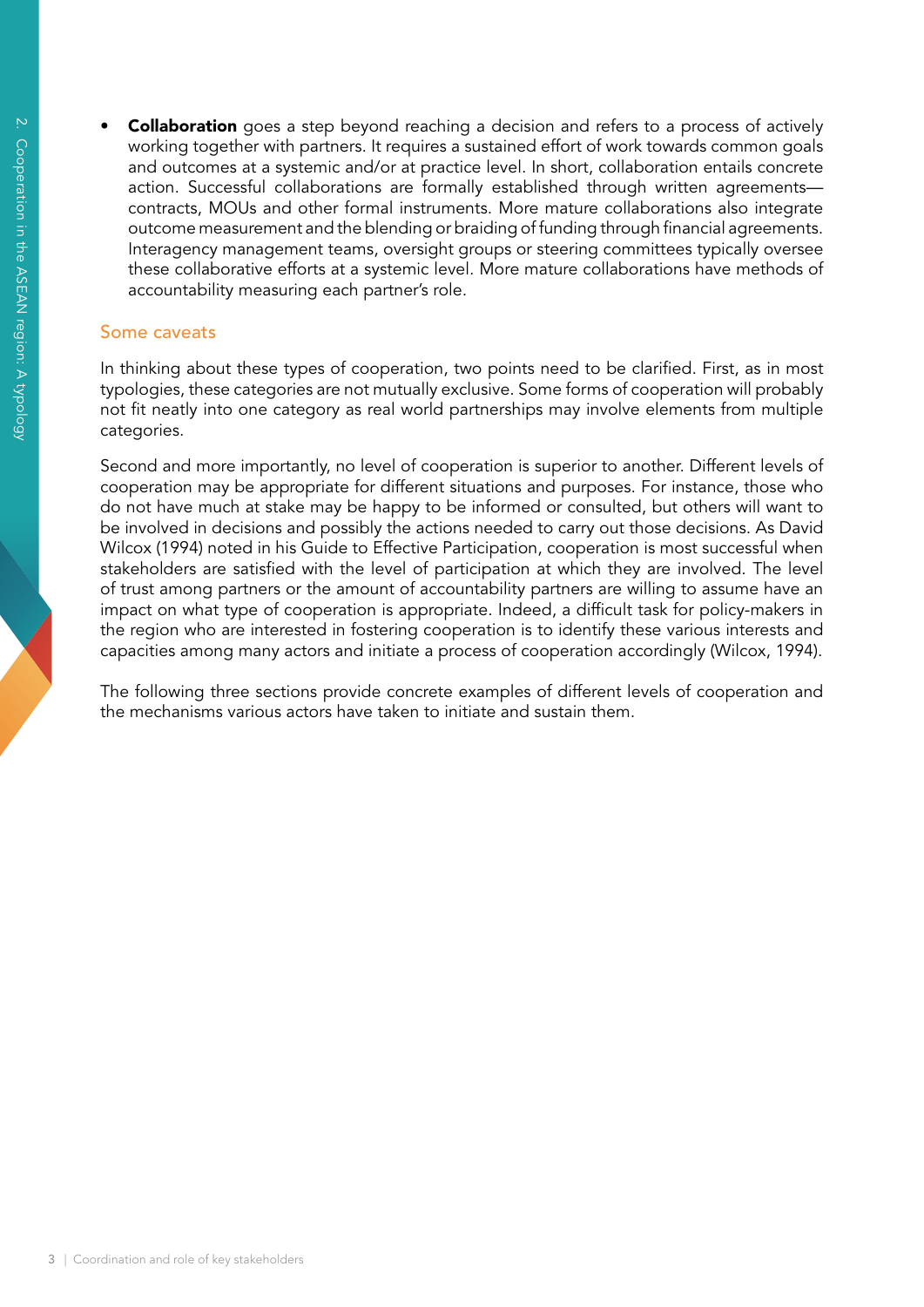# 3. Discussion

The most basic type of cooperation arrangement takes place in the form of discussions among various actors. Discussions allow for information-sharing and networking. Ideally, they also provide an opportunity for a frank exchange of views on contentious issues without any pressure to agree or to arrive at a formal conclusion. If successful, discussions could also later lead to more substantial form of cooperation, such as consultation and collaboration.

There have been an increasing number of discussions held at the national, regional, and international level. They usually take the form of time-limited and ad hoc meetings, roundtables, and conferences requiring generally low-level coordination.

# 3.1 National-level discussions

Some of the most robust discussions at the national level are spearhead by the private sector and civil society groups, motivated by their desire to collect information on how business can ensure their supply chains are free from forced labour and serious rights violations. For instance, businesses – operating on their own or through representative business or employers' organizations or other initiatives – have been increasingly engaging governments in discussions in both sending and receiving countries where they do business. Frequently these conversations are held in partnership with international organizations like the United Nations e.g. International Labour Organization (ILO), UN Women, and related agencies such as the United Nations Global Initiative to Fight Human Trafficking (UN.GIFT), and the International Organization for Migration (IOM). When a specific industry becomes implicated or linked to rights violations, such as buyers of Thai seafood products or electronics in Malaysia, they may be pushed to escalate their extent of cooperation from 'discussion' to 'consultation' and even 'collaboration'.

For instance, Microsoft has worked closely at the international level with UN.GIFT. Together they have developed an e-learning platform through which businesses can raise their awareness about human trafficking and the risks it can pose to brands and international supply chains (Verite, 2011a).

In response to claims of child and forced labour in the Thai fishing industry, the international brands importing shrimp and seafood products from Thailand as well as their suppliers, trade unions and local and international NGOs, and local industry members joined the "Multistakeholder Forum on Labour Conditions in the Fisheries Sector in Thailand" organised on 23 May 2014, in Bangkok.<sup>1</sup>

Hewlett-Packard has also taken a leading role in public forums advocating for business engagement against trafficking. The company has raised awareness of human and labour rights risks within the electronics industry labour by showcasing practices such as, "deception in recruitment, excessive recruitment fees, document retention and related limitations on freedom of movement" (Verite, 2011a).

By sponsoring and supporting these national discussions, businesses share their perspectives on the policy and regulatory challenges they face with regard to human rights, labour and migration, thereby working to tackle concrete issues through policy dialogue and advocacy.

<sup>1</sup> Further information on this meeting can be found here: http://www.ilo.org/asia/info/public/newsitems/WCMS\_245506/lang--en/ index.htm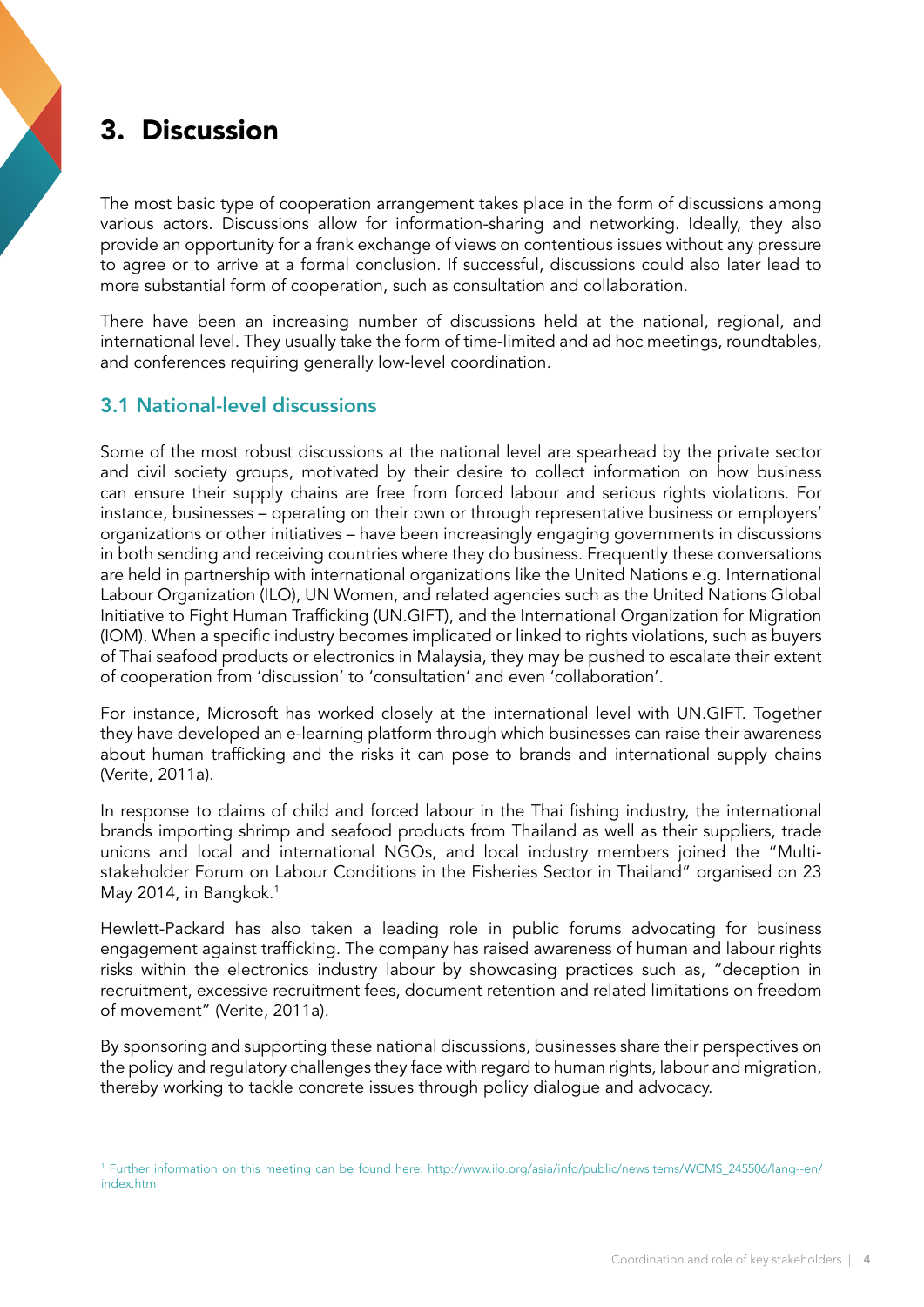# 3.2 Regional-level discussions

There has also been an increase in the number of regional-level discussions many of which are funded and/or spearheaded by international organizations and multilateral lending institutions. The primary goal of these regional meetings is to gauge interest among potential partners and possibly set the stage for more advance types of cooperation.

The annual ASEAN Forum on Migrant Labour (AFML), for example, is an open platform for review, discussion and exchange of good practices and ideas between governments, workers' and employers' organizations, and civil society stakeholders. Recommendations are adopted and their implementation is reported against at the following years' AFML meeting. The AFML discusses a wide range of issues facing migrant workers in the ASEAN region and is hosted by the current chair of ASEAN with secretariat support from the ASEAN Secretariat, and inputs from ILO, IOM, UN Women and the Taskforce for ASEAN Migrant Workers. 7 countries also choose to hold national preparatory meetings with tripartite partners and civil society in 2012 - 2014. Employers' and workers organizations' have organized sectoral preparatory meetings ahead of the 6th and 7th AFML. AFML themes are derived from the ASEAN Declaration, and have included: information dissemination, including awareness and information services; the development of a public campaign to promote understanding, rights and dignity of migrant workers; return and reintegration; and regulation of recruitment; labour migration data collection, analysis and sharing; complaint mechanisms. The 7th AFML focused on protection during employment and coordination amongst stakeholders (ILO, 2014).

Some regional meetings are dedicated to more specific topics. For example, the ILO, IOM and the European Union (EU) convened the 2nd Regional Conference of the Alliance of Asian Associations of Overseas Employment Service Providers (AAA-OESP) in April 2014 "to discuss ways to improve migration governance systems, ethical recruitment and the professionalization of the recruitment industry" (ILO, 2014). The ILO and IOM brought together government and private recruitment industry representatives from Colombo Process Member States—Afghanistan, Bangladesh, China, India, Indonesia, Nepal, Pakistan, the Philippines, Sri Lanka, Thailand, and Viet Nam to discuss "issues, practices and challenges on ethical recruitment, including steps to strengthen national industry associations". The meeting built on the first such regional meeting organized by the IOM, seven years earlier (ILO, 2014).

Migration is also increasingly a topic of conversation at the inter-regional level. The Asia-Europe Meeting, an informal dialogue process between European Union Member States, the European Commission and several Asian countries, has recognized the contribution of legal migration in enhancing development, and generally has covered a number of labour migration issues. In 2006, the Chairman's Conclusions of the first ASEM Labour and Employment Ministers Conference "underlined the importance of developing coordinated efforts towards effective management of migration processes as well as further investing in human capital in view of increasing labour mobility and integration of migrants, and called for enhanced regional cooperation on issues relating to labour migration, such as exchange of experiences, policy concepts and best practices (which it was recognized could offer a good basis for interregional dialogue)" (GFMD, 2008).

# 3.3 International-level discussions

Governments in the ASEAN region have also been involved in international discussions on labour migration issues. The first crucial attempt to gather governments to discuss issues of migration at the international level could be traced as far back as 1994 during the International Conference on Population and Development held in Cairo, which discussed issues of human rights, human trafficking, and irregular migration.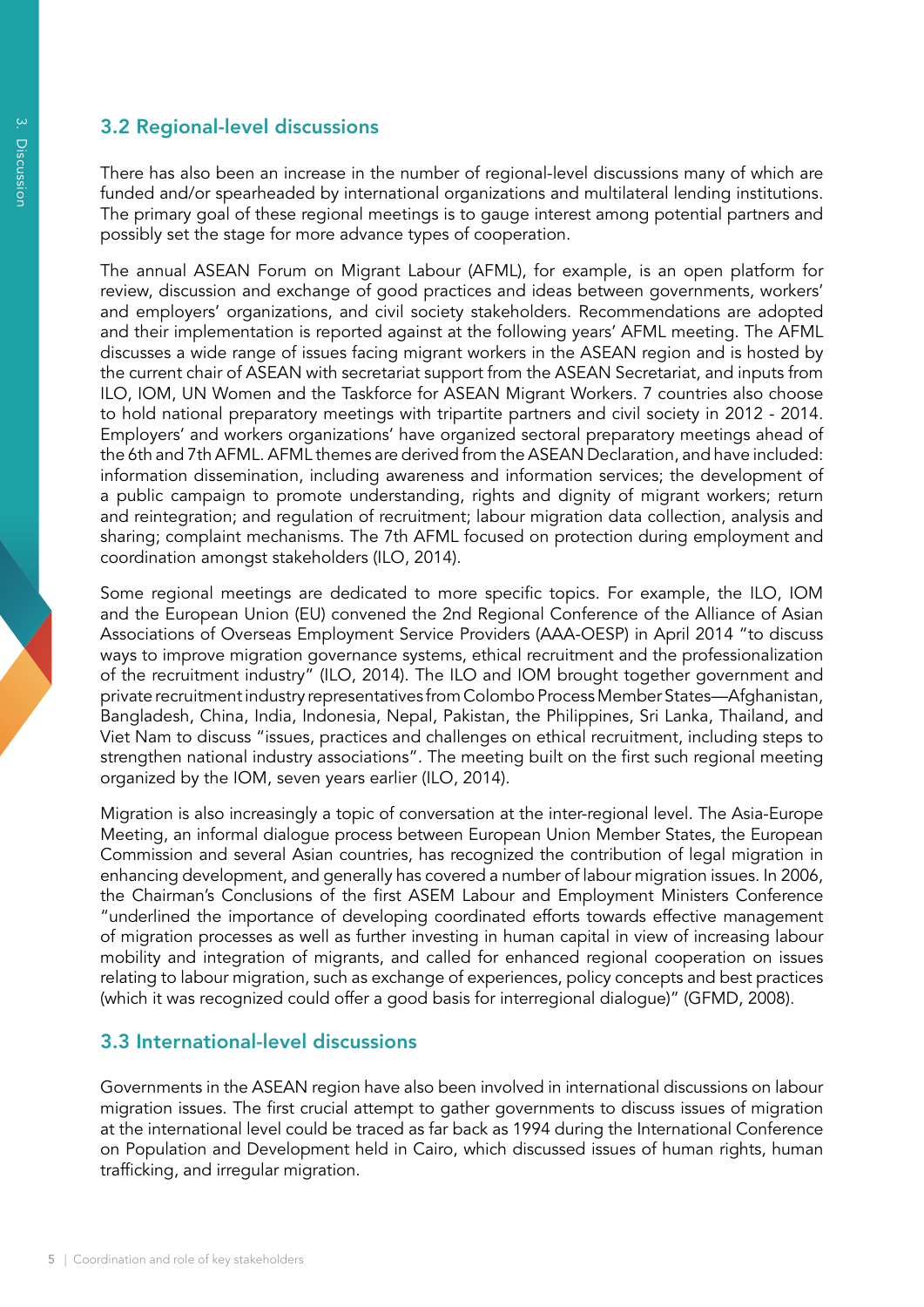Other foundational meetings related to labour migration and its outcomes are the 1995 World Summit for Social Development, the UN Millennium Declaration in 2000, the 2001 World Conference against Racism, Racial Discrimination, Xenophobia and Related Intolerance and the 2005 World Summit Outcome Makibayashi (2014). These meetings led to the initiation of the UN General Assembly High-Level Dialogue (UN-HLD) on International Migration and Development in 2006, the first dialogue at the United Nations on the issue of migration. The topic continues to be prominent, as United Nations Secretary-General Ban Ki-moon's eight-point priority agenda for the Forum suggests. The agenda, delivered to the General Assembly at the second High-Level Dialogue on Migration and Development in New York in 2013, prioritized the protection of migrants' human rights.

The first UN-HLD then led to the creation of the Global Forum on Migration and Development (GFMD), an informal, non-binding, voluntary and government-led forum to address challenges and opportunities in the area of migration and development. The informal and non-binding orientation of the GFMD has allowed governments to engage in frank discussions on controversial issues, including the protection of migrant's rights. Its success can be credited to the creation of country focal points; a "troika" of current, past, and future hosts of the GFMD; and a steering group, which allowed for more cooperation among participating States. The GFMD has also asked governments to chair or co-chair the roundtables in each GFMD and to take part in an assessment team to review the GFMD's relevance and outcomes.<sup>2</sup> As Box1 below shows, ASEAN Member States have been actively engaged as participants in the GFMD process and as leaders driving its direction and continuity.

Social dialogue is essential for developing sound migration policies, as well as being an obligation arising from various ILO Conventions. In this spirit, the ILO organized a Tripartite Technical Meeting on Labour Migration, held in Geneva from 4 to 8 November 2013. The purpose of this meeting was to review the outcomes of the High-level dialogue and formulate recommendations for possible ILO follow-up.

#### Box 1

#### Changing the discourse and beyond: ASEAN Member States participation at the Global Forum on Migration and Development

ASEAN Member States have been actively engaged as participants in the Global Forum on Migration and Development (GFMD) and as leaders driving its direction and continuity. As mentioned above, its success can be credited to the creation of country focal points, a "troika" of current, past and future hosts of the GFMD, a steering group and the Friends of the Forum, which maximized and allowed for more cooperation among participant states. The GFMD has also asked governments to chair or co-chair the roundtables in each GFMD and some to take part in an assessment team to review GFMD's relevance and outcomes.

- Country focal points. The focal points directly liaise with the host government and the GFMD Support Unit and coordinate GFMD-related preparations at the national level.
- Troika. The current, previous, and future hosts of the meeting—known as the Troika govern the Forum. The Philippines, as the host of the second GFMD, and the first developing country and only country from Asia to host, was part of the Troika in the critical first three years of the Forum. The Troika has been responsible for the preparation and actual implementation of the event.

<sup>2</sup> For more information please see http://www.gfmd.org/process/background.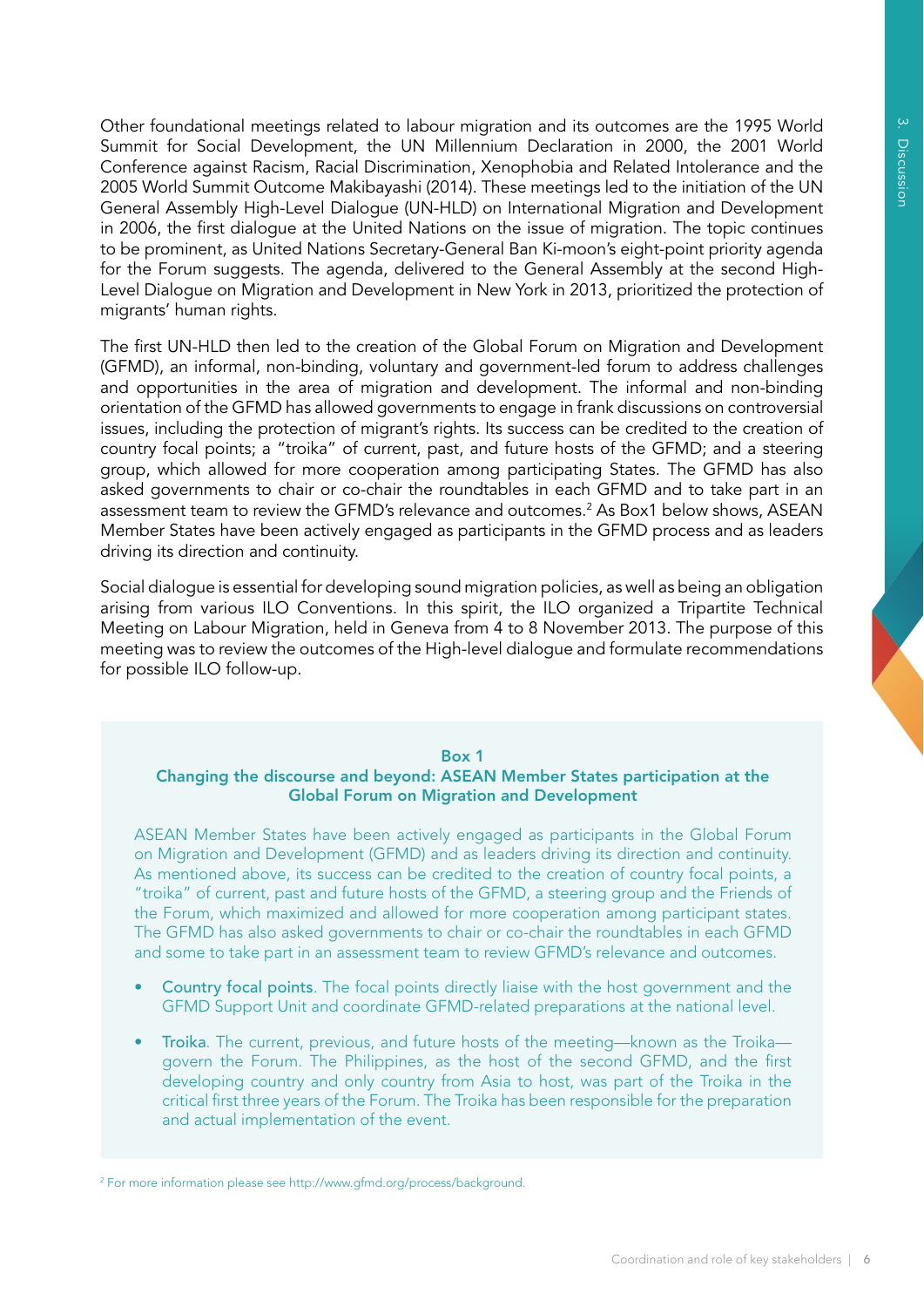#### Box 1 Cont.

- **Steering group**. Three countries from the region—Indonesia, Philippines, and Thailand have been part of the GFMD Steering Group since its inception in 2007. Starting with only about 20 governments, the Steering Group included 37 governments by 2013, each lending strategic and political support to the host government.
- Friends of the Forum (FOF). Open to all GFMD participant states and observers, the FOF acts s as a "sounding board" for Forum-related developments as well as advises on the agenda, structure and format of each Forum meeting.
- Roundtable preparation. Governments in the ASEAN region have also contributed to the roundtable and thematic meetings either as co-chairs or as team members in charge of preparing roundtable background papers, and identifying and inviting speakers. Indonesia, the Philippines, and Thailand each co-chaired two roundtables over the last seven years.
- Assessment Team. The Philippines was also part of a 14-member Assessment Team that Switzerland chaired in 2011 to examine the GFMD process. The review looked at GFMD structures as well as the impact and relevance of its outcomes in substantive policy discussion, lessons learned, and policy changes. The findings of the assessment proved critical in outlining the future of the Forum.

South-East Asia's active engagement in the Forum has shaped its themes and topics over the last seven years. As Nicolas and Agunias (2014) noted, given the prevalence of temporary labour migration within and from the Asia-Pacific region, it is not surprising that labour migration and the rights of migrants were two prominent themes discussed in the Forum, with eight and six dedicated roundtables on each topic respectively. When the Philippines hosted the Forum in 2008 with the theme—"Protecting and Empowering Migrants for Development"—the issue of migrants' rights and protection came to the forefront of GFMD debate. The topic continues to be prominent, as UN Secretary-General Ban Ki-Moon's eight-point priority agenda for the Forum suggests. The agenda, delivered to the General Assembly at the second High-Level Dialogue on Migration and Development in New York in 2013, prioritized the protection of migrants' human rights.

However, during this time, the challenges facing migrants and their families have not abated. For Nicolas and Agunias (2014), to remain relevant, the GFMD must become as instrumental in shaping the reality on the ground as it has been in shaping the global discourse on migration and development. The informal and non-binding orientation of GFMD has allowed governments to engage in frank discussions on controversial issues. While it is important to keep the same level of informality in future Forum meetings, Nicolas and Agunias (2014) contend that there is also scope to provide more opportunities for governments who are interested in more active collaboration.

Indeed, although the GFMD was primarily designed as a venue for changing the discourse on migration, the success of its efforts to date and the pressing need for progress on the ground both indicate that it is time to assess how the The Forum could, for instance, provide or support a more dynamic platform where governments can find partners, pilot projects, test ideas, and develop and utilize various policy and programmatic tools. This would require further strengthening the Platform for Partnerships, a program under the GFMD, launched in 2010 precisely to generate more concrete and policy relevant outcomes.

Source: Imelda Nicolas and Dovelyn Rannveig Agunias, The Global Forum on Migration and Development: Perspectives from Asia and the Pacific, Issue in Brief, Issue No. 9/ May 2014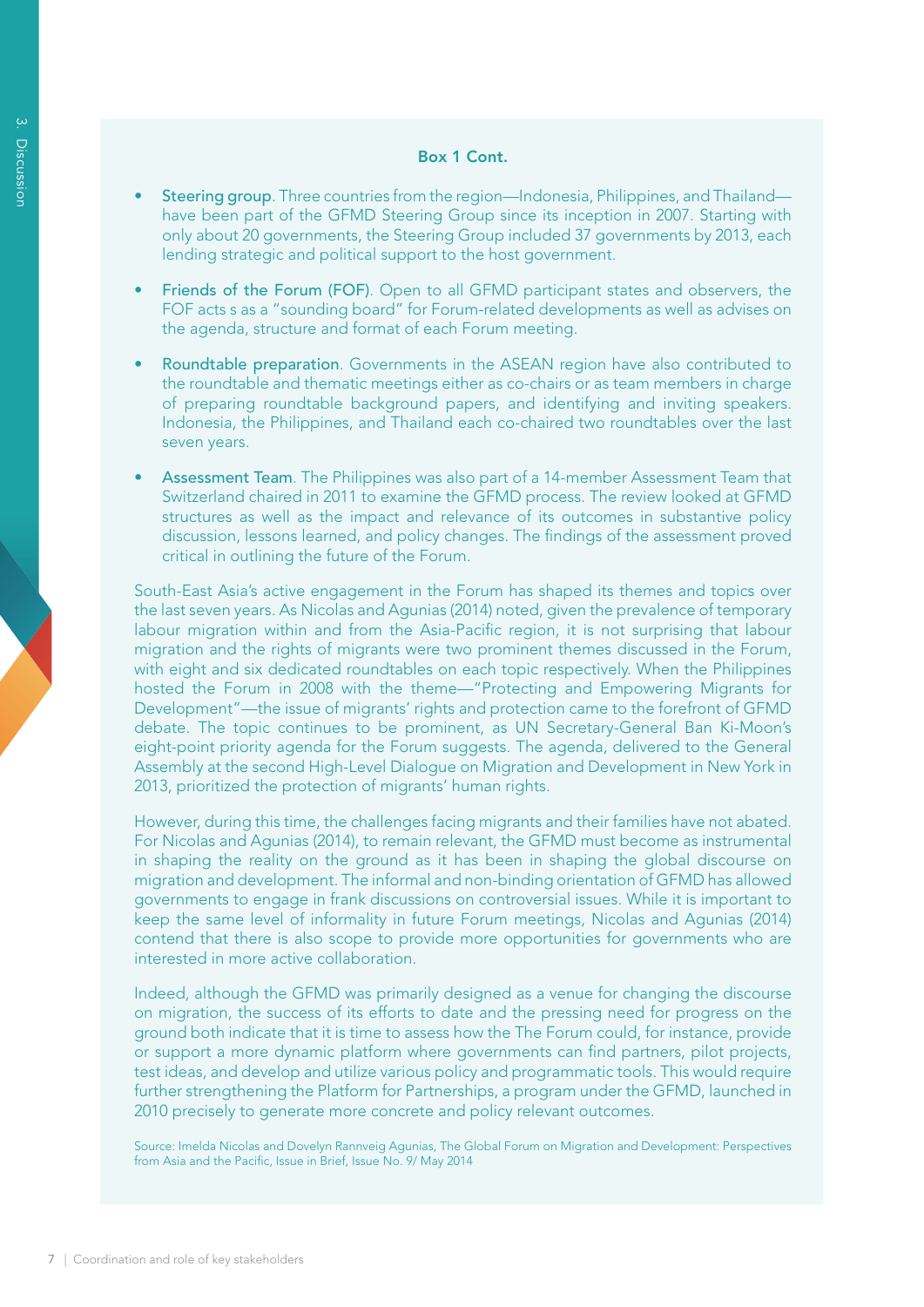# 4. Consultation

There has been an increasing pressure to go beyond discussion and toward engaging in consultations with potential partners and constituents. Unlike discussions, a consultation is a much more structured process of dialogue typically requiring more resources and always leading to a decision. The decision could be informal or formal, such as in the final text of a law, or a joint statement agreeing on set principles (informal). Consultations usually take place on a repeated basis and purposively build on previous decisions.

# 4.1 National consultations

Governments in the region have conducted national consultations with stakeholders in refining programmes and initiatives related to labour migration. For instance, with ILO assistance, Cambodia, the Lao People's Democratic Republic and Viet Nam developed standardized predeparture training materials by seeking inputs from the governments and employers of the main countries of destination, to ensure the accuracy and relevance of the training materials. Viet Nam has also asked UN Women for inputs in developing a gender-responsive pre-departure orientation curriculum (Larga, et al., 2012).

In Cambodia, broad stakeholder consultations are becoming more common, including in the areas of "information dissemination and providing support services to migrants" (Larga, et al., 2012). Materials for information dissemination related to migration are created in consultation with the Cambodian Government, employers' groups, trade unions and civil society organizations. The Forum to Address Exploitative Labour Recruitment and Trafficking is chaired on a rotating basis among members. Representatives from civil society partners and international organizations also attend the Forum (Larga, et al., 2012).

Most national consultations, however, occur when governments are formulating their labour migration policies. A number of ASEAN Member States are passing information and receiving comments from various stakeholders before decisions on the final text are reached. Many of these consultations were supported by international organizations particularly the ILO and IOM. In the development of the new Myanmar Labour Migration Policy and Action Plan for 2015-18, three broad stakeholder consultations have been held, with support from the ILO. For example, the Government of Myanmar in drafting the National Action Plan (NAP) on the Management of International Labour Migration for 2013-2017 held a consultation meeting in September 2012 with the help of IOM, though the NAP is not yet formally adopted (Larga, et al., 2012).

Similarly, Thailand's Ministry of Labour (MOL) conducted consultations in drafting ministerial regulations to extend additional protection to workers engaged in domestic work and work in fishing, two sectors that employ a significant number of women and men migrants but are not covered under Thailand's Labour Protection Act. In drafting the regulations, the MOL has consulted with key stakeholders and requested technical comments from the ILO. The comments by the ILO drew on the principles of Work in Fishing Convention, 2007 (No. 188), the accompanying Recommendation, 2007 (No.199), the Domestic Workers Convention, 2011 (No.189) and the accompanying Recommendation No. 201 (Larga, et al., 2012). The Thai Ministry of Labour, social partners and CSOs have, with ILO assistance, also held a series of consultations at provincial and national level in 2014 to enhance migrants' access to complaint mechanisms.

Viet Nam's Ministry of Labour, Invalids and Social Affairs (MoLISA) took similar routes during its review of its migration policies, specifically with regard to strengthening protection of and services to Vietnamese migrant workers. MOLISA consulted social partners and other migration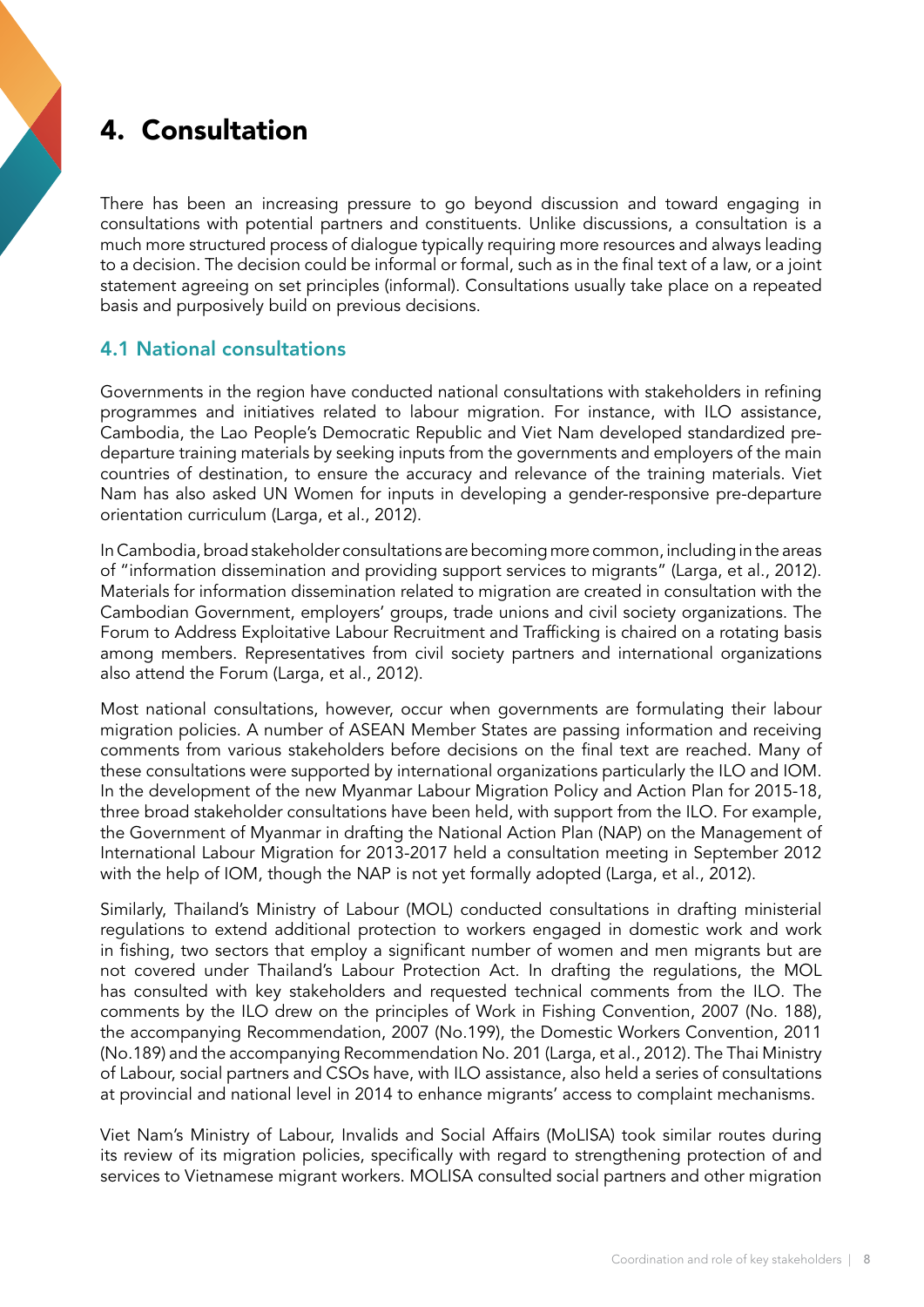stakeholders, and, like Thailand's MOL, also requested technical comments from the ILO on aspects concerning "standard labour supply and guest worker contracts, ceiling for the deposit fund of recruitment agencies, and utilization of the overseas employment fund" (Larga, et al., 2012). MoLISA's Department of Overseas Labour (DOLAB) also commissioned a review of government policy on labour migration and gender through UN Women (Larga, et al., 2012).

Governments have formalized these consultations in various ways. The route Cambodia took in drafting the prakas (ministerial orders) to supplement the Sub Decree 190 is of particular interest. As Box 2 highlights, the Cambodian Ministry of Labour and Vocational Training (MOLVT), with assistance from the ILO, created a tripartite Technical Working Group to review and draft the prakas. The TWG is the first tripartite group brought together to assist in actually drafting legal instruments within the MOLVT, demonstrating an innovative approach to creating a legal framework. By encouraging tripartite discussion during the formulation of the prakas, the MOLVT ensured that the legislative measures reflect the needs and interests of workers and employers.

# 4.2 Regional consultations

A number of regional consultations in Asia take the form Regional Consultative Processes (RCP), such as the Colombo Process which brings together four ASEAN Member States (Indonesia, the Philippines, Thailand, and Viet Nam) along with China and six South Asian countries (Afghanistan, Bangladesh, India, Nepal, Pakistan and Sri Lanka) (Nicolas and Agunias, 2014).

In 2007, the United Arab Emirates hosted the Abu Dhabi Dialogue (ADD), a ministerial consultation between the Colombo Process countries and nine destination countries in the Middle East and South-East Asia: Bahrain, Kuwait, Malaysia, Oman, Qatar, Saudi Arabia, Singapore, United Arab Emirates, and Yemen (Nicolas and Agunias, 2014).

Likewise in 2002, Indonesia established another active forum involving ASEAN Member States called the Bali Process, which address practical issues pertaining to smuggling, trafficking, and related transnational crime. The Bali Process has 44 members from the Asia-Pacific and other regions and is currently co-chaired by Indonesia and Australia (Nicolas and Agunias, 2014).<sup>3</sup>

<sup>3</sup> Bali Process members include: Afghanistan, Australia, Bangladesh, Bhutan, Brunei Darussalam, Cambodia, China, Democratic People's Republic of Korea, Fiji, France (New Caledonia), Hong Kong (China), India, Indonesia, Iran, Iraq, Japan, Jordan, Kiribati, Lao People's Democratic Republic, Macau (China), Malaysia, Mongolia, Myanmar, Maldives, Nauru, Nepal, New Zealand, Pakistan, Palau, Papua New Guinea, Philippines, Republic of Korea, Samoa, Singapore, Solomon Islands, Sri Lanka, Syria, Thailand, Timor Leste, Tonga, Turkey, Vanuatu, Viet Nam, United States of America, and United Arab Emirates.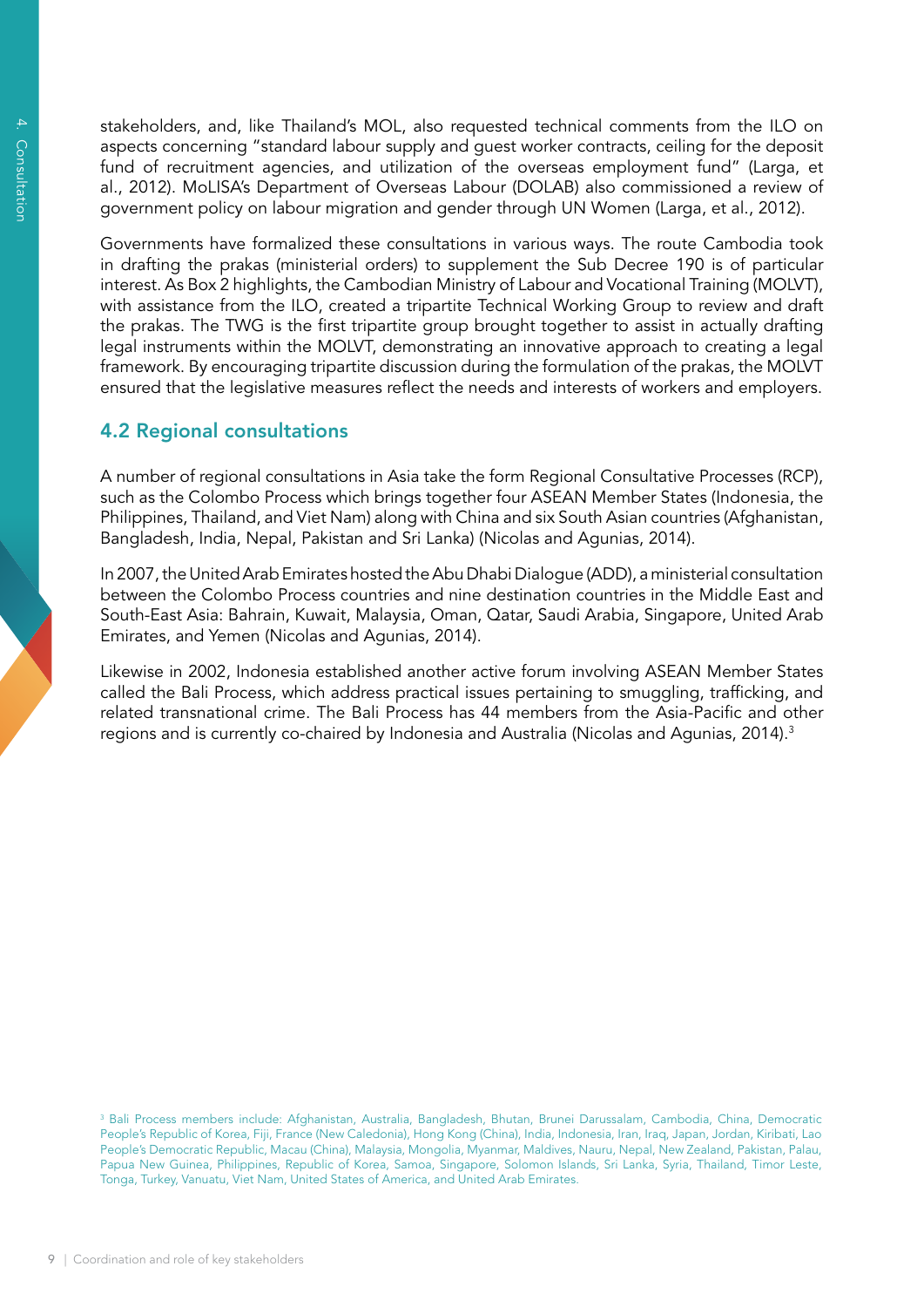#### Box 2

#### Promise of tripartite stakeholder consultations: Insights from Cambodia

In August 2011, the Royal Government of Cambodia issued Sub Decree 190 to better govern labour migration management and protect migrant workers. While this Sub Decree was generally considered to be an improvement on the previous Sub Decree 57, the MOLVT indicated a number of areas in which additional information would be provided in the form of ministerial regulations. There was a lack of sufficient clarity or practical guidance on the implementation of legislation leading to an inadequate legal framework for the protection of migrant workers and the regulation of the recruitment agency industry.

The ILO offered assistance to the MOLVT and received an official request for technical assistance in the drafting of the prakas to supplement the Sub Decree.

The MOLVT took a number of key steps that led to a successful tripartite stakeholder consultation involving a number of partners, including trade unions, ministries, recruitment agencies and civil society organizations, including UN agencies.

- Step 1: Creation of a roadmap: The need to strengthen the legal framework around sending workers abroad was identified by the MOLVT in their policy on labour migration for Cambodia, adopted in June 2010. This policy and action plan was drafted with the support of the ILO and in consultation with several government ministries and social partners. It set out a roadmap to address three main policy challenges in the governance of labour migration; the protection and empowerment of migrant workers; and harnessing migration for development.
- Step 2: Negotiation on the scope of work: MOLTV then negotiated the nature of the assistance required to develop the prakas. ILO held several meetings with the MOLVT to determine how the process could proceed.
- Step 3: Creation of a Tripartite Working Group (TWG): The tripartite composition of the TWG was agreed in the drafting of a Terms of Reference for the group, and participants were invited to be a part of the process. The number and subject matter of the prakas were agreed upon at the outset and then plans for TWG meetings and consultations were developed. It was agreed that the prakas would be drafted and adopted in two rounds. The first three prakas were called "Definition of key words used in Sub-Decree 190"; "Private recruitment agency licensing and recruitment processes" and; "Pre-departure orientation". The second set of prakas cover the "Use of the standard service contract"; "On-site services and repatriation"; "Inspection of private recruitment agencies"; "Complaints mechanisms"; and "Commendation and punishment".
- Step 4: Drafting and vetting of various iterations of the prakas by the TWG: A national expert with experience in drafting legislation was recruited to prepare the initial drafts of the prakas. Several meetings were then convened to seek inputs to the first three prakas. Civil society organization (CSOs) inputs to the TWG were coordinated through a prior consultation that fed into the submissions at the official TWG meeting. The draft was modified and another TWG held to discuss the next draft.
- Step 5: Presentation of the revised draft beyond the TWG: The MOLVT then presented a revised draft at a broader consultation that brought together a larger group of government and non-government partners.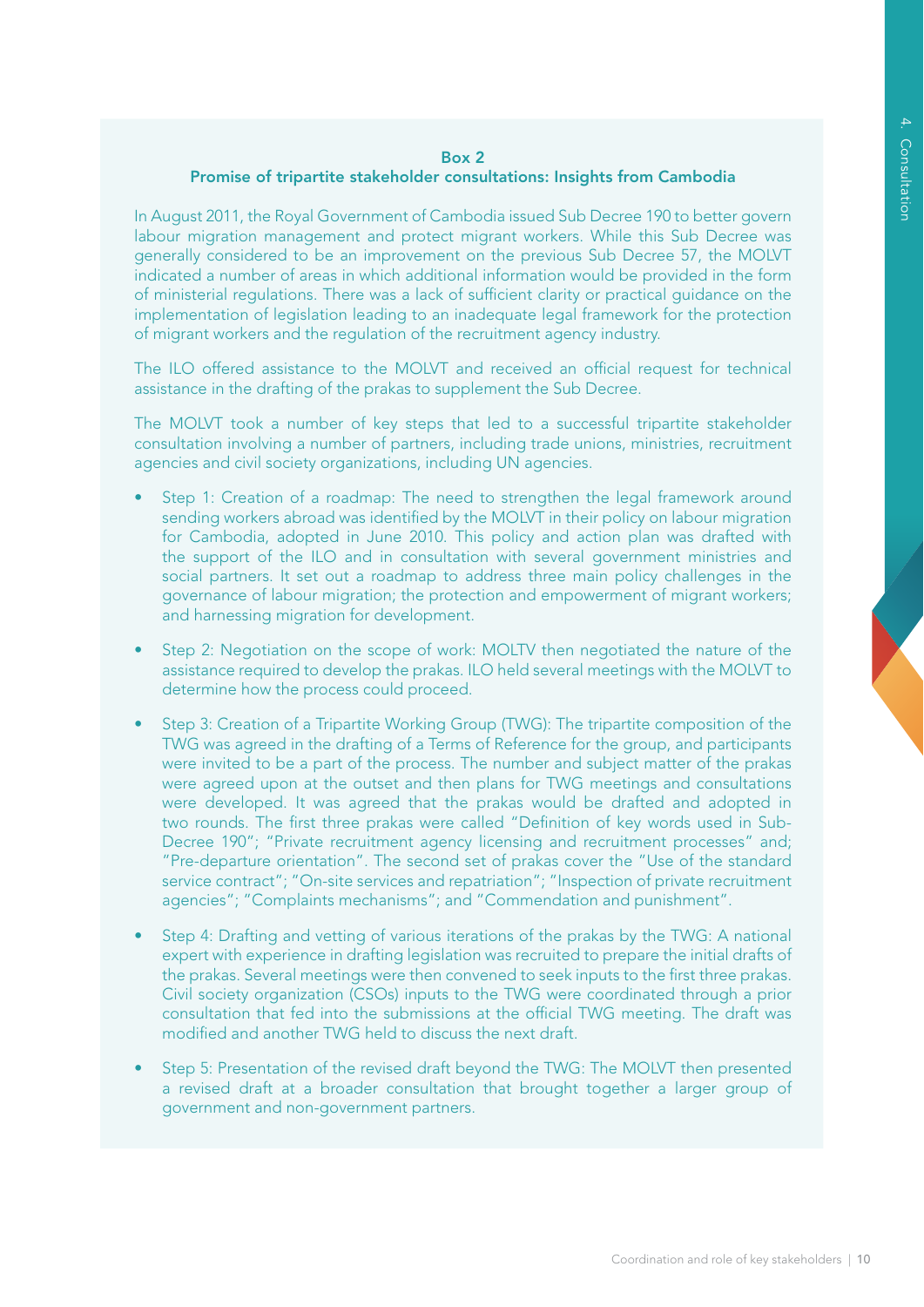#### Box 2 Cont.

- Step 6: Request for technical comments from various ILO offices: ILO specialists and project staff in Geneva and Bangkok also provided technical comments to the draft that were grounded in ILO Convention standards and good practices from around the region.
- Step 7: Final drafting of the prakas by the MOLVT: Taking into account the comments gathered during the consultation, the MOLVT made final changes to the draft prakas and submitted it to the Minister. The first three prakas were signed in February 2013 while the final series of eight prakas entered into force seven months later in September 2013.

Interestingly, the tripartite consultation had the unintended, but positive impact of normalizing discussions around issues that went above and beyond the formulation of the prakas. The inception and formation of the TWG actually eased discussions among the tripartite constituents and allowed them to build trust among each other and to, eventually, work together on other areas such as in the development of a complaint mechanism, the pre-departure training curriculum and other MOLVT initiatives.

Source: International Labour Organization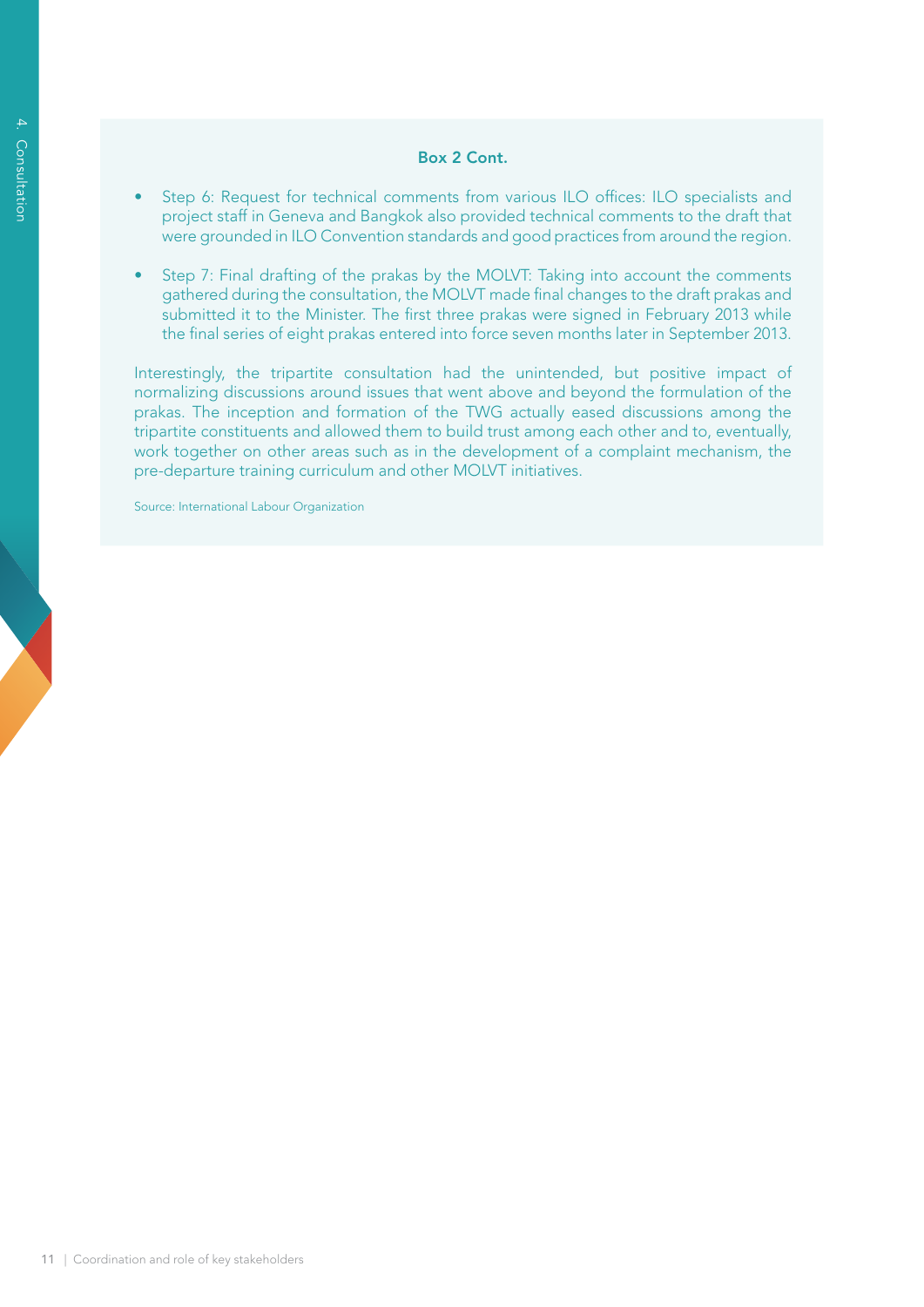# 5. Collaboration

Beyond consultation, collaboration represents a higher level of cooperation among partners that goes beyond agreeing on a decision. As defined by the Positioning Public Child Welfare Guidance (PPCWG, n.d.), collaboration "requires a process of actively working together, requiring a sustained effort of work towards common goals and outcomes at a systemic and practice level. Successful collaborations are formally established through written agreements, contracts, memorandums of understanding and other formal activities, and integrate outcome measurement" (PPCWG, n.d.).

Collaborations occur at the national, bilateral and regional levels engaging a wide range of both state and non-state actors.

# 5.1 National collaboration

At the national level, governments in South-East Asia have instituted collaborations by taking three distinct routes:

- (1) utilizing existing structures within the government through decentralization of activities;
- (2) creating new government bodies or entities designed to centralize operations; and
- (3) forging public-private initiatives.

## 5.1.1 Utilizing existing structures within government

In order to avoid duplication of efforts and resources and to make it easier to provide migrants with services and coherent information, most governments in the region have chosen to utilize existing structures at various levels of government (Agunias, et al., 2011). In doing so, governments augment their capacity by capitalizing on the already existing resources within its realm. Indeed, labour migration covers many traditional areas, from finance and labour to education and training. Some form of governmental capacity already exists in these areas but are scattered across various government agencies and offices. Instead of creating new institutions, a number of governments have chosen to adopt a more decentralized approach such as linking with local employment services and consulates.

## Linking with local employment services

Indonesia's Ministry of Manpower and Transmigration (MoMT) collaborates closely with local employment offices in conducting seminars and community meetings and in the dissemination of information materials to prepare migrant workers for labour migration. The MoMT tap local employment service officers to share information on available employment opportunities and assist in the meeting between the jobseekers and the prospective employers. As there are a limited number of employment service officers, the MoMT also designate volunteer liaison officers. These volunteers usually have college degrees and perform work with a minimal allowance. As many migrant-sending communities in Indonesia have limited access to new technologies, the district or city employment officers and liaison officers are also trained to provide information on labour migration. Community education sessions are also conducted in communities, in coordination with the local school authorities (Larga, et al., 2012).

Other examples in the region include Viet Nam which has integrated domestic and international labour market information services under Employment Service Centres – in five provinces, these services have been enhanced with the support of the ILO, in Migrant Worker Resource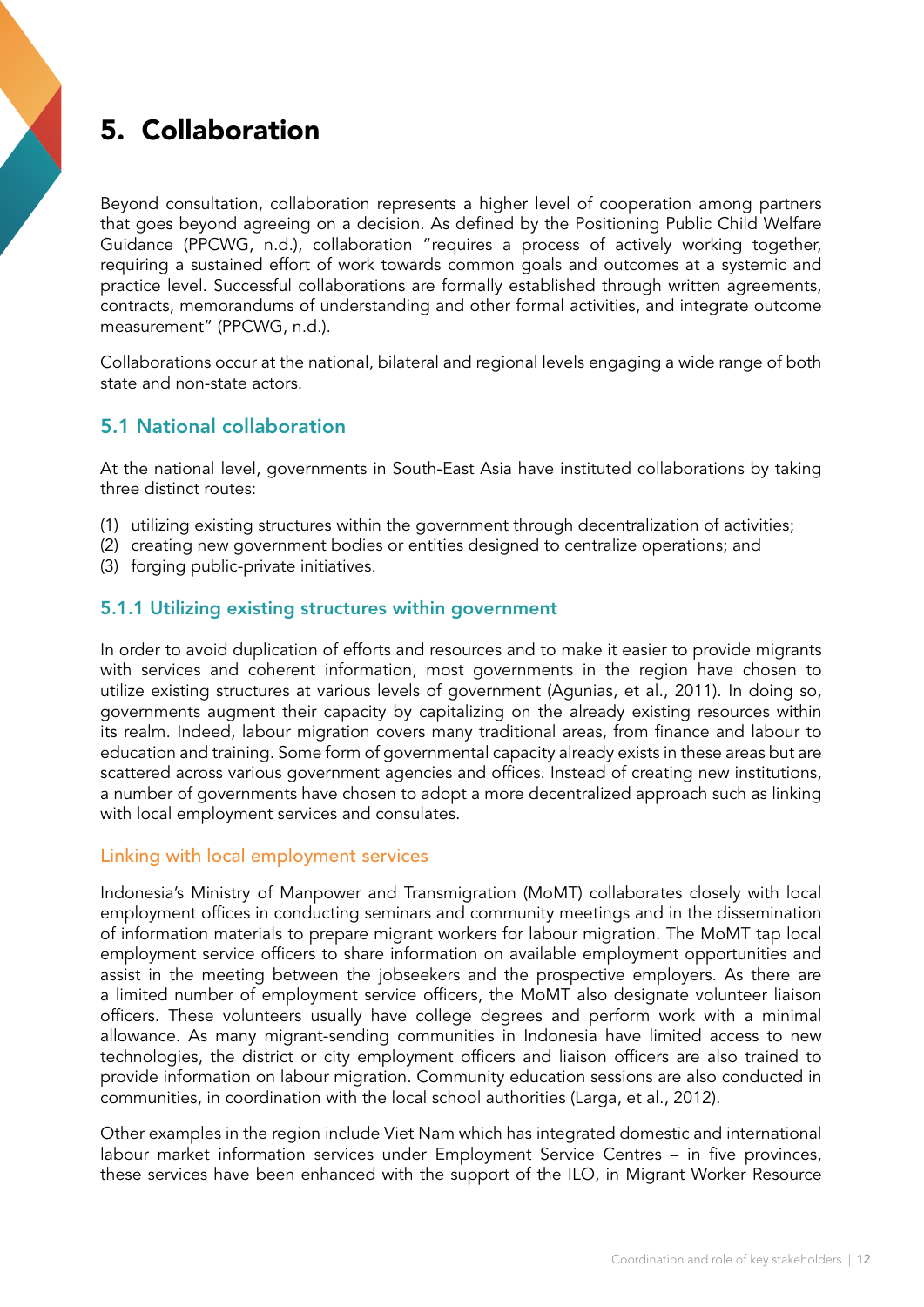Centres (MRCs). The Philippines conducts its pre-employment orientation seminars (PEOS) in partnership with Public Employment Services Office of provinces, cities and municipalities. The PEOS specifically tackles labour migration issues and provides information on preparing for overseas employment (Larga, et al., 2012).

#### Linking with consulates

Governments in the region have also chosen to capitalize on existing consular networks by instructing consulates to interact with labour migrants more systematically, provide help in destination countries, and ensure that migrants maintain their links to the homeland.

Indeed, many governments in the region have expanded their diplomatic presence to places with large migrant populations. Among migrant origin countries in South-East Asia, the Philippines has the largest diplomatic footprint. For instance, the Philippines has the largest diplomatic footprint, maintaining 88 offices in 65 countries (Republic of the Philippines, 2014).

The composition of diplomatic staff has also evolved to accommodate migrants' needs and interests. As Table 1 below shows, Indonesia, Myanmar, the Philippines, Thailand and Viet Nam have posted labour attachés to specifically attend to distressed and abused workers in key destination countries.

| Country     | <b>Number</b><br>of labour<br>attaches | Countries/territories of assignment                                                                                                                                                                                                                                                                                                                                                                                                                                                                                                                                                                           |
|-------------|----------------------------------------|---------------------------------------------------------------------------------------------------------------------------------------------------------------------------------------------------------------------------------------------------------------------------------------------------------------------------------------------------------------------------------------------------------------------------------------------------------------------------------------------------------------------------------------------------------------------------------------------------------------|
| Indonesia   | 11                                     | Japan, Jordan, Kuwait, Malaysia, Qatar, Republic of Korea, Saudi<br>Arabia, Syrian Arab Republic, Taiwan (China) and the United Arab<br>Emirates                                                                                                                                                                                                                                                                                                                                                                                                                                                              |
| Lao PDR     | 1                                      | Thailand                                                                                                                                                                                                                                                                                                                                                                                                                                                                                                                                                                                                      |
| Myanmar     | 5                                      | Kuwait, Malaysia, the Republic of Korea, Singapore, and Thailand                                                                                                                                                                                                                                                                                                                                                                                                                                                                                                                                              |
| Philippines | 37                                     | Asia (13): Australia; Brunei Darussalam; China (2): Hong Kong,<br>Macau (2); Japan; ; Republic of Korea,<br>Malaysia (2); Singapore (2); Taiwan (China) (3): Taipei; Kaohsiung;<br>Taichung;<br>Europe, Americas & Trust Territories (10): Canada (2; Toronto,<br>Vancouver); Greece; Italy (2; Rome; Milan);<br>Switzerland; Spain; Cyprus; United Kingdom and United States;<br>Middle East and Africa (27): Bahrain; Israel; Jordan(2) Kuwait (3);<br>Lebanon (2); Libya; Oman; Qatar (2);<br>UAE (4; Abu Dhabi; Dubai); Saudi Arabia (8; Alkhobar, Jeddah,<br>Riyadh, Unaizah); The Syrian Arab Republic. |
| Thailand    | 13                                     | Brunei Darussalam; Germany; Hong Kong (China); Israel; Japan;<br>Malaysia; Republic of Korea; Saudi Arabia (2 offices); Singapore;<br>Switzerland; Taiwan (China) (2 offices);                                                                                                                                                                                                                                                                                                                                                                                                                                |
| Viet Nam    | 9                                      | Czech Republic, Japan, Libya, Malaysia, Republic of Korea, Qatar,<br>Saudi Arabia. Taiwan (China),<br>United Arab Emirates,                                                                                                                                                                                                                                                                                                                                                                                                                                                                                   |

#### Table 1: ASEAN Member States with labour attachés appointed to diplomatic missions

Source: International Labour Organization (2012), Updated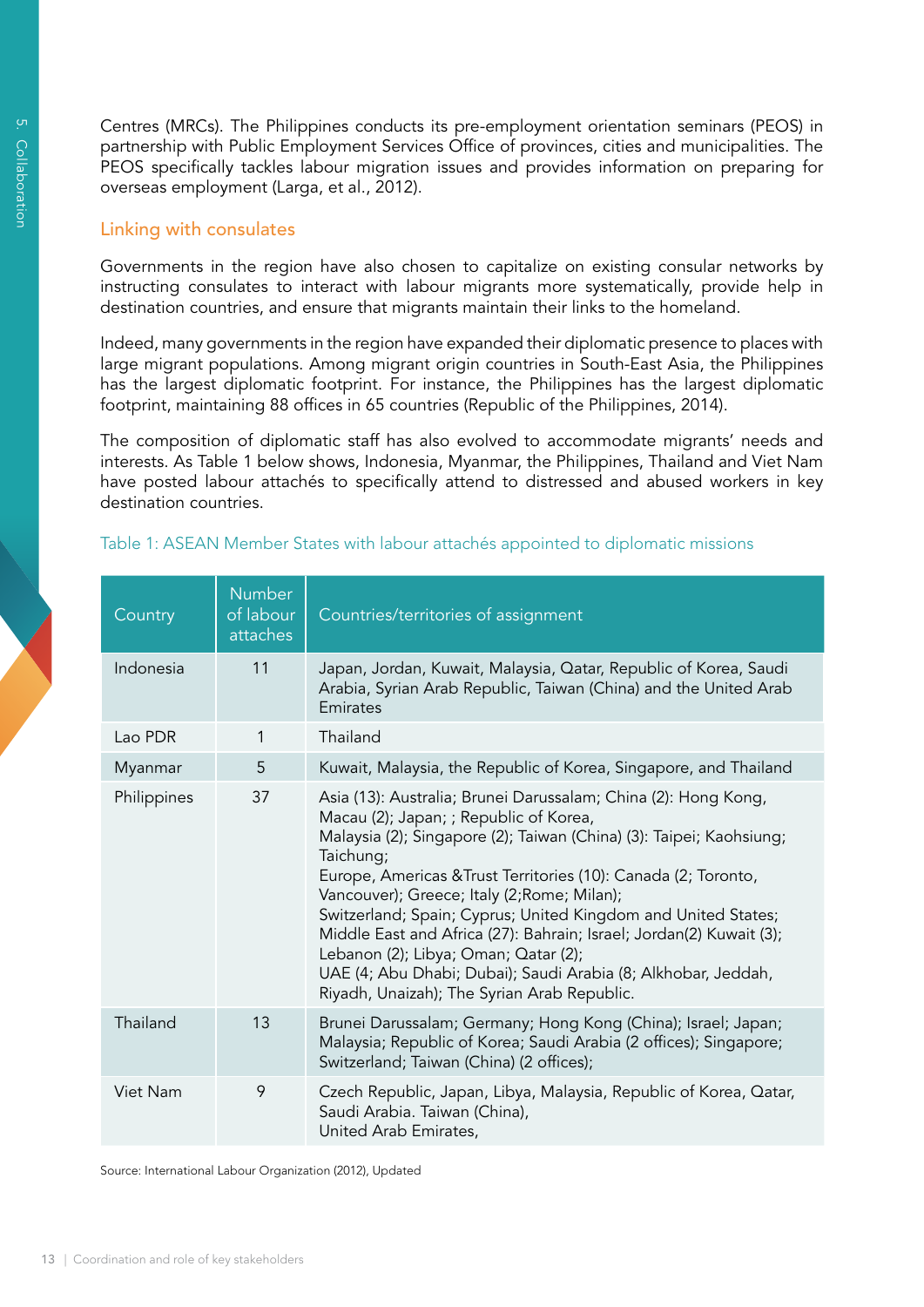The services provided at consulates have also adapted to better respond to the needs of migrant workers, as Box 3 highlights below. Services at the embassies are provided through consular officials, who attend to consular issues such as police cases and resolution of a workers' irregular status; and labour attaches, who address contract and employment-related matters. Consular officials and labour attaches have been the key interlocutors in assisting distressed migrants and protecting their rights in receiving states. Consulates take various roles such as providing legal recourse, counselling and grievance redressal, monitoring the migrant's workplace and even running shelters within embassy grounds for migrants in distress.

#### Box 3 Roles of labour attachés in the protection of migrant workers

The 1964 Vienna Convention on Consular Affairs outlines the specific functions of consulates, foremost of which is to protect the interest of the State and its nationals abroad. Many consulates assist migrants in difficult situations, even providing help in migrant disputes, including domestic ones. Consulates take on a wide range of roles including the following:

- Providing legal recourse, counselling and grievance redressal. Thailand's Office of Labour Affairs (OLA) has 13 offices in 11 different countries. OLA provides support services through its labour attachés, who aim to provide advice, counselling and assistance.
- Furthermore, OLA provides some access to legal recourse for Thai migrants faced with such problems while working overseas. For example, OLA will negotiate directly with litigants, and should negotiations fail, OLA will enlist the assistance of lawyers and/or government agencies in the host country. Like Thailand, diplomatic posts in Indonesia and the Philippines also accept migrant complaints against employers and recruiters, make referrals to relevant local authorities and preside over conciliation proceedings if parties request their involvement. The Philippines' consulate in Seoul mediates personal disputes between Filipinos, and assists the resolution of marital problems of, for example, Filipino female spouses and their Korean husbands.
- Monitoring the migrant's workplace. Philippine labour attachés in the United Arab Emirates and Jordan routinely conduct inspections to determine if the accommodations and working conditions are in line with contracts. The labour attachés interview employers and workers alike to ascertain discrepancies in salary and job responsibilities. Aside from visiting workplaces and accommodations, labour attachés also visit Filipino workers in gaols and hospitals.
- Running shelters within embassy grounds for migrants in distress. Providing such shelters is an important service since embassy or consulate grounds are not under the jurisdiction of the destination country, making them a safe haven for distressed migrants with few options. Generally, migrants seek refuge not only for cases involving physical and sexual abuse but also prob
- lems related to delayed or reduced wages that may be further exacerbated by extremely long working hours, lack of food and verbal abuse. Some origin governments in South-East Asia run shelters for migrants who have escaped abusive employers and have no place to stay. In the United Arab Emirates, for example, the Philippines' consulate assists migrants who escape abusive employers. In some cases, the Philippines' consulate provides accommodation for battered wives and assists them in returning to the Philippines if they wish to do so. Many consulates also maintain emergency hotlines that can be accessed 24 hours a day.

Source: Agunias and Aghazarm, 2011; Agunias and Newland, 2012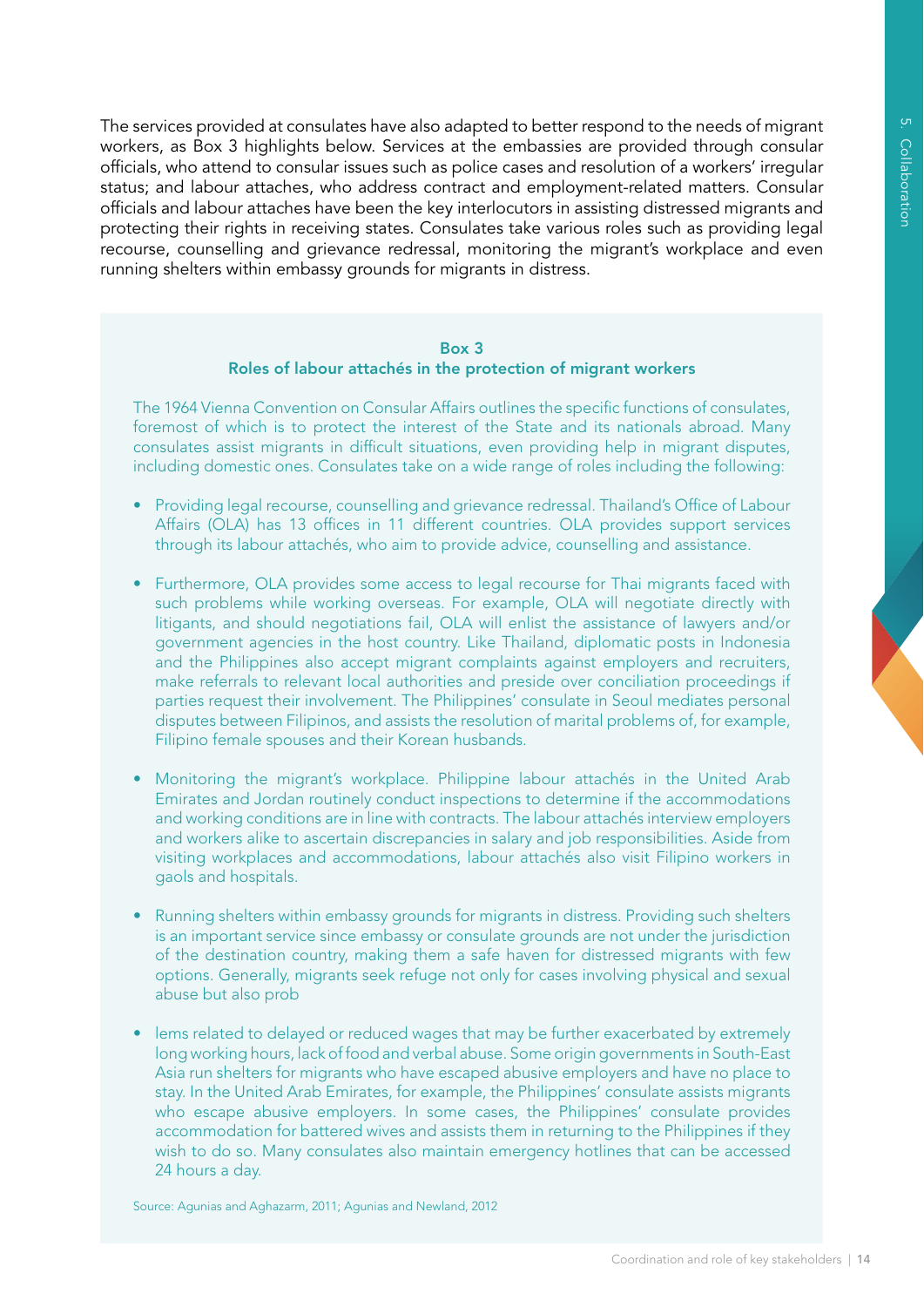Since 2012, ILO has strengthened linkages among labour attachés in the ASEAN region through regional consultation and capacity building workshops with labour attachés from various sending countries in Malaysia and Thailand. In collaboration with the Asian Institute of Management, the ILO organised a capacity building workshop for labour attachés from and posted within ASEAN Member States. While ILO's primary goal was to increase participants' capacity on labour migration issues and negotiation skills, a secondary goal was to create a network of support amongst active labour attachés in the ASEAN region.

Recently, consulates have been providing services to migrants that may not have been contemplated in the drafting of the 1964 Vienna Convention. These new and expanded consular services and programmes include those that help migrants better integrate or live in destination countries, be it through education and skills training, health assistance, the provision of ID cards, or hosting community-building events (Agunias and Newland, 2012). For instance, the Indonesian Consulate General in Hong Kong (China), and the Indonesian Chamber of Commerce in Taiwan (China) implement a 'Welcoming Programme' in these two destinations for Indonesian migrants. Newly arrived migrants are provided with information on Hong Kong (China) and Taiwan (China) during a one-day interactive session. The Viet Nam Labour Management Section in Malaysia organizes special events for migrant workers during national holidays.

## 5.1.2 Centralizing operations within government

Along with decentralization measures, some governments in the region have also resorted to creating new government bodies or entities to centralize operations and ensure the utmost coordination among disparate actors in the public sphere. A number of governments have resorted to creating special working groups, committees and one-stop shops and typically cements these ties by signing intra-governmental MOUs to create synergy among different parts of the government.

## Creating special working groups and committees

With the assistance of an ILO-EU project, Thailand's Department of Employment (DOE) has created multi-disciplinary teams (MDTs) at the provincial, district and sub-district levels in Petchabun province composed of police officers, social workers, and labour officers, among others. To improve team members' understanding of labour migration, trafficking, and safe migration, the Provincial Social Development and Human Security provided an orientation for the MDTs. According to Larga et al, MDTs have spurred criminal and civil prosecution of recruitment agencies and brokers for deceiving and defrauding several migrant workers, the first in the province of Petchabun (Larga et al., 2012).

Similarly, the Philippines has recently created an unprecedented inter-agency subcommittee dedicated solely to more effectively streamline integration of migration issues into the development plan. Ministries in charge of the migration portfolio, such as Foreign Affairs and Labour lead most committees on migration and development across the world. The Philippines Sub-Committee on International Migration and Development (SCIMD), however, breaks new ground and is the first of its kind in the region, because it is led by the National Economic Development Authority (NEDA), the Philippines' key development planning agency. As Box 4 highlights, the SCIMD's creation happened after years of discussions mostly held in meetings and conferences and followed by more formal consultations involving interested agencies.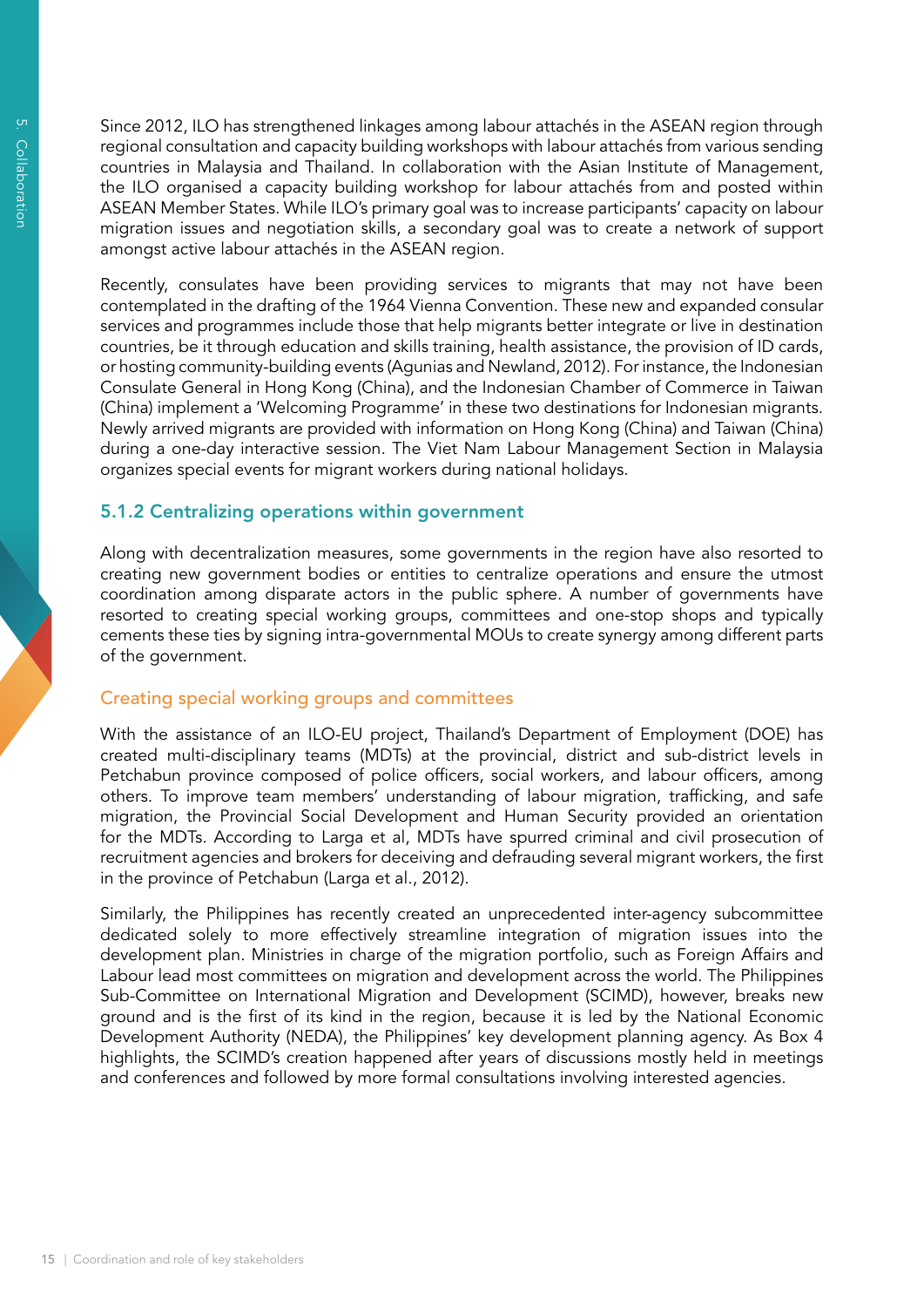#### Box 4

#### The Philippines Sub-Committee on International Migration and Development (SCIMD): An idea whose time has come

The idea that gave birth to the establishment of a singular coordinating body on migration and development began to take shape when the Commission on Filipinos Overseas (CFO), a policy-planning agency under the Office of the President, convened the Vision 2020 conference "Responding to the Challenges of Migration and Development" in December 2010. One of the identified "visions" in this groundbreaking conference was to have "unity between government entities, multi-stakeholder NGOs, and private sector on migration and development issues" (CFO, 2010).

Over the next three years, several high-level official meetings among various government agencies were convened. One such meeting is the High-level Roundtable Discussion on Migration Policies the IOM convened in February 2013. Given the Philippines perceived leadership in migration management, government agencies discussed what has gone right (or gone wrong) and possible ways to move forward. One of the conclusions of that meeting was that there was a lack of policy and institutional cohesion and coherence in the governance of migration.

The concrete suggestion to create a subcommittee on migration and development under the NEDA, came about six months later during the kick-off meeting of an OECD project, "Interrelations between public policies, migration and development in the Philippines", where the CFO serves as the focal point for the project's implementation in the Philippines. Taking off from this suggestion, the CFO presented a proposal to create a Sub-Committee on Migration and Development to the NEDA Social Development Committee Technical Board (SDC-TB) in August 2013. Over the next five months, two key departments heavily involved in migration issues—the Department of Labor and Employment (DOLE) and the Department of Foreign Affairs (DFA)—formally communicated to NEDA their concurrence and support for the creation of the proposed subcommittee.

Negotiations then began on the structure of the subcommittee. To facilitate the ensuing discussions between the agencies, the CFO asked the Migration Policy Institute, a Washington, DC based think-tank specializing on migration policy and research, to write a concept paper that would lay out the basis, rationale and possible structures of the subcommittee.

NEDA then convened a meeting with CFO, DOLE and DFA to discuss the concept paper prepared by the Migration Policy Institute, including a possible terms of reference. A number of subsequent meetings followed to further refine the concept note and finalize the terms of reference. On February 28, 2014, or six months after the first inter-agency meeting, the NEDA SDC-TB endorsed the creation of the Sub-Committee on International Migration and Development.

Four months later, in June, NEDA presented the NEDA Social Development Committee resolution creating the SCIMD to the Human Development and Poverty Reduction Cabinet Cluster (HDPR), a ministerial-level group with an interest in development issues. Further inputs were gathered from HDPR member agencies.

As of 10 October, 2014, the final resolution on the creation of the SCIMD has been signed by the principals of the following agencies: CFO, DOLE, the Department of Social Welfare and Development, the Department of Agriculture, the Department of Education, the Technical Education and Skills Development Authority, and the Commission on Higher Education.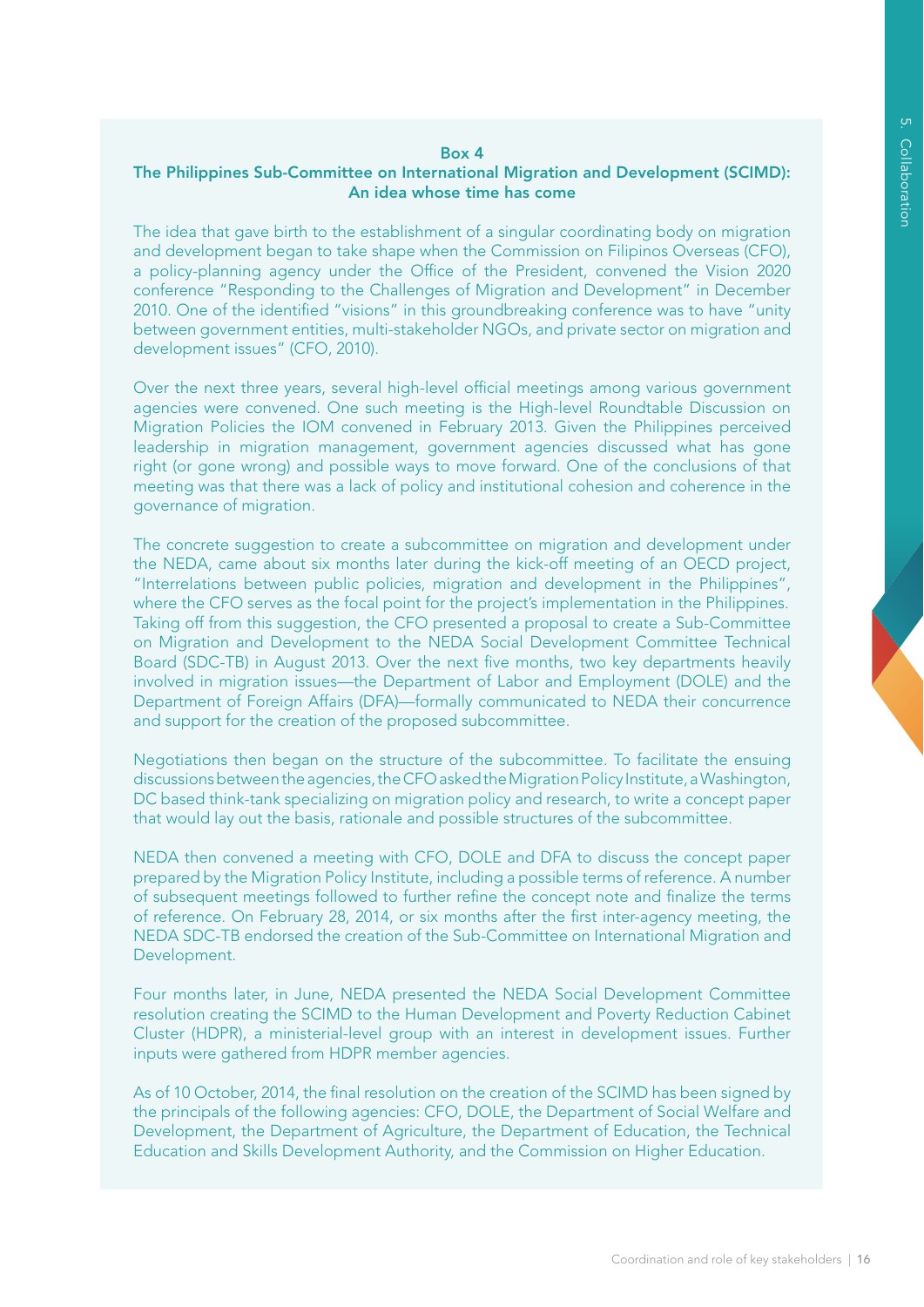#### Box 4 Cont.

NEDA is currently working to secure the signed resolutions from the following agencies: Housing and Urban Development Coordinating Council, the Department of Interior and Local Government, the Department of Health, the National Anti-Poverty Commission, and Office of the President-Office of the Executive Secretary.

Source: Author interview with Andrea Anolin, Commission on Filipinos Overseas and Emmanuel Esguerra, National Economic Development Authority, October 2014

#### Creating one-stop shops

A similar approach is the creation of one-stop shops to centralize operations. For instance, Thailand's DOE has established Overseas Job Seekers Registration Centres located at provincial employment offices and administered by a special working group chaired by provincial vicegovernors and composed of relevant government agencies. The centres work to protect Thai migrant workers, curb illegal recruitment activities, disseminate information on overseas work, and receive complaints from job seekers (Larga, et al., 2012).

Similarly, the Philippines created the National Reintegration Centre for Overseas Filipino Workers (NRCO) a one-stop centre for all reintegration services for Overseas Filipino Workers (OFWs) and their families. The NRCO was also intended as a "service networking hub", a coordinating body that would link OFWs and their families with all of the stakeholders and service providers that can cater to their needs. The NRCO also manages and implements the 2 Billion Pesos OFW Reintegration Program, a special loan program fund for OFWs that is a joint venture of DOLE, the Overseas Workers Welfare Administration (OWWA), the Land Bank of the Philippines, and the Development Bank of the Philippines. OWWA contributed 1 billion Philippine pesos (PHP) to the program, while the two banks gave PHP500 million each. The fund is intended to support enterprise development among OFWs and their families (Larga, et al., 2012).

#### Cementing ties via MOUs

In both centralized and decentralized approaches, governments in the region have formalized their collaborations by forging MOUs with partner government agencies.

For instance, in Indonesia, the MoMT entered into an MOU with the Indonesian police on the conducting of joint investigations by police and labour inspectors in illegal recruitment cases. Task forces composed of representatives from the relevant local government offices (Social Affairs, Manpower, etc.), were also created in 14 embarkation areas for migrants by issuing a local government decree (Larga, et al., 2012).

Similarly, an MOU on the Convergence of Anti-Illegal Recruitment Campaign Programme was forged by the Philippines DOLE, OWWA, CFO, and the Philippine Overseas Employment Administration (POEA), along with some local government units. According to Larga, et al, parties to the MOU agreed to "jointly facilitate services to protect migrant workers, such as providing information, capacity building for local authorities and communities on migration issues, and setting-up local mechanisms against illegal recruitment, among others" (Larga, et al., 2012).

The POEA has also signed an agreement with the Bureau of Broadcast Services to air a POEA programme in order to make information more accessible to the general public. Airing since 2010, the programme has been promoting the Government's anti-illegal recruitment campaign, tackling various issues affecting the OFWs worldwide and more (Larga, et al, 2012).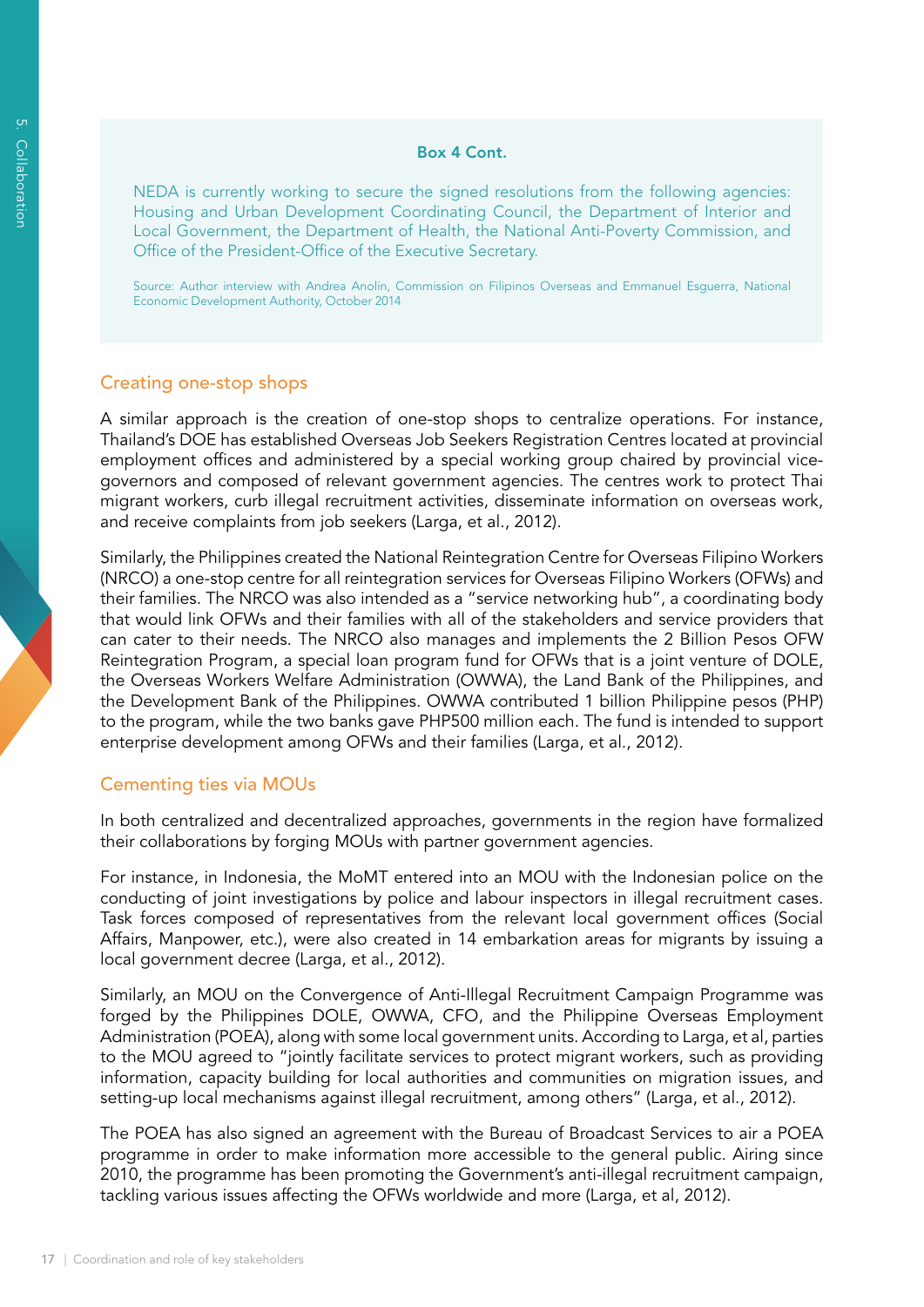# 5.1.3 Forging public-private initiatives

The most common type of collaboration at the national level is public-private initiatives involving governments, civil society groups and the private sector. As Agunias and Newland note, these initiatives augment government capacity by leveraging community contacts and resources and typically involve the creation of community focal points and even the outright outsourcing of the delivery of critical services to NGOs, trade unions and employers (Agunias and Newland, 2012).

## Creating community focal points

CSOs in Cambodia, for instance, have engaged with local governments at the commune level to push for safe migration being incorporated into the Commune Investment Plan. A Safe Commune Policy has been adopted to reduce crime and exploitation, and key community members with links to the migration process have been trained to better provide information and assistance to migrants. Many of these initiatives are undertaken by non-governmental organizations (NGOs) and CSOs. The MoLVT and civil society partners have also been conducting awareness campaigns on safe migration that target wide swathes of Cambodian society, including migrants (both prospective and returning), their families, and other stakeholders in the migration process (Larga, et al., 2012).

Similarly, Thailand's MOL launched its Labour Volunteer Project and the "Door-Knock Project", aiming to raise awareness and provide information on trafficking and illegal recruitment. Local-level leaders are also instructed on legal migration channels in an effort to facilitate the dissemination of information and migration advice at the community level. According to Larga, et al, these efforts also help enlist local leaders in monitoring recruitment activities in their communities (Larga, et al., 2012).

## Delegating programmes and initiatives in part or in whole

A number of governments in the region have also adopted innovative mechanisms that essentially outsource the delivery of critical services to non-state actors. Civil society organizations, trade unions and employers have been collaborating with governments in the region in providing financial literacy training, as well as running migrant resource centres, receiving complaints, and public information campaigns at the destination country to improve the local population's perception of migrants.

## Providing financial literacy and entrepreneurship training

A number of CSOs are collaborating with governments to provide financial literacy training for migrants before they depart, while they are abroad, and upon their return. These highly specialized trainings provide modules on various topics including savings, investments, and entrepreneurialism. For instance, Atikha, a Philippine-based non-governmental organization, conducts a two-day financial literacy seminar in the Philippines and at destination countries in the Middle East and in Singapore. The curriculum for migrants from ASEAN employed in Singapore was developed with support of the ILO in 2014. The seminar covers a wide range of topics including budgeting, migration goal setting, financial planning, investment and retirement, entrepreneurship and borrowing.

Some organizations have taken a step further by partnering with a wide range of actors, including reputable higher education institutions, in providing longer trainings of up to six months. Box 5 below describes efforts by the WIMLER Foundation, a non-profit organization based in Hong Kong (China) founded by a Filipino expatriate from the Netherlands. The WIMLER Foundation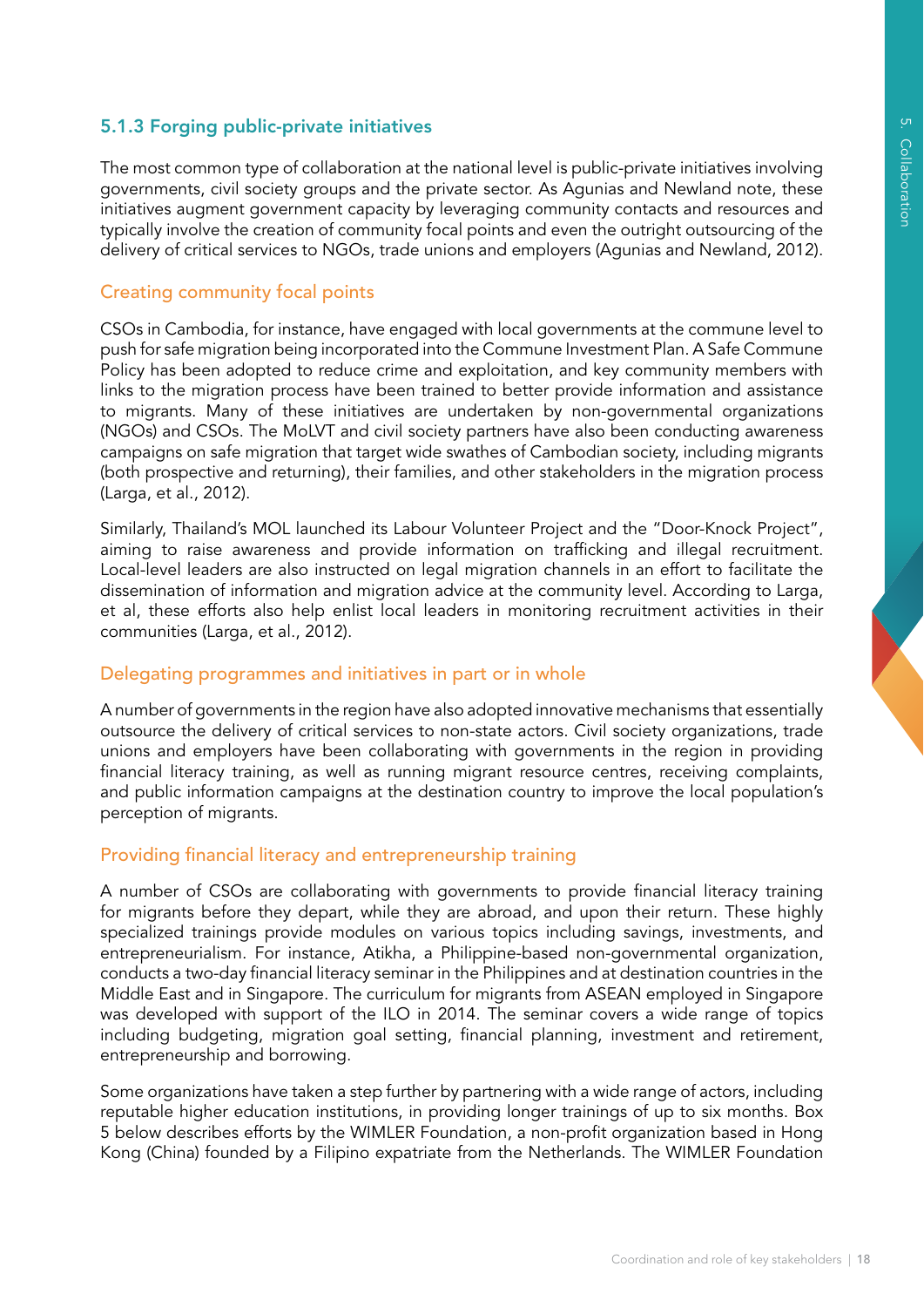conducts the Leadership and Social Entrepreneurship (LSE) Training targeted at domestic workers in Hong Kong (China). LSE covers three modules in 13 sessions over a six-month period: financial literacy, leadership and social entrepreneurship. To deliver the training, WIMLER has partnered with the Ateneo de Manila University School of Government, one of the leading higher education institutions in the Philippines, and a range of NGOs and Philippine government offices based in Hong Kong (China) and in Manila. Since the training fees are heavily subsidized, especially for domestic workers, the WIMLER Foundation also works closely with businesses interested in providing donation through their Corporate Social Responsibility initiatives. Graduates of the LSE program receives a certificate from the University and develop a business plan that can be implemented upon the migrant's return.

#### Box 5

#### Preparing for the eventual return: Insights from WIMLER Foundation's Leadership and Social Entrepreneurship (LSE) Training Program

WIMLER Foundation, a non-profit organization in Hong Kong (China), founded by Leila Rispens-Noel, a Filipino expatriate from the Netherlands, conducts the bi-annual Leadership and Social Entrepreneurship (LSE) Training programme. Beyond providing knowledge and skills on budgeting, savings and investments, LSE is an intensive six-month course delivered through 13 sessions aimed at developing the leadership and entrepreneurial skills of Filipino migrant workers and their families.

A key requirement of the course is to submit social entrepreneurship business plans, which course participants have to submit and defend in front of a board of panelists to gather feedback. The business plans are aimed at enhancing the participants' skills and know-how in starting a business that could help prepare them for their eventual return and reintegration in the Philippines. The program expects that participants to implement the business plans developed through the course upon return. Plans developed so far have included: establishing an affordable boarding house spa and beauty salon; a bakery; a resort; and marketing of handmade handicrafts. Participants who completed the course, receive a certificate from Ateneo de Manila University School of Government, one of the leading higher education institutions in the Philippines.

To deliver the training programme, the WIMLER Foundation also works with a wide range of actors based both in Hong Kong (China) and in Manila including Project Be, the Overseas Filipinos Society for the Promotion of Economic Security (OFSPES), Ugat Foundation, City University of Hong Kong, the Social Enterprises Development Partnerships Inc. the Philippine Consulate General Hong Kong (China), the Philippine Overseas Labor Office (POLO), and the Overseas Workers Welfare Administration (OWWA).

To ensure the programme's financial sustainability, participants pay a subsidized fee, the amount of which is adjusted according to their occupation. Domestic workers pay 780 Hong Kong dollars (HKD) (US\$100) while non-domestic workers pay double that. To cover the full cost of delivering the training, WIMLER Foundation works with businesses in Hong Kong (China), which donate to the project under their Corporate Social Responsibility arm.

In 2013, 77 participants graduated from the course, of which 71 were domestic workers. The graduation ceremony was held at the City University of Hong Kong. Currently, there are plans to offer LSE in other destination countries, including Singapore. LSE was first conducted in Rome, Italy in 2008 and has since spread to other Italian cities including, Naples, Milan, Florence, Turin as well as Dubai.

Source: Interview by Author, Leila Rispens Noel, Founder, WIMLER Foundation, 4. Nov. 2014.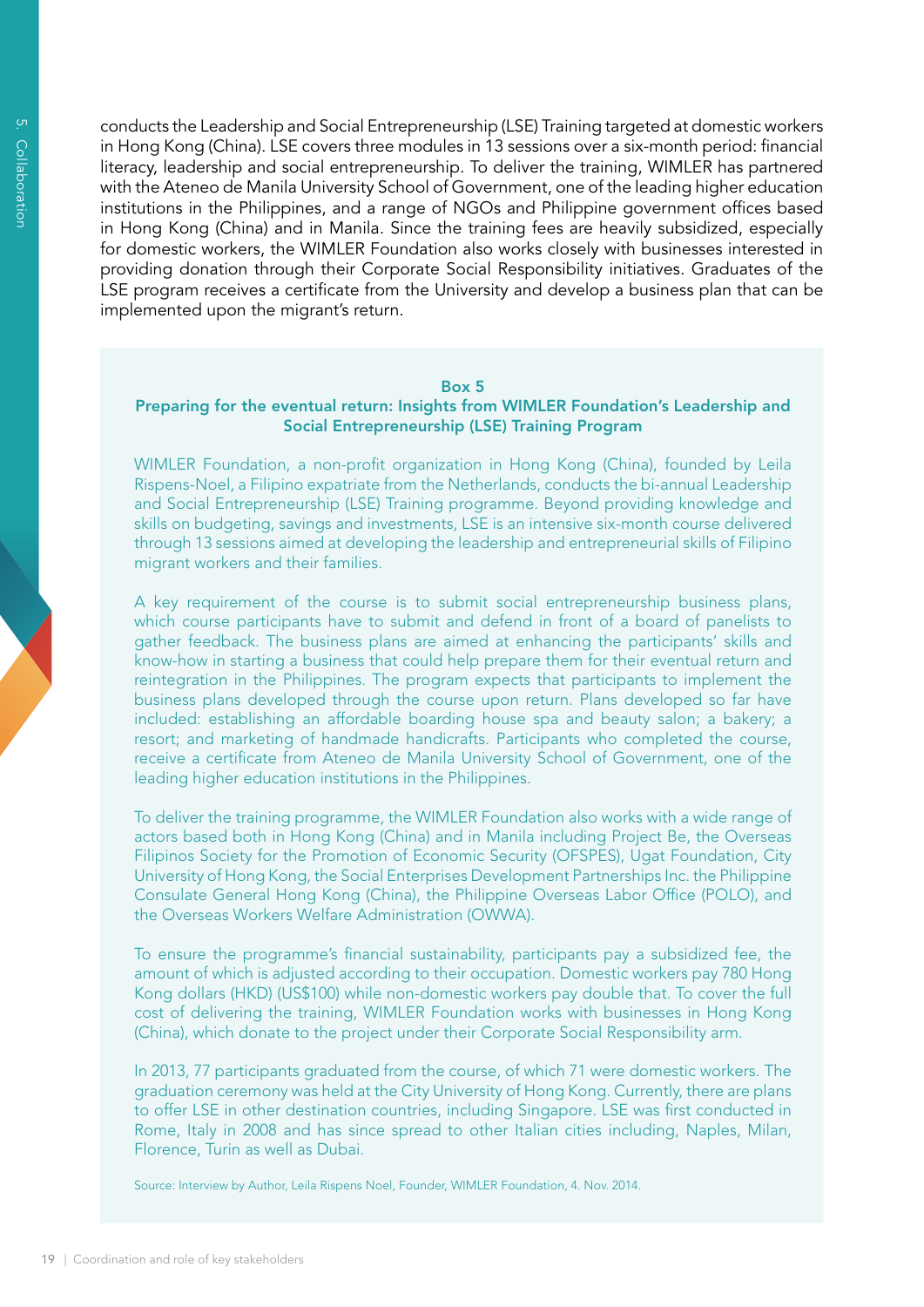## Running information centres

In many ASEAN Member States, the running of information centers is a service provided by trade unions and CSOs. Some governments also run these centres, though often supplementary services are required because of a gap in service provided by the government. For instance, the Singapore National Employers Federation (SNEP) and the National Trades Union Congress (NTUC) jointly run the Migrant Workers' Centre in Singapore while trade unions and CSOs manage the Migrant Worker Resource Centres (MRCs) in Malaysia and Thailand, with start-up funding provided by the Ministry of Manpower (Larga et al., 2012). MRCs are managed with the cooperation of labour offices at the local government level, trade unions and civil society in order to distribute accurate information to potential migrants in countries of origin on safe migration and rights at work and to provide legal assistance in countries of destination.

As Box 6 below shows, however, making these MRCs work is not easy. The ILO's experience in developing MRCs in the region suggests the importance of instituting a clear process of identifying partners and monitoring requirements at the outset, connecting with existing structures such as job centres, working closely with NGOs in delivering some services and having a detailed operations manual and operations plan to guide the actions of the various partners on the ground. It is also important to conduct a baseline survey to provide evidence of positive impacts and strategic guidance to redesign the programme, if needed. The independent midterm evaluation of the GMS TRIANGLE Project scrutinized the MRCs design and implementation to ensure transparency and accountability in 2013. Likewise, sustainability must be an integral goal. This can be achieved by on-going training of government staff running MRCs when these are situated within government institutions, such as employment centres. Training should focus on service deliver and monitoring and evaluation of results alongside other actions (ILO, 2013a).

#### Box 6

#### Making Migrant Workers Resource Centres (MRCs) work: Seven key elements

The ILO is supporting 21 MRCs and drop-in centres in six countries in the Greater Mekong Sub-region and Malaysia, to provide various support services to male and female potential migrants, migrant workers and members of their families. Government, trade unions and civil society partners are running centres that provide information, counselling and legal assistance to visitors. Additionally, they are conducting outreach, disseminating information, training and organizing activities.

Making MRCs function effectively requires attention to the following seven key elements:

A clear process of identifying partners and monitoring requirements: To identify projectimplementing partners, ILO staff consulted with a broad range of stakeholders in each of the countries. Meetings were held with provincial labour departments, trade unions and NGOs in order to select service providers that would be the most suitable for the assignment. The criteria for selecting implementing partners included presence in project target areas, links to the community, credibility and proven track records, etc. Year-long agreements were drafted in consultation with the ILO, to ensure a consistency in the type of services provided and that reporting requirements are being fulfilled. In addition to reviewing reports twice a year, ILO staff conduct monitoring visits to observe activities, track progress and coach MRC staff.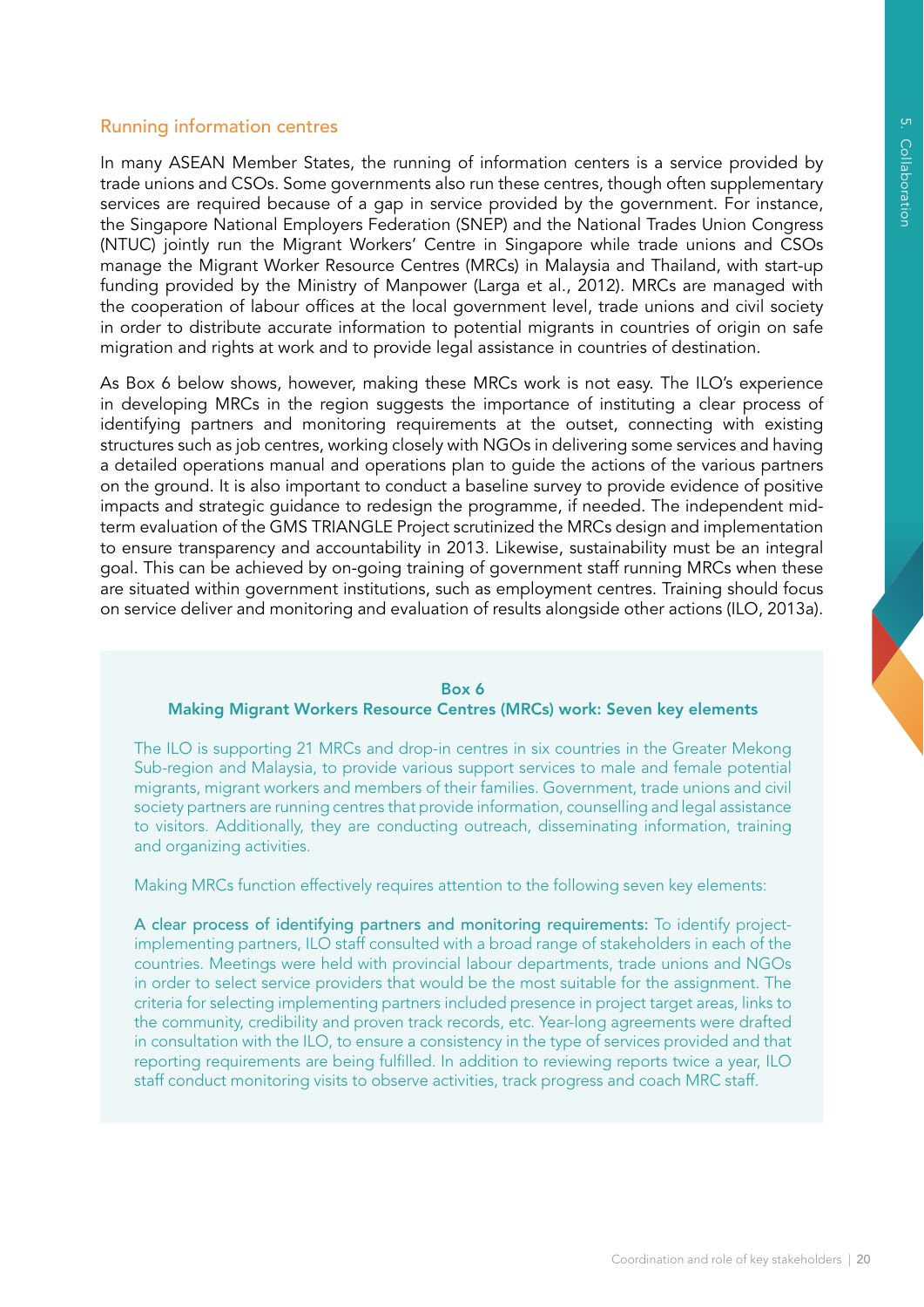#### Box 6 Cont.

Connecting with existing structures such as job centers: In the sending countries, one of the models has been to establish MRCs in government job centers. These job centers are relatively new in the GMS region, but in some cases attract large numbers of jobseekers, many of whom may be considering working abroad. For example, the employment service centers in Viet Nam estimated that 20 per cent of jobseekers are interested in working outside of the country. In addition to the typical drop-in and outreach service, this model also allows for potential migrants to be reached through job fairs. This model of an integrated service offers ample opportunity for scale and sustainability.

Working with NGOs: In destination countries, the MRCs serve as an accessible bridge to the authorities. If the MRC cannot resolve the case by themselves, the project has agreements with legal NGOs to provide additional assistance.

Creating a detailed operations manual and communication plan: Since the first year of operation, the ILO has evolved the operations of the MRC model by developing an Operations Manual for MRC staff and a Communications Plan to guide the development of information, education and communication materials. The Manual includes a Frequently Asked Questions section to ensure MRC staff is providing accurate information. Through partnerships and networking with local authorities, trade unions and CSOs, the MRCs are becoming better connected to their communities as well as to the national level mechanisms designed to assist migrant workers. Lessons learned are documented and shared within the country and between countries.

Ensuring transparency and accountability: Both the ILO and an independent mid-term evaluation have scrutinized the MRCs design and implementation. Regular reports from implementing partners are transparent about challenges in the implementation of MRC services. The nature of the agreements means there is an annual assessment of performance, and each new agreement must be justified.

Working towards sustainability: The MRCs are currently run with the support from the Australian Government, but it is hoped that the institutionalization of quality service provision at the local levels will create a sustainable model for MRC services. Where government institutions run MRCs, they are dependent on governments continuing to budget for MRC services within Employment Service Centres or similar. Sustainability is encouraged through the ongoing training of government staff running MRCs within government institutions; their knowledge of migration risks and counseling techniques will likely remain in the institutions, regardless of a dedicated MRC program continuation.

Source: International Labour Organization, Migrant Workers Resource Centres (MRCs), Good Practice Last Update, 31 Oct. 2013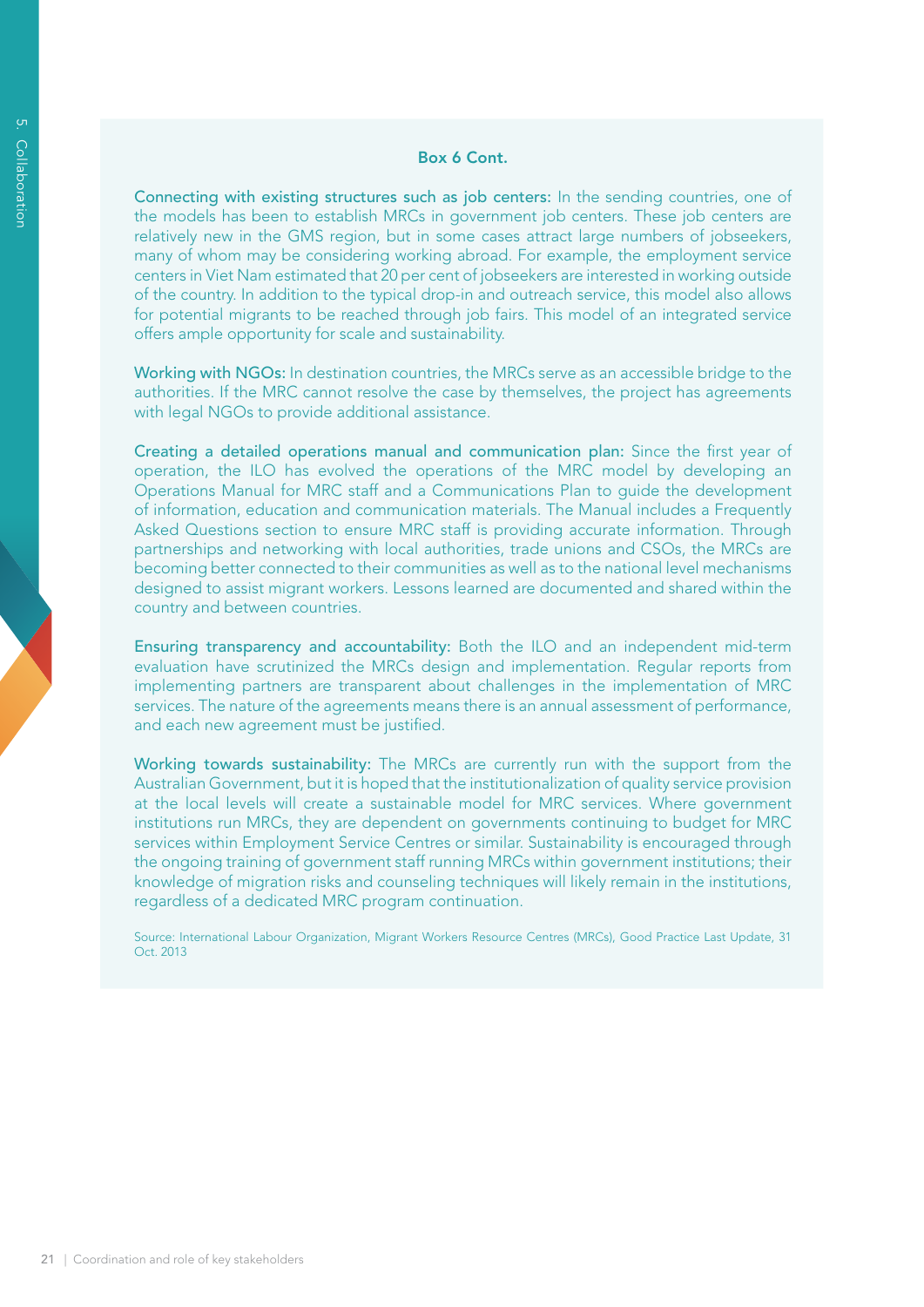## Running complaint mechanisms

The pervasive lack of understanding and/or access to national justice systems prevents migrants from challenging abusive actions by employers and submitting complaints. It is critical to create a migrant-friendly complaint mechanisms that allow migrants to file complaints more easily. Box 7 below describes the steps Cambodia took to develop a complaint mechanism in partnership with the ILO. This experience in Cambodia is a perfect example of a type of cooperation that has moved from consultation to collaboration. The creation of the complaint mechanism started with a tripartite stakeholder consultation led by the Ministry of Labour and Vocational Training (MOLVT) and was followed up by training of essential personnel and the actual establishment and testing of the complaint system.

The ILO is currently collecting information on how the complaint mechanism is working in practice, by gathering data on the complaints received, the kinds of grievances, the outcomes and the challenges faced in lodging and resolving the complaints. The MOLVT will undertake an analysis of this data and identify how the procedures could be improved.

#### Box 7 Moving from consultation to collaboration: Development of a complaint mechanism in Cambodia

Amidst reports of abuses Cambodians face when they migrate to work abroad, the Ministry of Labour and Vocational Training (MOLVT), in collaboration with the ILO, worked towards creating a more responsive complaint mechanism primarily in three stages:

1. Tripartite stakeholder consultation: In 2012, the MOLVT requested technical assistance from the ILO to draft prakas (ministerial orders) to assist with the operationalization and implementation of Sub Decree No 190 on The Management of Sending of Cambodian Workers Abroad through Private Recruitment Agencies. The ILO proposed the formation of a consultation group with tripartite and civil society representation, and suggested the content for eight prakas. One of the key goals of the support to the prakas drafting process was to create a new mechanism for the MOLVT to receive complaints from migrant workers and link the complaints process to the regulation of recruitment practices.

*Prakas* No 249 broadly outlines the complaints process and the rights and responsibilities of the MOLVT and Provincial Departments of Labour and Vocational Training (PDOLVT), the complainant and the respondent. To operationalize this prakas the MOLVT requested ILO support to draft complaint forms to be used throughout the complaint mechanism, as well as input for the design of a complaints database. After a series of consultations with a technical working group made up of trade union representatives, NGOs representatives, the MOLVT and ILO, the complaint forms were finalized in June 2014.

2. Training: After the adoption of prakas No 249, the ILO supported MOLVT to conduct trainings on the complaint process with the Association of Cambodian Recruitment Agencies, PDOLVTs from all 24 provinces, NGOs and staff from Migrant Worker Resource Centres (MRCs).

3. Establishment and testing of the complaint system: The MOLVT-run MRC in Phnom Penh was opened in January 2014. Its primary function is complaint resolution in line with prakas No 249. Currently, MOLVT and the PDOLVTs in the three target provinces, in collaboration with trade unions and civil society organisations, are collecting and responding to complaints against recruitment agencies.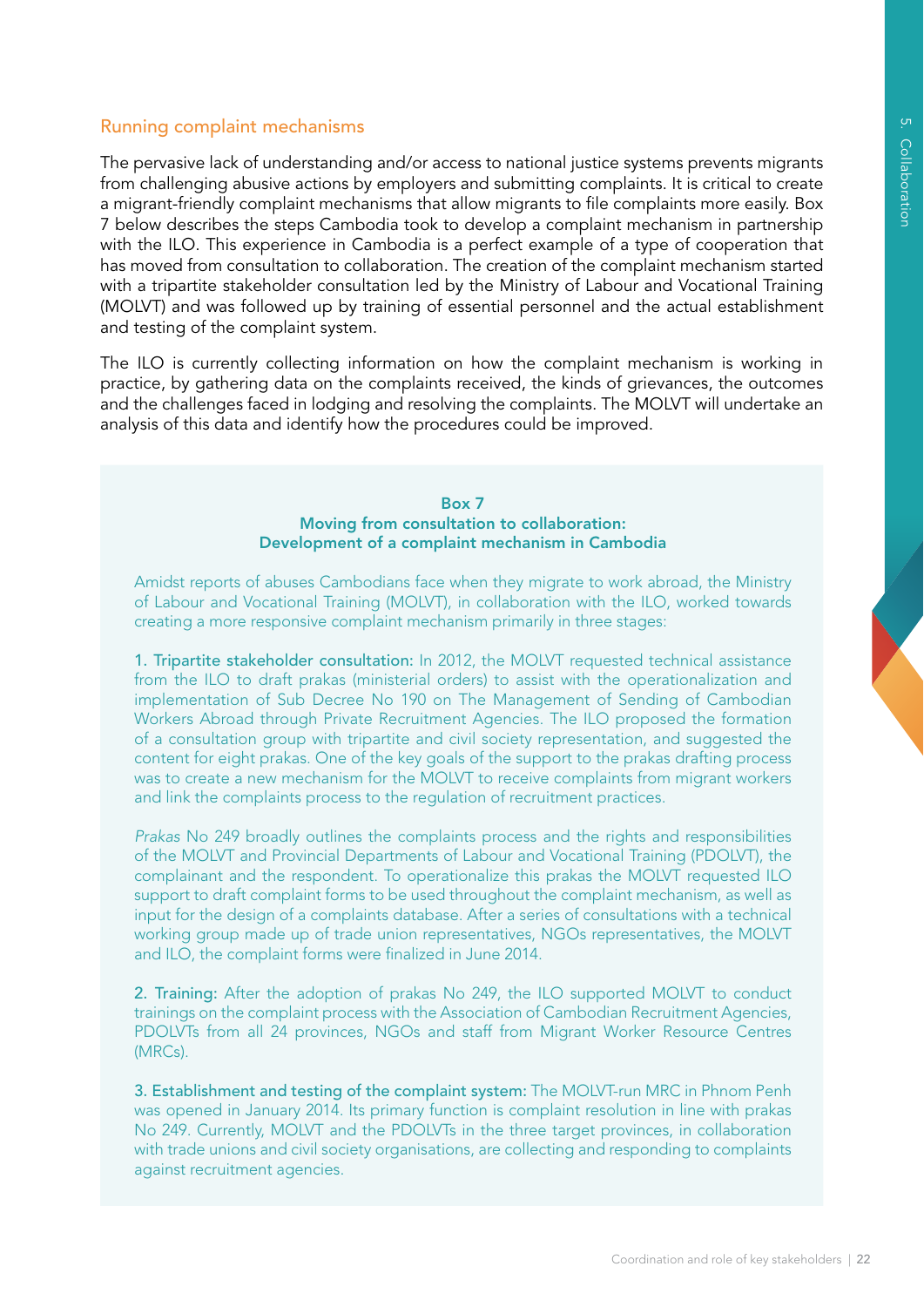#### Box 7 Cont.

From October 2013 to September 2014 the PDOLVT in the Prey Veng province received complaints from 234 people; the PDOLVT in Kampong Cham received complaints from 114 people; and the MRC run by Phnom Srey Organisation for Development in Kampong Cham received complaints from 187 people between December 2012 and March 2014. These complaints enable the MOLVT to take action against recruitment agencies that violate Sub Decree 190, Prakas No 249 and criminal laws. Due to Prakas No 249, the requirements surrounding recruitment agency practice have become clearer and more enforceable, and the consultative process of developing the complaint mechanism has meant that the capacity of government agencies and service providers has been augmented alongside the creation of these country-specific tools.

Source: International Labour Organization

#### Running public information campaigns at the destination

Tremendous initiatives are in place to educate migrant workers about the terms and conditions of their work and other basic information about the culture and norms at their countries of destination. But the flow of information concerning migration should go both ways. As a joint ILO and Asia Development Bank (ADB) report (2014) notes "differences in language, culture, and social acceptance can create practical barriers to labour mobility beyond any provisions that may be set down in law." The general public should be informed about migrant workers' rights and obligations, culture and norms and the benefits enjoyed by the destination country when hiring migrant labour.

Box 8 shows that employers in the destination country can play an important role in promoting a positive image of migrant workers among the host population.

#### Box 8

#### Changing the public perception of migrants: Saphan Siang and Migration Works Campaign in Thailand and Malaysia

In 2010, the ILO conducted a study in four destination countries in Asia—Malaysia, the Republic of Korea, Singapore, and Thailand—gauging public knowledge and attitudes towards migrant workers. The findings in Thailand and Malaysia show that the public has a limited understanding of the economy's need for migrants in certain sectors, the positive contribution that migrant workers make to the economy, and migrant's right to equal treatment.

In 2011, the research findings were discussed in an online forum hosted by the AP-Migration Community of Practice, an ILO-sponsored online community of experts and practitioners working on migration and human trafficking issues in the region. Most of the contributors to the forum were senior representatives from NGOs and recognized migration experts, who offered perspectives from Bangladesh, Hong Kong (China), Malaysia, the Republic of Korea, the Philippines, Singapore, Taiwan (China) and Thailand. The findings of the research and the discussion forum were also presented at several meetings with partners in Thailand and Malaysia, and at the 4th ASEAN Forum on Migrant Labour (AFML) held in Bali in October 2011.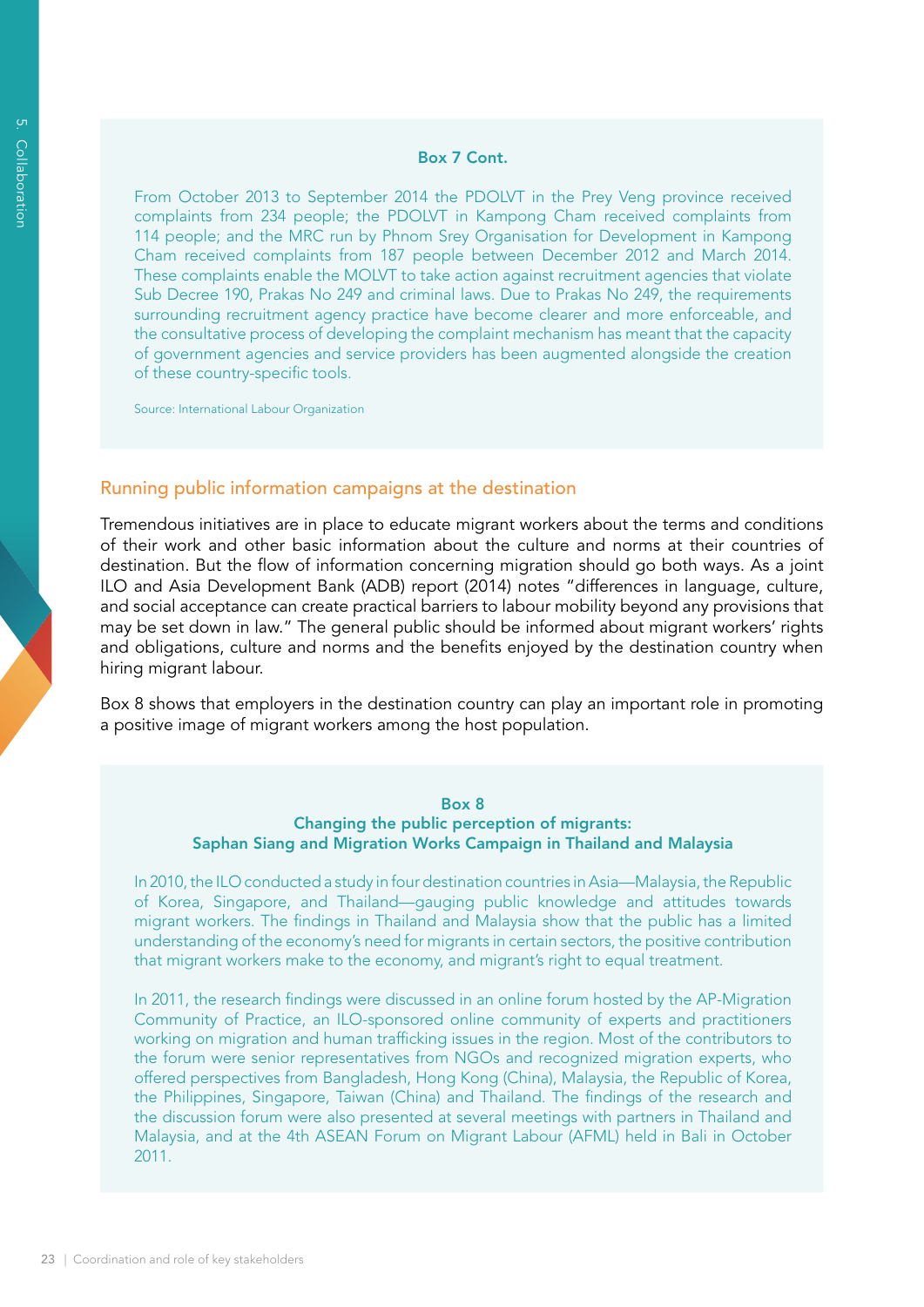#### Box 8 Cont.

In line with the findings of the research, discussions had in the online forum, and the recommendations from the AFML, the ILO, along with UN and civil society partners launched two campaigns to promote a positive image of migrant workers: Saphan Siang (Bridge of Voices) in Thailand; and Migration Works in Malaysia.

The campaigns aim to promote better understanding between destination country nationals and migrant workers by increasing public awareness of the issues faced by migrant workers, their positive contribution to the economy and society, and their right to equal protection under the law and in practical access to support services.

- Saphan Siang (Bridge of Voices): The idea for the Saphan Siang campaign was first initiated through the desire to develop a Public Service Announcement (PSA) in 2011. The PSA was developed in consultation with IOM, World Vision and the UN Regional Thematic Working Group on Migration. To grow the concept into a more developed campaign, meetings with the UN Regional Thematic Working Group on Migration where held during which the overarching and annual goals of the campaign were established. Support for the campaign has since extended to include UNESCAP and UN-ACT. In 2014, World Vision became a key partner, providing financial and in-kind support for the Saphan Siang Youth Ambassador Programme, promotional materials, and International Migrants Day celebrations.
- Migration Works: The Migration Works campaign was launched on International Migrants Day in 2012 with the support of UN agencies, civil society organizations, SUHAKAM (the Human Rights Commission of Malaysia), the Malaysian Bar Council and the Malaysian Trades Union Congress (MTUC). To ensure the participation of partners and to develop a stronger "brand" identity for the campaign, in September 2013, a workshop was held to identify the key messages of the Migration Works campaign. The workshop was attended by over 40 participants including youth groups, civil society organizations, SUHAKAM, the Malaysian Employers Federation (MEF), the MTUC, Migrant Community, IOM, and the Ministry of Human Resources.

Saphan Siang and Migration Works conducted various activities in coordination with a wide range of partners. Campaign coordinators manage the campaigns by proposing activities and developing and sharing TORs with key stakeholders to identify potential partnerships and funding opportunities. Some of the activities include:

- Photo competition and exhibition: In 2012, Saphan Siang hosted a photo competition and exhibition entitled 'A Positive Image'. The competition received over 200 entries from migrant workers, Thai university students, NGO workers and volunteers in Thailand. The event was launched by the Ministry of Labour in cooperation with the ILO, UNESCAP, IOM and World Vision.
- Use of Facebook: The campaign also has a strong online component. The Saphan Siang Facebook page and website are online spaces for the public to learn more about the campaign's activities and to receive up-to-date information about migrant worker issues in the region. The number of page "likes" has reached more than 4,500 (as of October 2014). The Facebook page and website also host a 'Question and Answer' series, in which Facebook friends are invited to engage in the complex questions around migration, and share their views on the topic.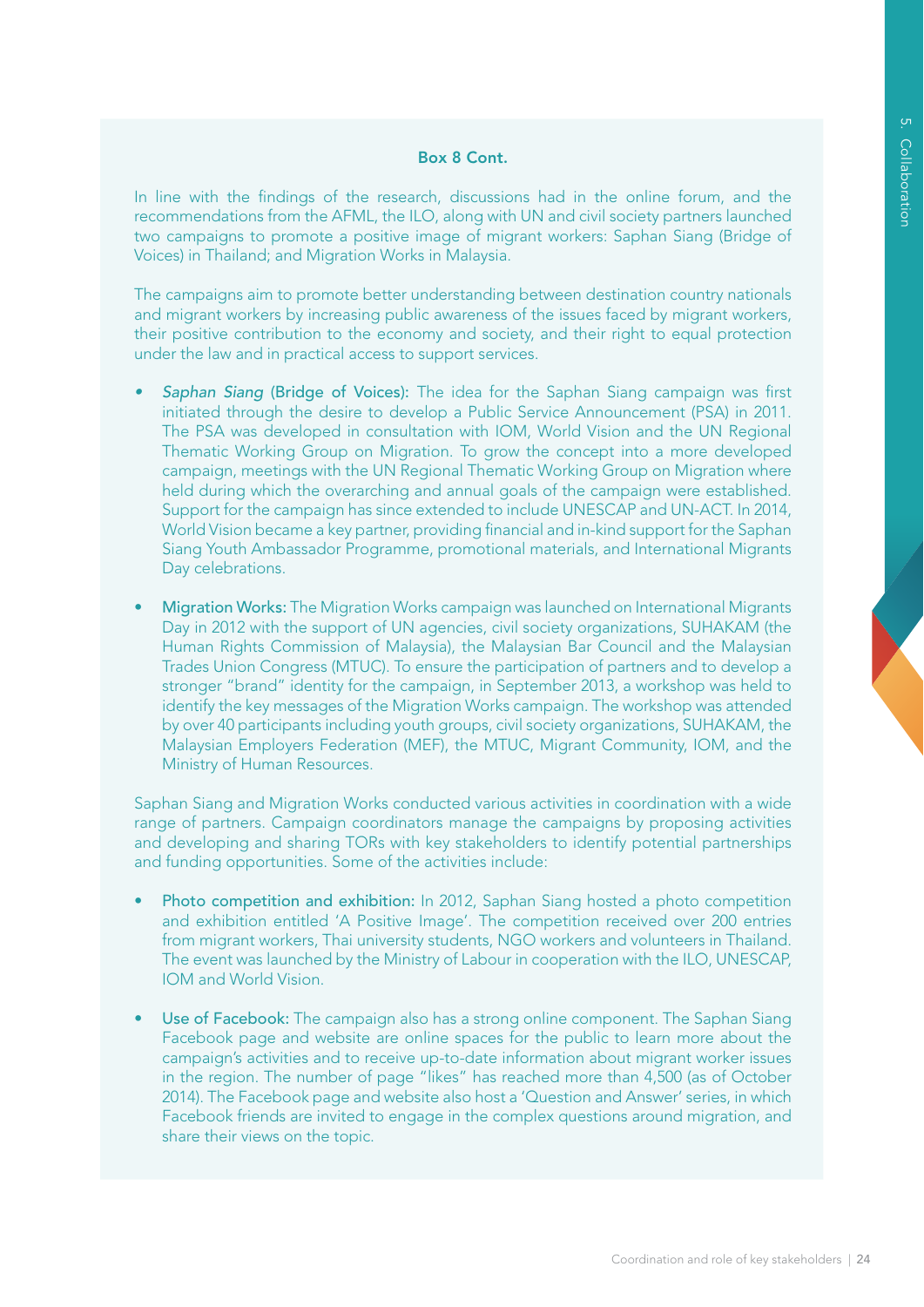- Working with celebrities: In 2014, with support from UN-ACT, a Saphan Siang special video starring a Thai TV star was produced. This video highlighted the contribution that migrant workers make to Thailand, and worked to dispel some important myths in the process.
- Cultural and artistic events: The Malaysia Works campaign celebrated International Migrants Day 2013 with a photo exhibition, mural painting, and a dramatic performance on "reflections of migrants' reality in Malaysia." The event was attended by several parliamentarians, the UN Resident Coordinator, SUHAKAM, and the Malaysian Bar Council's Sub Committee on Migrants, NGOs, the MTUC, the MEF, recruitment agencies, and youths. It provided an important public forum for the SUHAKAM representative to openly campaign for the creation (or legalization) of a body in charge of protecting migrant workers, either through a union or an association. In 2014, in collaboration with the MTUC, the campaign will hold an interactive art exhibition with the theme "Journey of Hope" during the Human Rights Week in December.
- Public Service Announcements: In 2014 a PSA was produced in collaboration with MTV EXIT. The PSA profiles a domestic worker, a security guard, and a waiter, and it challenges the audience to think beyond the job titles of migrants, and to recognize the significant contributions that migrants make to Malaysia's economy and society. The PSA was promoted at civil society consultations, labour attaché consultations, at MTUC and MEF meetings, and at the UN Day celebration, 'A Shared Future: A Choice for Multilateralism.'

Sources: Author interview with World Vision; International Labour Organization

# 5.2 Bilateral collaboration

Governments in the region have also vigorously pursued bilateral agreements (BAs) and MOUs with key destination countries. For example, based on data compiled by IOM missions in 2010, four countries in the region – Indonesia, the Philippines, Thailand and Viet Nam – together have signed 82 MOUs and BAs with destination countries, of which the majority were signed just between 2005 and 2010 (see Table 2 below).

This encouraging trend signals increased cooperation among origin and destination countries. Previously, countries of destination were reluctant to enter into such agreements, which implied additional obligations and partners. The shift indicates that countries of origin and destination are beginning to recognise that effective migration management requires cooperation (Agunias, et al., 2011).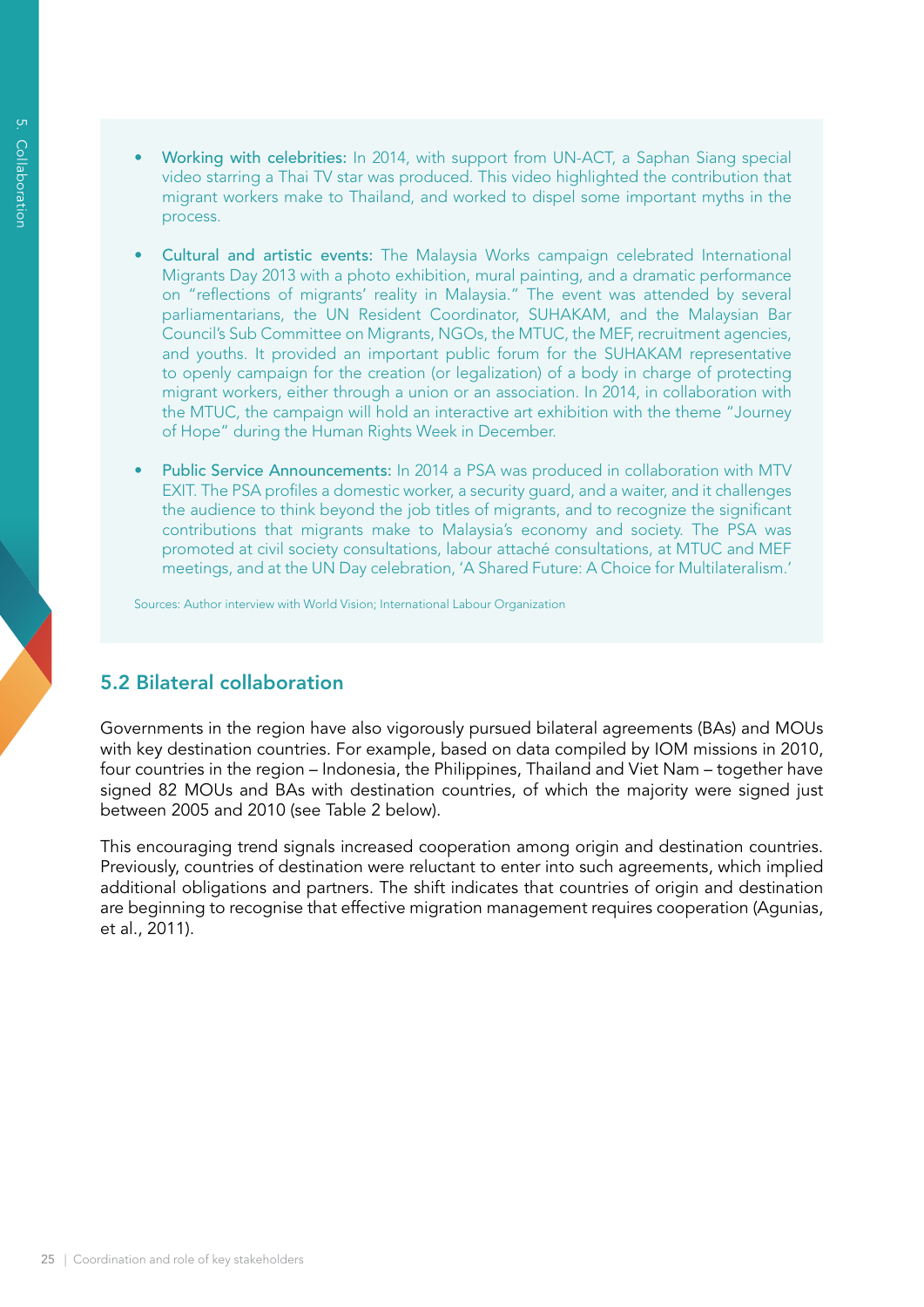| Country     | <b>Bilateral</b><br>agreements                                                                                                                                                                                        | Memoranda of understanding                                                                                                                                                                                                                                                                                                                                                                                                                                                                                                                                                       | In process                                                                                                                                           |
|-------------|-----------------------------------------------------------------------------------------------------------------------------------------------------------------------------------------------------------------------|----------------------------------------------------------------------------------------------------------------------------------------------------------------------------------------------------------------------------------------------------------------------------------------------------------------------------------------------------------------------------------------------------------------------------------------------------------------------------------------------------------------------------------------------------------------------------------|------------------------------------------------------------------------------------------------------------------------------------------------------|
| Indonesia   | n.a.                                                                                                                                                                                                                  | Kuwait (1996, renewed 2001, discussions<br>in process for another renewal); Jordan<br>(2001, renewed 2009); Japan (2004<br>and 2008); Republic of Korea (2004<br>and 2010); UAE (2007, renewed 2010);<br>Malaysia (2004 (formal sector workers),<br>2006 (domestic workers), 2010 (private<br>sector); Australia (2005); Qatar (2008,<br>renewed 2011 for the formal sector, 2010<br>for the health sector); and between the<br>Indonesia Economic and Trade Office<br>in Taipei, (Taiwan, China) and the Taipei<br>Economic and Trade Office in Jakarta<br>(2004, renewed 2011) | Syria, Lebanon,<br>Libya, Brunei<br>Darussalam<br>(draft<br>submitted<br>to the<br>Government<br>of Brunei<br>Darussalam),<br>Australia and<br>Japan |
| Philippines | <b>United States</b><br>(1968);<br>Iraq (1982);<br>Jordan (1988);<br>Qatar (1997);<br>Norway (2001);<br>Switzerland<br>(2002)                                                                                         | Papua New Guinea (1979); Libya<br>(1979, 2006); Jordan (1981, 2010);<br>Commonwealth of Northern Mariana<br>Islands (1994, 2000); Kuwait (1997);<br>Taiwan (China) (1999, 2001, 2003);<br>United Kingdom (2002, 2003); Indonesia<br>(2003); Rep of Korea (2004, 2005, 2006,<br>2009); Lao DPR (2005); Spain (2006);<br>Saskatchewan province, Canada (2006);<br>Bahrain (2007); UAE (2007); Alberta,<br>British Columbia, Manitoba provinces,<br>Canada (2008); New Zealand (2008); and<br>Japan (2009)                                                                          | n.a.                                                                                                                                                 |
| Thailand    | n.a.                                                                                                                                                                                                                  | Cambodia (2002); Japan (IMM 2010);<br>Japan (JITCO - Record of discussion<br>1994, updated 2010); Lao PDR (2002);<br>Myanmar (2003); Republic of Korea<br>(2009); Taiwan (Province of China) (2002);<br>UAE (2007)                                                                                                                                                                                                                                                                                                                                                               | n.a.                                                                                                                                                 |
| Viet Nam    | Russia (1992<br><b>BA</b> updated<br>in 2008); Lao<br><b>PDR (1994 BA</b><br>last updated in<br>2009); Czech<br>Republic<br>(1994); Taiwan<br>Province of<br>(China) (1999);<br>Qatar (2008);<br>Kazakhstan<br>(2009) | Malaysia (2004); Republic of Korea (2004,<br>MoU updated in 2008); Oman (2007);<br>Bulgaria (2008); Slovakia (2008); UAE<br>(2009); and Saskatchewan (2006)                                                                                                                                                                                                                                                                                                                                                                                                                      | Japan (1992<br>updated in<br>2010) and<br>Saudi Arabia<br>(2006)                                                                                     |

# Table 2: Bilateral agreements and MOUs in South-East Asia; Selected countries, up to 2010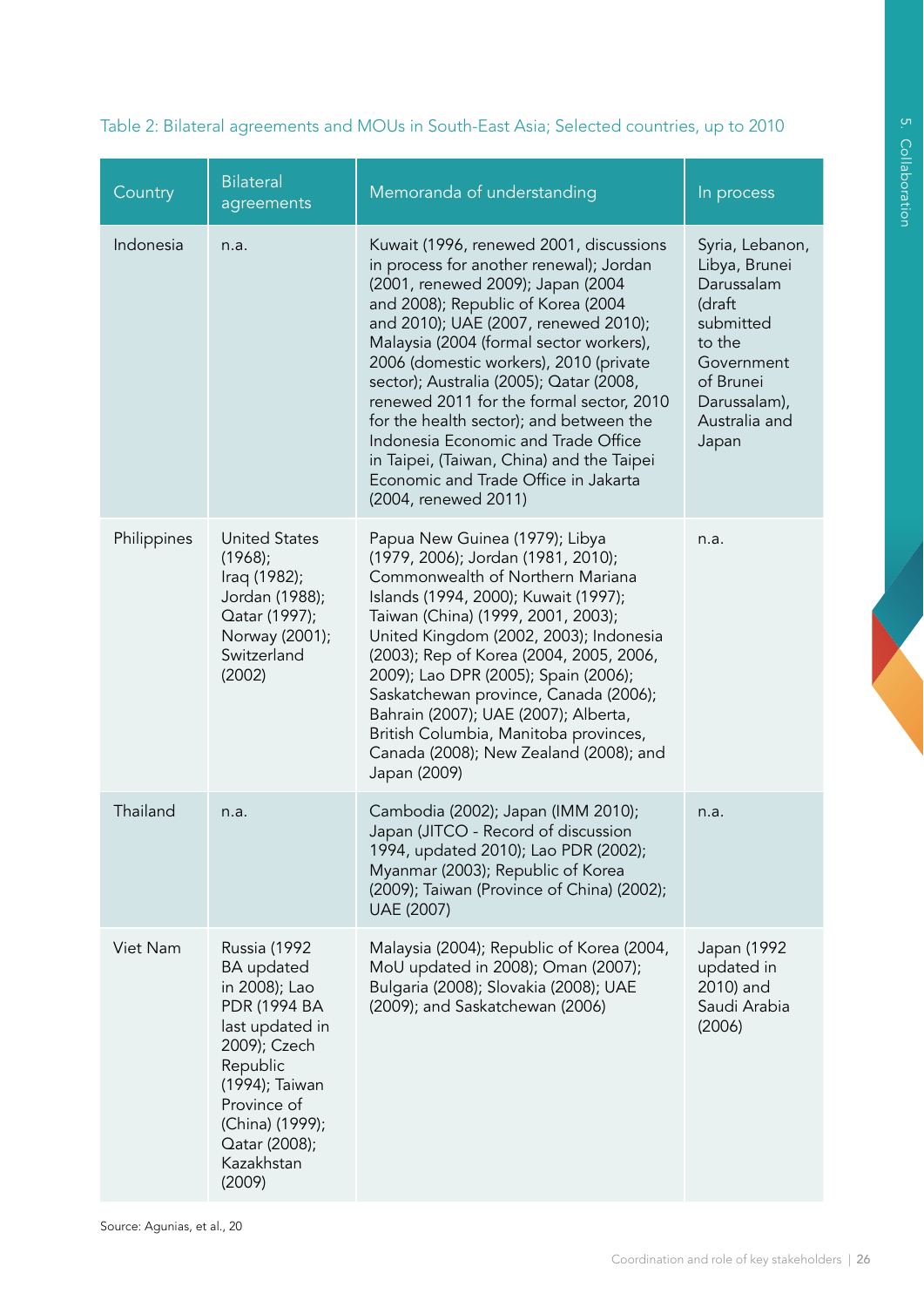Among destination countries, those in the Gulf States have been most active in signing agreements. Qatar has BAs and MOUs with Indonesia and Viet Nam; the United Arab Emirates with Indonesia, Viet Nam and the Philippines and Kuwait with Indonesia and the Philippines (Agunias et al., 2011). As a key destination country in the ASEAN region, Malaysia has entered into agreements with Bangladesh, China, India, Indonesia, Pakistan and Viet Nam, and is forging one with Nepal.

The MOUs the Philippines signed with Indonesia and the Lao People's Democratic Republic enhance the protection of migrants and promote collaboration on labour and employment, respectively. These MOUs therefore indicate that cooperation – not just competition – is possible among countries of origin. The MOU with Indonesia, for example, outlines forms of cooperation, such as the development of joint efforts to protect migrant workers and to provide legal aid. With the Lao People's Democratic Republic, efforts include technical support in implementing projects such as labour administration and employment promotion (Agunias, 2011).

Agunias' (2011) preliminary review of publicly available agreements involving ASEAN member countries clearly suggests that BAs and MOUs can be effective tools to jointly minimize migration costs. As Box 9 below highlights, the provisions in some of the new agreements are far from generalities and rather are quite specific. If properly implemented, these MOUs could potentially have a tremendous impact on migrants' welfare. Indeed, the Philippines, which has negotiated the most labour migration BAs and MOUs in the ASEAN region has veered away from the formulation of general agreements and worked towards the adoption of more focused or specific agreements, which are easier to negotiate and make operational with host countries.

A number of ASEAN Member States have worked toward reviewing and renewing MOUs they have signed to make sure that the agreed upon provisions remain relevant. Indonesia and Malaysia, for instance, have intensively negotiated to renew the MOU they signed in 2006 concerning the recruitment and placement of Indonesian domestic workers in Malaysia. As Box 10 describes, in 2009, the Indonesian Government imposed a ban on the placement of domestic workers in Malaysia following an increasing number of abuse cases and violations. The ban was lifted in May 2011 after the two countries signed a temporary agreement in the form of a "letter of intent" pending the adoption of the amendment to the 2006 MOU. The temporary agreement secures migrant workers' rights to have one day off a week and to retain their passports, although the agreement does not cover minimum wage issues (Agunias, et al., 2011).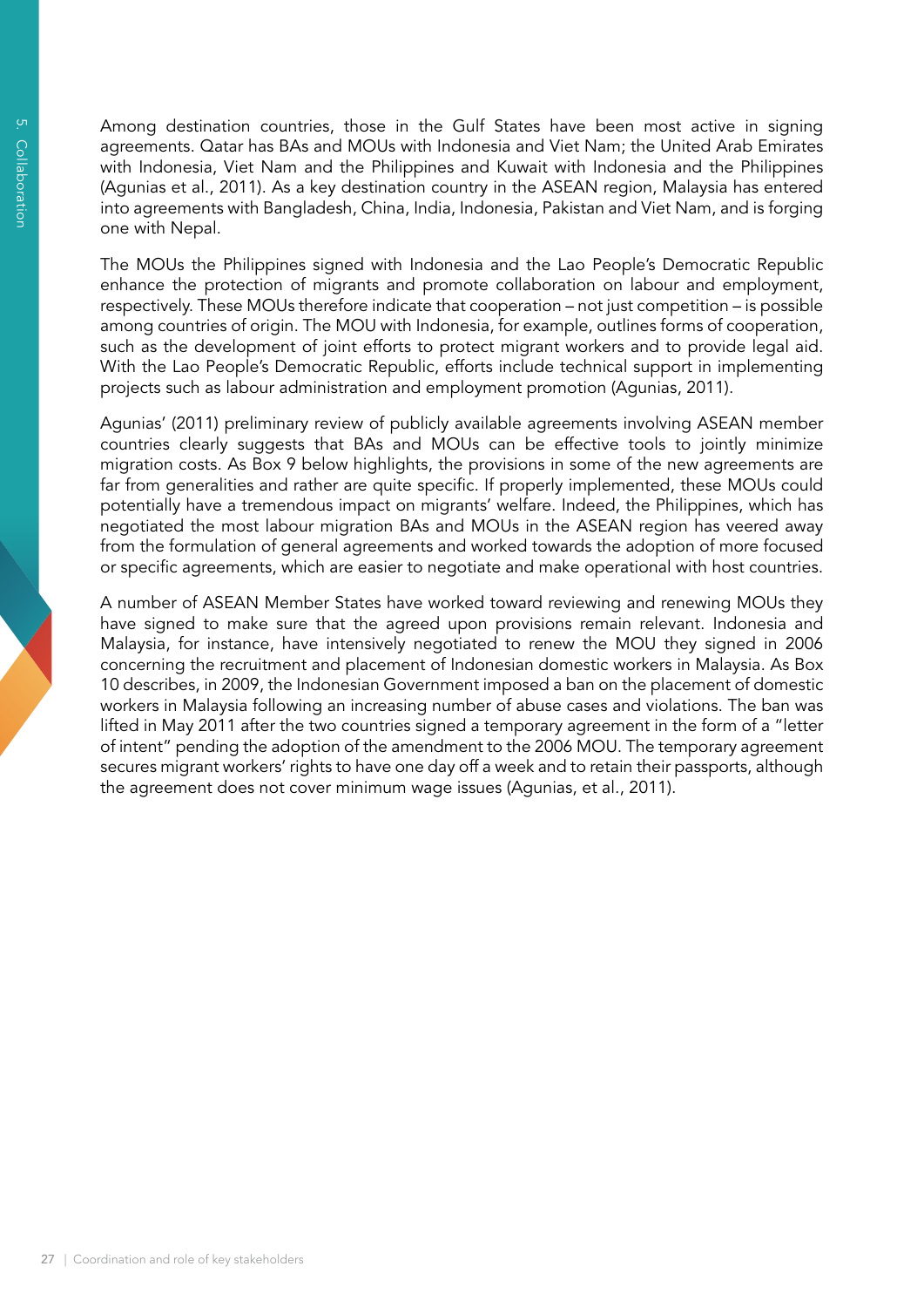#### Box 9

#### Moving away from generalities: Insights from MOUs involving ASEAN Member States

Agunias (2011)' preliminary review of publicly available MOUs recently signed by ASEAN Member States clearly suggests that BAs and MOUs can be an effective tool to jointly minimize migration costs. The provisions in more recent MOUs are specific enough, making them easier to negotiate and make operational with host countries.

As mentioned above, many MOUs involving ASEAN Member States are moving away from being generalized agreements, with states in the region preferring to negotiate more specific agreements. Below are some examples.

First, some agreements have clearly set out parameters on who should pay when recruiting migrant workers. For instance, a 2008 MOU between the Philippine Government and three Canadian provinces bans charging placement fees to migrants. The language of the MOU in this regard is very clear: employers and agencies "must not request, charge or receive, directly or indirectly, any payment from a person seeking employment…"

The Philippines' MOU with Japan lists the actual recruitment fees employers must pay: US\$425 as a processing fee, inclusive of contract guarantee, and an additional US\$25 contribution to the Workers' Welfare Fund. The MOU also explicitly states, "Such payment shall not, in any way, be levied on the selected Filipino candidates…"

Jordan's MOU with Indonesia concerning domestic workers is noteworthy since it covers not only the costs migrants incur at the pre-departure stage, but while at the destination and even upon return. The MOU states explicitly that the employer is responsible for paying the following:

- Work and residency permits. If the employer fails to avail of the permits, he or she will pay a fine to the relevant Jordanian authority.\*
- Life insurance policy. The policy shall be valid for two years, issued at an accredited and registered insurance company.\*\*
- Return ticket. If the domestic worker changes sponsors, the new employer should pay for the return ticket. \*
- **Bank account.** The employer shall open a bank account in the name of the domestic worker, where the salary would be deposited within seven days of the pay date. \*
- Accommodation, meals, medical care and clothing. \*

The MOU also has provisions that require the Indonesian agent to pay for the deployment cost if the domestic worker is not qualified and/or refuses to work without reason. \*

The MOU between the Republic of Korea and the Philippines outlines the types of fees that can be legitimately charged from employers and workers alike, both before departure and when the migrant reaches the Republic of Korea. The two countries also agreed to consult with each other in case changes in fees "are inevitable due to inflation or other reasons". \*

Second, some of the agreements require the use of just one contract at both sending and receiving ends. The MOUs the Philippines signed with the Republic of Korea and Japan have provisions that require the employers to get authentication from Philippine Government authorities. The Philippine Government would "review the terms and conditions, and if the same are compliant with the minimum standards, explain to the jobseekers so that he/she can fully understand it and decide whether or not to accept the offer based on his/her own free will". \*\*\*\*\*\*\*\*\* Likewise, Jordan's MOU with the Philippines and Indonesia requires that contracts are approved and stamped by the Philippine and Indonesian embassies in Amman.

#### Source: Agunias, 2011

Notes: \* See Memorandum of Understanding between Government of the Hashemite Kingdom of Jordan Represented by the Ministry of Labour and Government of the Republic of Indonesia Represented by Ministry of Manpower and Transmigration on the Placement and Protection of Indonesian Domestic Workers (2009), Article 4.

\*\*\*\*\*\*\*\* Memorandum of Understanding between the Department of Labor and Employment, Republic of the Philippines and the Ministry of Labour, Republic of Korea on the Sending and Receiving of Workers under the Employment Permit System of Korea (2009), Paragraph 4, Sending and On-site Fees. \*\*\*\*\*\*\*\*\* Ibid., Paragraph 8, Labour Contract.

<sup>\*\*</sup> Ibid., Article 8. \*\*\* Ibid., Article 12. \*\*\*\* Ibid., Article 13. \*\*\*\*\* Ibid., Article 13. \*\*\*\*\*\* Ibid., Article 19.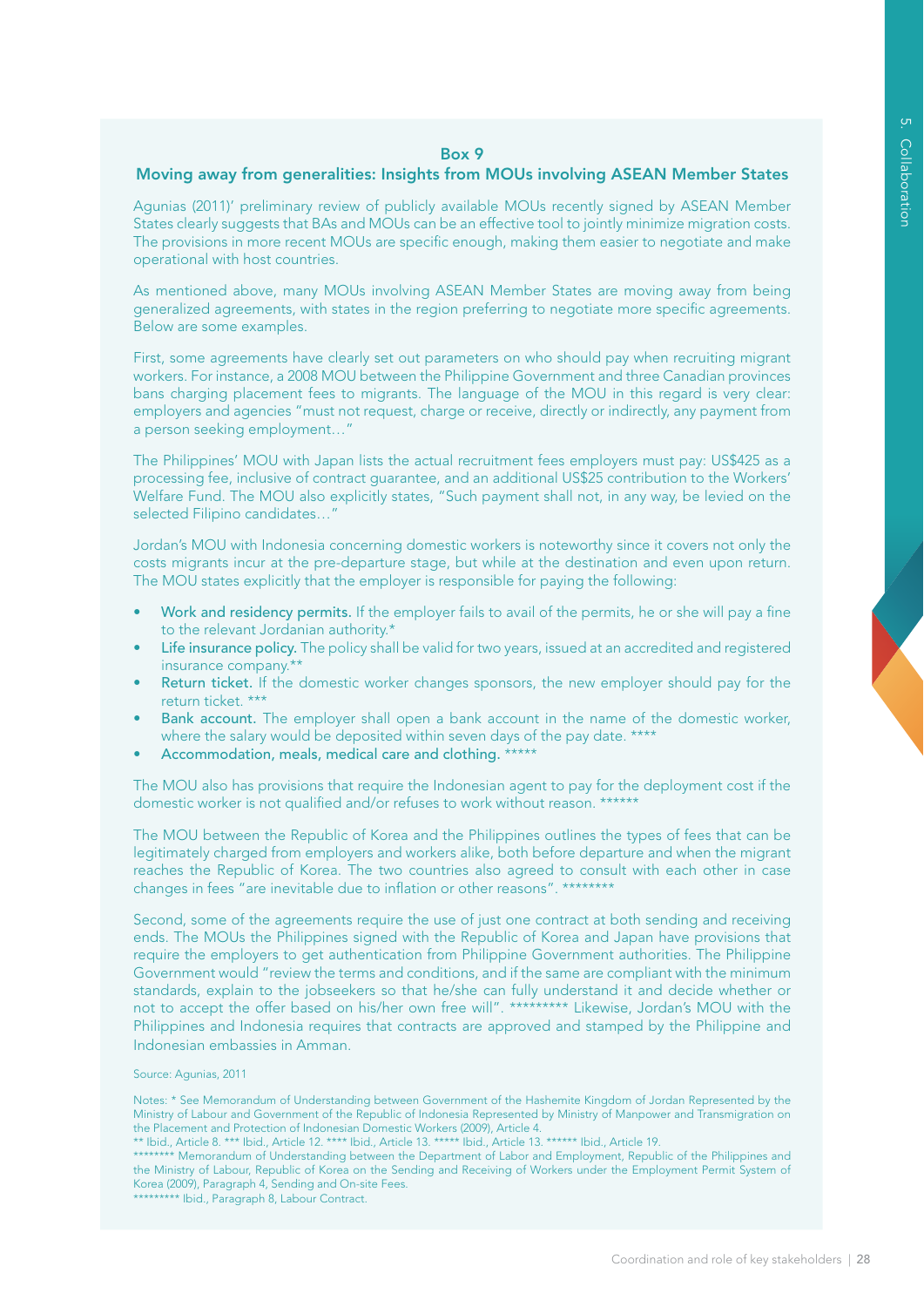# 5. CollaborationCollaboration

#### Box 10

#### Protecting domestic workers through MOUs: The Malaysia-Indonesia experience

The Government of Indonesia and the Government of Malaysia signed the MOU on the Recruitment and Placement of Indonesian Domestic Workers on 15 May 2006 and a Protocol amending the MOU on 30 May 2011.

The revised agreement was made after a two-year moratorium on the recruitment of Indonesian domestic workers in response to the large number of cases of abuse in Malaysia, including complaints over long working hours, unpaid wages, confiscation of passports, confinement in the workplace, physical and sexual violence, and forced labour. The Office of the United Nations High Commissioner for Human Rights (OHCHR) criticized the Government of Indonesia for its lack of consultation with civil society during the drafting of the 2006 MOU. The 2011 Protocol addressed some of the concerns from the previous MOU. The Protocol included provisions for the right of domestic workers to hold their passports, communicate with family, payment of monthly wages into a bank account, and one rest day per week (with the option to compensate with overtime payment). Recruitment fees, to be paid upfront by the employer, are capped at US\$1,500 (4,511 Malaysian ringgit [MYR]). Since the signing of the MOU, the Malaysian Employers Federation and the Association of Foreign Maid Agencies have proposed the fee be increased to MYR5,995 and RMYR8,500 respectively. Under the MOU, the employer can deduct a maximum of US\$600 (MYR1,800) for these fees from the workers' salary, although salary deductions may not exceed 50 per cent of the worker's monthly salary.

The MOU also includes a standard employment contract (to be endorsed by the respective diplomatic missions); stipulates the costs to be borne by the employer and by the worker; and outlines the responsibilities of the employer, worker and recruitment agencies in Indonesia and Malaysia.

Implementation of the MOU is overseen by the Joint Working Group, which meets on an annual basis. In addition, the 2011 Protocol established two Joint Task Forces based in Jakarta and Kuala Lumpur, which are made up of technical officers from relevant ministries in each country, as well as the labour attaché appointed to Indonesia/Malaysia. The Joint Task Force reports regularly to the Joint Working Group.

Despite the additional protections provided by the MOU, reports of the exploitation of domestic workers in Malaysia, underpayment of wages, and disregard for agreed recruitment fees continue to surface on a regular basis (Pasandaran, 2013; HRW, 2011). In addition, many in the civil society have criticized the revised MOU for failing to set a minimum wage.

Sources: Office of the High Commissioner for Human Rights, 2006; United Nations Human Rights Council, 2007; Human Rights Watch, 2011; ILO, 2013a; Pasandaran, 2013; Sittamparam and Muin, 2013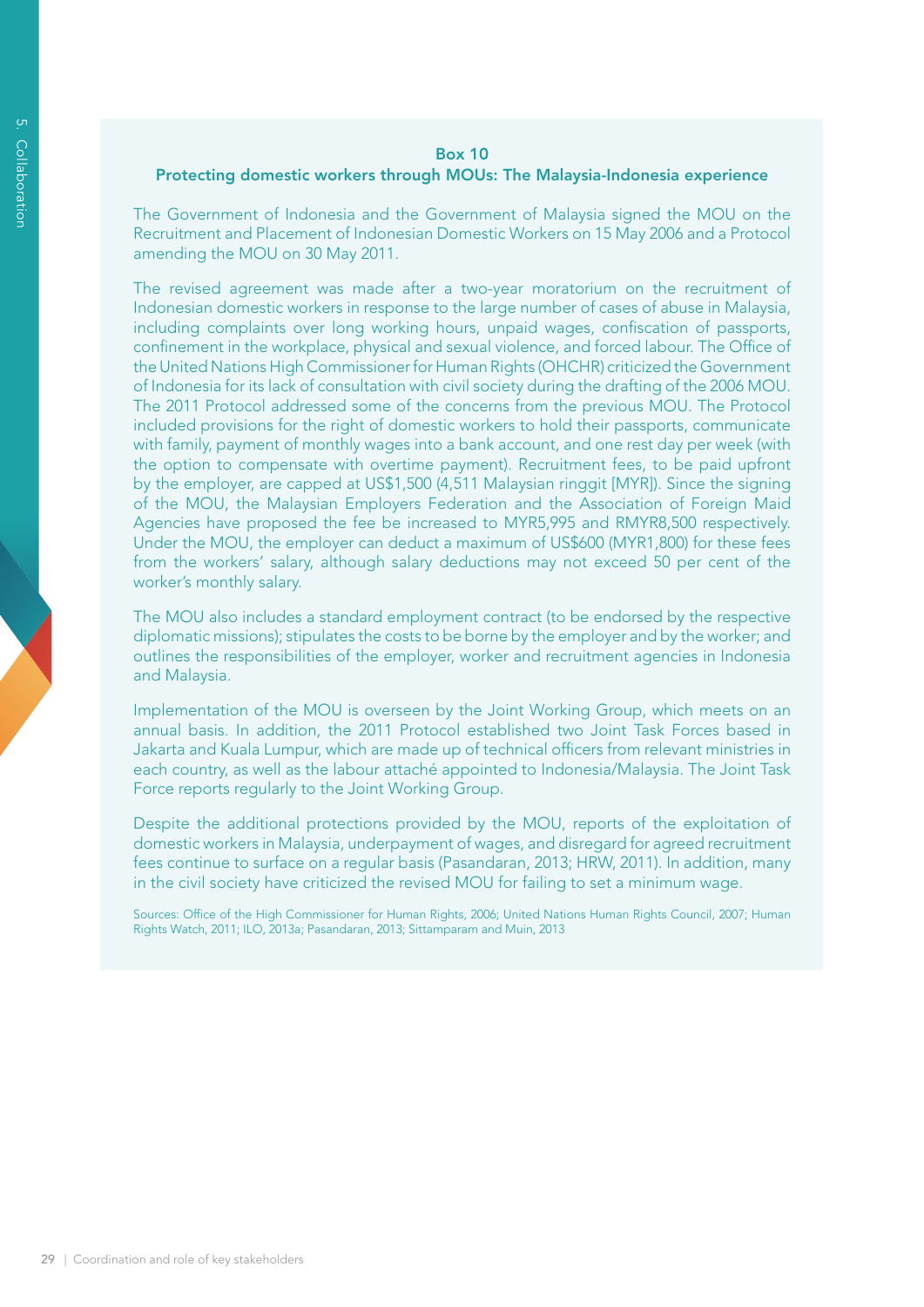# 5.3 Regional collaboration

Most collaborations at the regional level emanate from ASEAN as well the public-private initiatives, the most innovative of the latter being driven by employers, trade unions and recruitment agencies.

## Formal inter-state collaboration at the ASEAN

In 2007, ASEAN agreed on an ambitious goal to fast-track the creation of the ASEAN Economic Community (AEC) by 2015 which essentially will transform the ASEAN region into a "single market and production base" characterized by, among other things, a "free flow of skilled labour" (Sugiyarto and Agunias, 2015).

Rather than aiming for an unrestricted or "free flow" of skilled labour, such as what is in practice in other similar regional groupings like the Caribbean Community, the AEC is working towards a "freer flow" of skilled labour. Indeed, much of the initiatives over the last decade have focused on making it easier for specific groups of individuals to move within the region either directly (by facilitating issuance of temporary visas) or indirectly (by recognizing migrants' qualifications and skills through the signing of Mutual Recognition Agreements (MRAs) and the creation of an ASEAN Qualifications Reference Framework (AQRF)) (Sugiyarto and Agunias, 2015). Additionally, in the area of mutual recognition of skills, the ILO has been providing technical assistance and advisory services in various forms, including the development of Regional Model Competency Standards that have been utilized as benchmarks for national skills standards development in the region (continually supported by the ILO/Korea Partnership Programme). In addition, the ILO has supported regional tripartite consultation meetings and capacity building activities conducted to push forward the mutual recognition mechanisms on skills in ASEAN.

As Box 11 below highlights, between 2005 and 2012, ASEAN member governments signed MRAs in six key occupations (engineering, nursing, architecture, medicine, dentistry, and tourism) and signed Framework Agreements on MRAs in surveying and accountancy. ASEAN Member States have also taken concrete steps to create the aforementioned AQRF. Similar to the European Qualifications Framework established in 2008, the AQRF will be a common regional reference point and a translation grid that will make it easier to understand, compare, and recognize qualifications across different countries and systems within ASEAN, Australia and New Zealand (Sugiyarto and Agunias, 2015).

Many have observed that adapting domestic policies and regulations to meet the provisions of the MRAs has been difficult, especially in the medical profession. Indeed as Sugiyarto and Agunias' (2015) contend in their review of the development and implementation of the MRAs and the AQRF, the technical hurdles are significant. Simply signing an agreement between governments is not enough, as concrete measures may require detailed occupation-by-occupation analysis and negotiation of a highly technical nature that necessitate considerable persistence and political will. Governments seeking to simplify and reduce barriers to professional practice also face a highly complex system with a wide range of stakeholders responsible for different aspects of the recognition process especially where occupational regulation is delegated to subnational actors (and even at the national level, several government departments may have a stake in negotiations, including those responsible for education, employment, trade, and international relations). This multiplies the number of entities that have a role in intergovernmental MRA negotiations and creates complex divisions of labour among them (Sugivarto and Agunias, 2015). Differences in language, culture, and social acceptance create practical barriers to labour mobility. A recent joint ILO–ADB study found that the occupations currently covered by MRAs account for only 0.3–1.4 per cent of total employment in ASEAN Member States (ILO, ADB, 2014).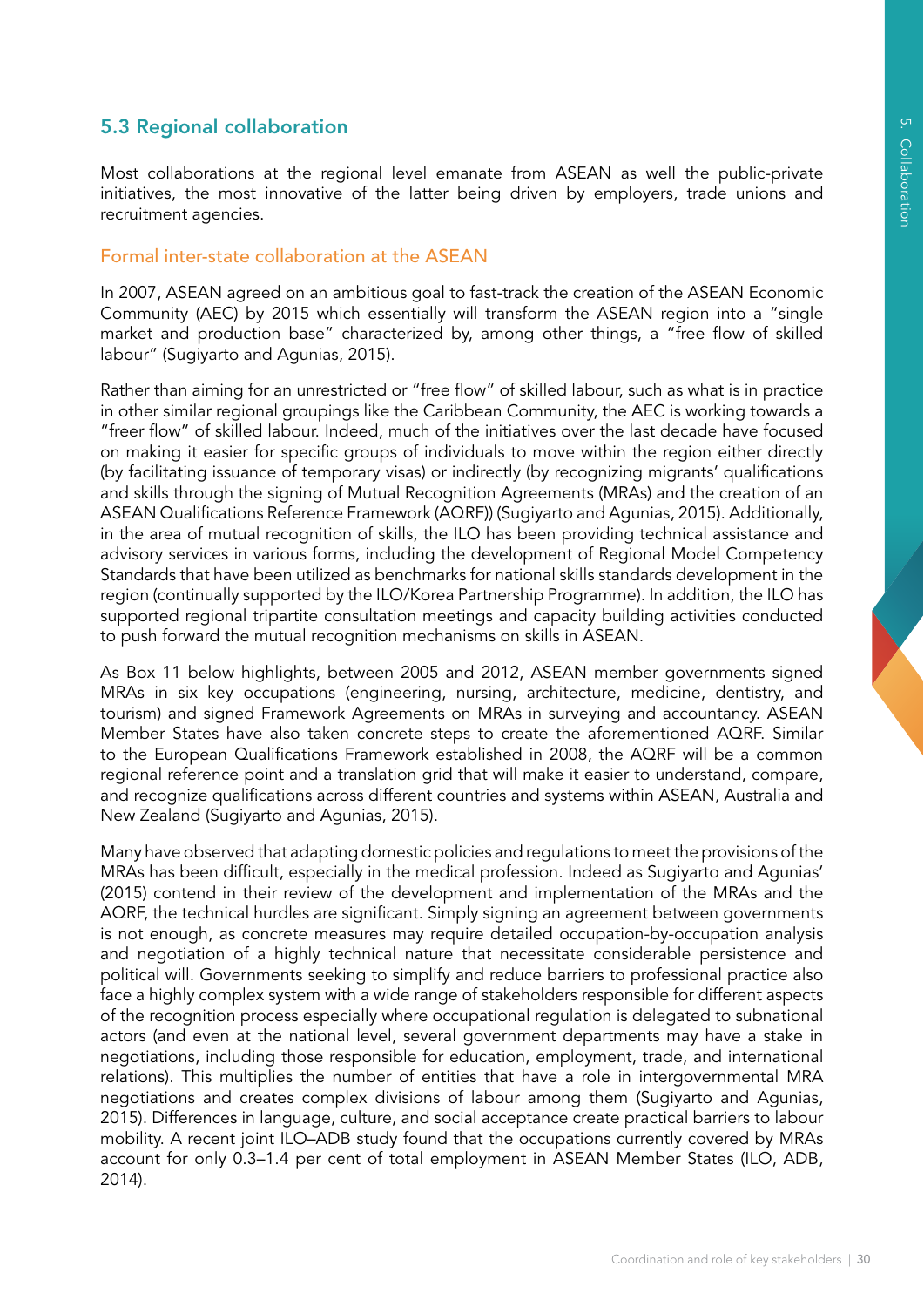#### Box 11

#### The devil is in the details: Challenges in implementing Mutual Recognition Arrangements (MRAs) in the ASEAN region

There is mounting evidence that current migrants in the region are often unable to put their skills to productive use because their qualifications, experience, and knowledge are not readily recognized in the destination country's labour market. This results in a loss of human capital, loss of income earning potential, and points to a need for more effective job matching procedures.

ASEAN Member States have also taken various approaches to better recognize qualifications and skills within the region:

- Signing of Mutual Recognition Arrangements (MRAs): Between 2005 and 2012, ASEAN member governments signed MRAs in six key occupations (engineering, nursing, architecture, medicine, dentistry, and tourism) and signed two Framework Agreements on MRAs in surveying and accountancy. Each MRA aims to facilitate mobility within ASEAN; exchange information and enhance cooperation in respect of mutual recognition; promote adoption of best practices on standards and qualifications; and provide opportunities for capacity building and training of practitioners. The MRAs have also created ASEAN-wide joint coordinating committees to facilitate and institutionalize implementation. For instance, the ASEAN Joint Coordinating Committee on Dental Practitioners is comprised of not more than two appointed representatives from the Professional Dental Regulatory Authority of each country. Unlike the four other MRAs, the engineering and architecture MRAs also took a step further by creating ASEAN-wide registries called the ASEAN Chartered Professional Engineers Register and the ASEAN Architect Council to streamline and centralize the recognition and certification process.
- Creating the ASEAN Qualification Reference Framework (AQRF): ASEAN Member States have also taken concrete steps to create the ASEAN Qualification Reference Framework (AQRF) to measure "levels" of educational or training achievement and to create more transparent "career ladders" between qualifications. The AQRF, which is being developed under the ASEAN-Australia-New Zealand Free Trade Area Economic Cooperation Work Programme, aims to harmonize regulatory arrangements between participating countries by developing mutually comparable national qualifications frameworks based on a common reference framework. Similar to the European Qualifications Framework (EQF) established in 2008, the AQRF will be a common regional reference point and a translation grid that will make it easier to understand, compare and recognize qualifications across different countries and systems within ASEAN, Australia and New Zealand. If properly and widely utilized, it could promote workers' and learners' mobility within ASEAN.
- Technical hurdles in implementation: Many have observed that adapting domestic policies and regulations to meet the provisions of the MRAs has been difficult, especially in the medical profession. In a 2012 official review of the achievement of the AEC, the Economic Research Institute for ASEAN and East Asia (ERIA) noted "substantial progress especially in architecture services and engineering services" although the performance still "varies tremendously" among various ASEAN Member States (ERIA, 2012). The greatest progress has been made in the establishment of implementation mechanisms and processes at the regional and national levels (ERIA, 2012).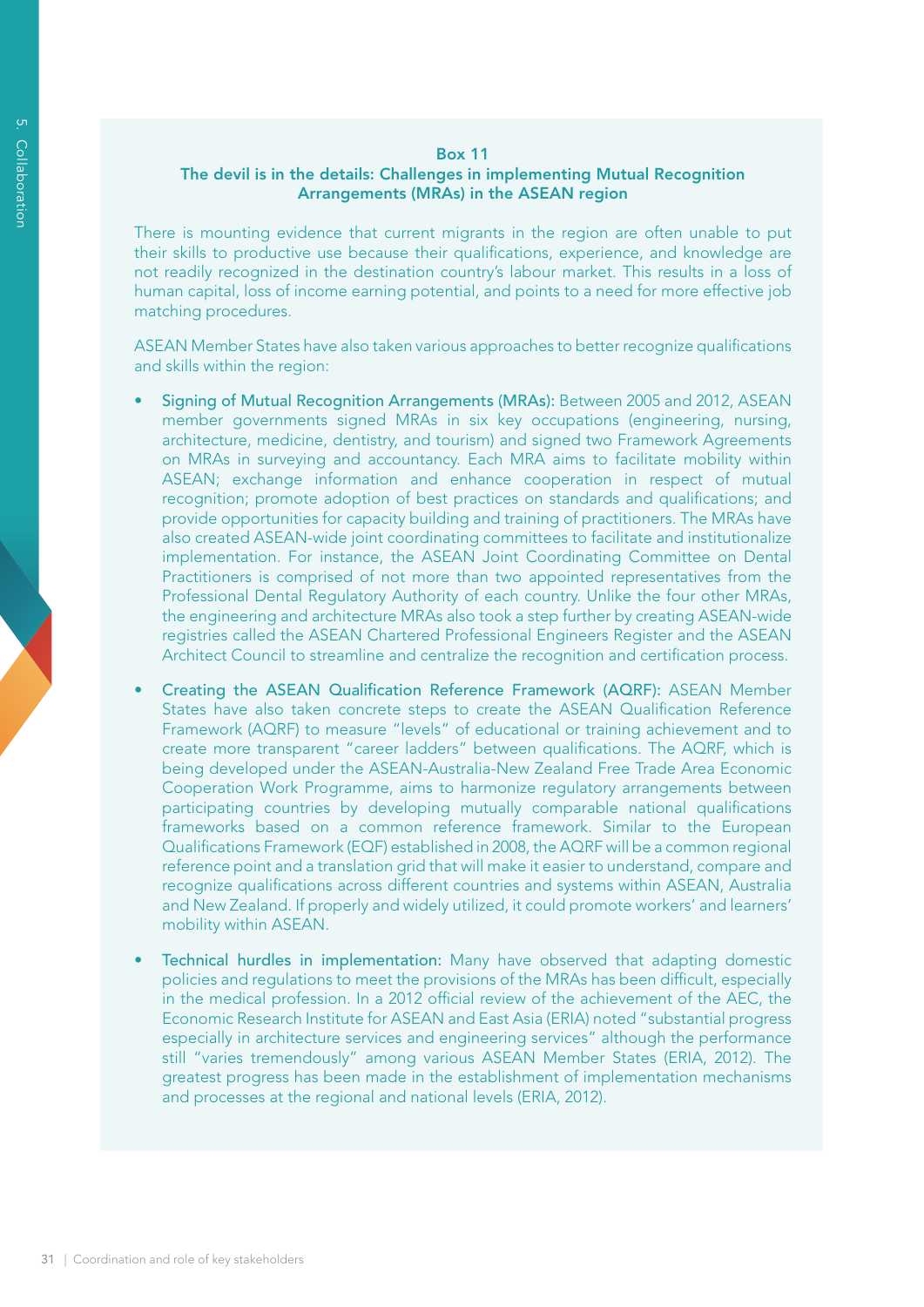#### Box 11 Cont.

"Where the implementation bogs down," according to ERIA (2012), and "where much remains to be done is the revision of domestic policies and regulations to be consistent with the provisions of the MRAs". They highlight, for instance, the situation in health related services, like medical and dental professionals, where ASEAN Member States have generally maintained their national authority in deciding who can practice in their countries (ERIA, 2012).

Indeed, the technical hurdles are significant. Simply signing an agreement between governments is not enough, since concrete measures may require detailed occupation-byoccupation analysis and negotiation of a highly technical nature that requires considerable persistence and political will.

Particular problems can also arise where the level of regulation varies among countries. Indeed barriers to transferring skills and experience between countries are especially problematic in regulated occupations where applying for the right to practice can be an extremely timeconsuming and difficult process for foreign nationals, or, in worst cases, not even offered as an option. Some countries, like the Philippines, have constitutional provisions barring migrant workers from receiving a license in some occupations.

Source: Sugiyarto & Agunias (2015)

#### 5.3.2 Regional civil society collaborations

Civil society organizations in the ASEAN and Asia region have formed networks to provide coherent and informed inputs to regional policy level discussions. Groups include networks such as the Taskforce on ASEAN Migrant Workers, Migrant Forum Asia and the Mekong Migration Network. Civil society organizations, national and regional are invited to participate at the AFML each year. The Task Force for ASEAN Migrant Workers (TFAMW), with support of the ILO, leads the Civil Society Organizations' engagement with the AFML, consulting with its national partners. Civil Society Organizations meet each year in May to develop civil society-led activities to implement the Recommendations of previous AFML meetings and improve their engagement with governments and social partners. The ASEAN Civil Society Conference, run alongside the annual ASEAN Leaders' Meeting, is a forum for Southeast Asian civil society organisations to present their ideas, network, collaborate on common areas and attempt to engage ASEAN officials on issues of concern.

## 5.3.3 Regional collaborations of social partners

#### Forging complaints mechanism at the regional level through trade unions

Trade unions, in cooperation with others in the civil society and relevant government offices, could also play a key role in creating region-wide complaints mechanisms. Box 14 below highlights a new system the ASEAN Trade Union Council (ATUC), an umbrella organization involving 18 national federations and confederations in nine ASEAN countries, and the ILO are developing. Central to the system is the identification of focal persons and creation of migrant workers desks within ATUC National Trade Union Centres. The National Centres will receive complaints from the workers or their representatives, record them using standard intake forms and depending on the complaint, will then forward each case to relevant government agencies, partner CSOs or to other ATUC National Centres.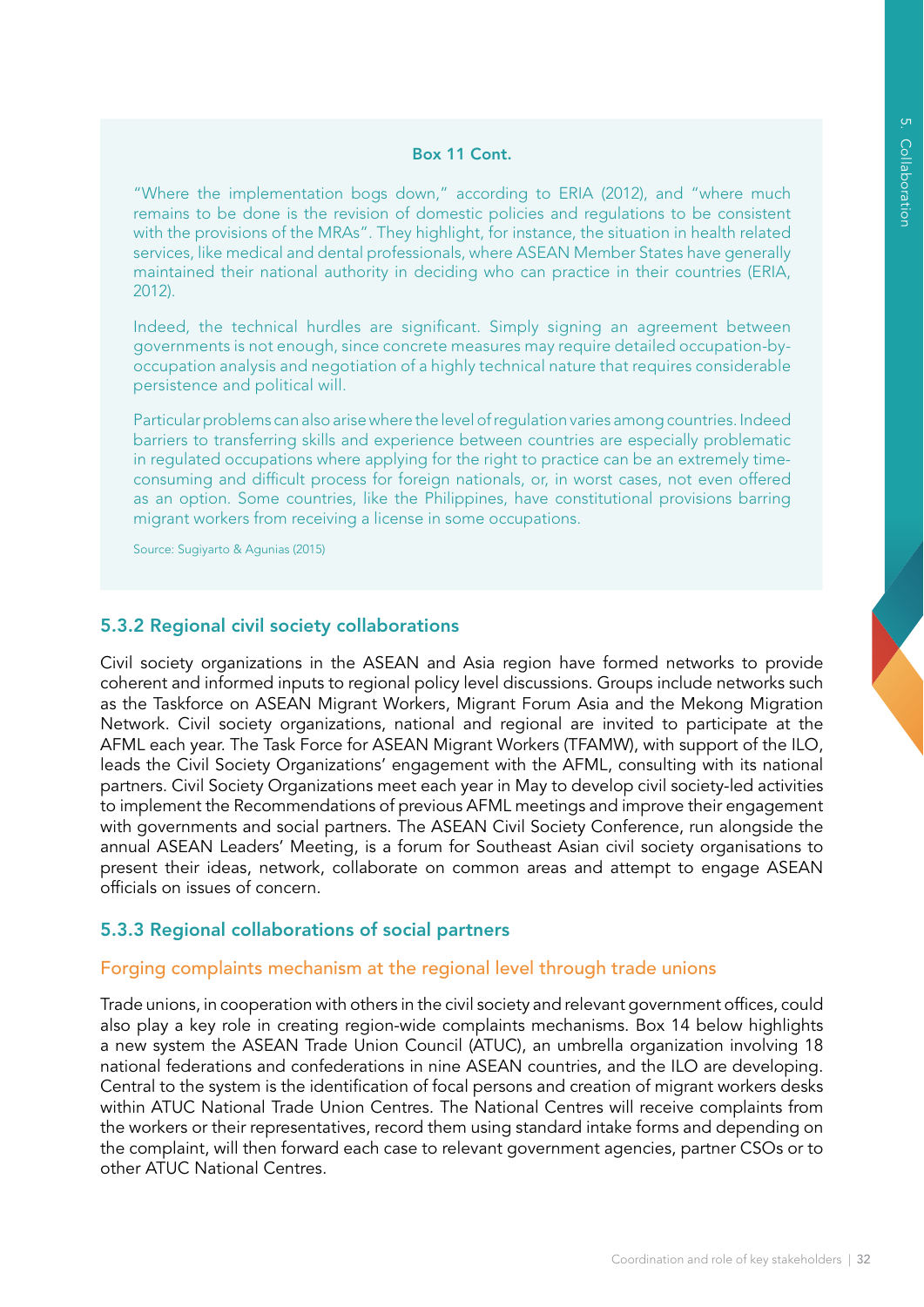## Enhancing the voice of employers in labour migration policy discussions

The ASEAN Confederation of Employers (ACE) have developed a 3-year action plan to assist ASEAN employers to influence labour mobility reform at the regional level and to ensure that such efforts are reflective of the regional business community's interest.

The ACE Action Plan, developed with support of the ILO aims to:

- Strengthen the capacity of ACE and its members to engage in effective policy dialogue based on empirical evidence to promote a sound governance framework for labour mobility in the ASEAN region.
- Strengthen the capacity of ACE to convene members around labour mobility related issues in order to raise awareness and share good practices.
- Develop regional quidelines and other tools and products that can be customized at the national level by EOs into demand-driven products that can practically assist enterprises.

ACE has agreed on an Employers' Policy Framework for Sustainable Labour Migration in the ASEAN Region and is pursuing technical work in 5 areas identified by ACE as essential to enhanced labour mobility in 2015 and beyond: Skills matching and labour mobility; increasing productivity through enhancing the safety and health of migrant workers; Hiring migrant workers – The regulatory environment; Enhancing workplace competitiveness hrough embracing diversity; Combatting forced labour and human trafficking in ASEAN.

#### Box 12

#### Creating regional complaint mechanisms: An initiative from the ASEAN Trade Union Council (ATUC)

As noted above, the ATUC and the ILO are working towards creating and testing a regional complaints mechanism for migrant workers from ASEAN countries. The figure below details the process by which complaints would flow through the mechanism and the actions that would be taken to resolve these complaints.

Parallel to developing the complaint mechanism, the ATUC is also working in two critical areas:

Capacity building: The ATUC, in collaboration with the ILO, will undertake capacity building programmes for the focal points, initially in at least two (non-ATUC) destination countries, such as Hong Kong (China) and countries in the Middle East.

Formalizing agreements: The ATUC is also urging its affiliates to enter into bilateral or multilateral agreements with unions or labour centers in destination countries (e.g., Hong Kong (China), Japan, and the Republic of Korea) to assist workers in distress or to take migrant workers into their protection.

Source: Author interview with Cedric Bagtas, ATUC Deputy General Secretary, October 9, 2014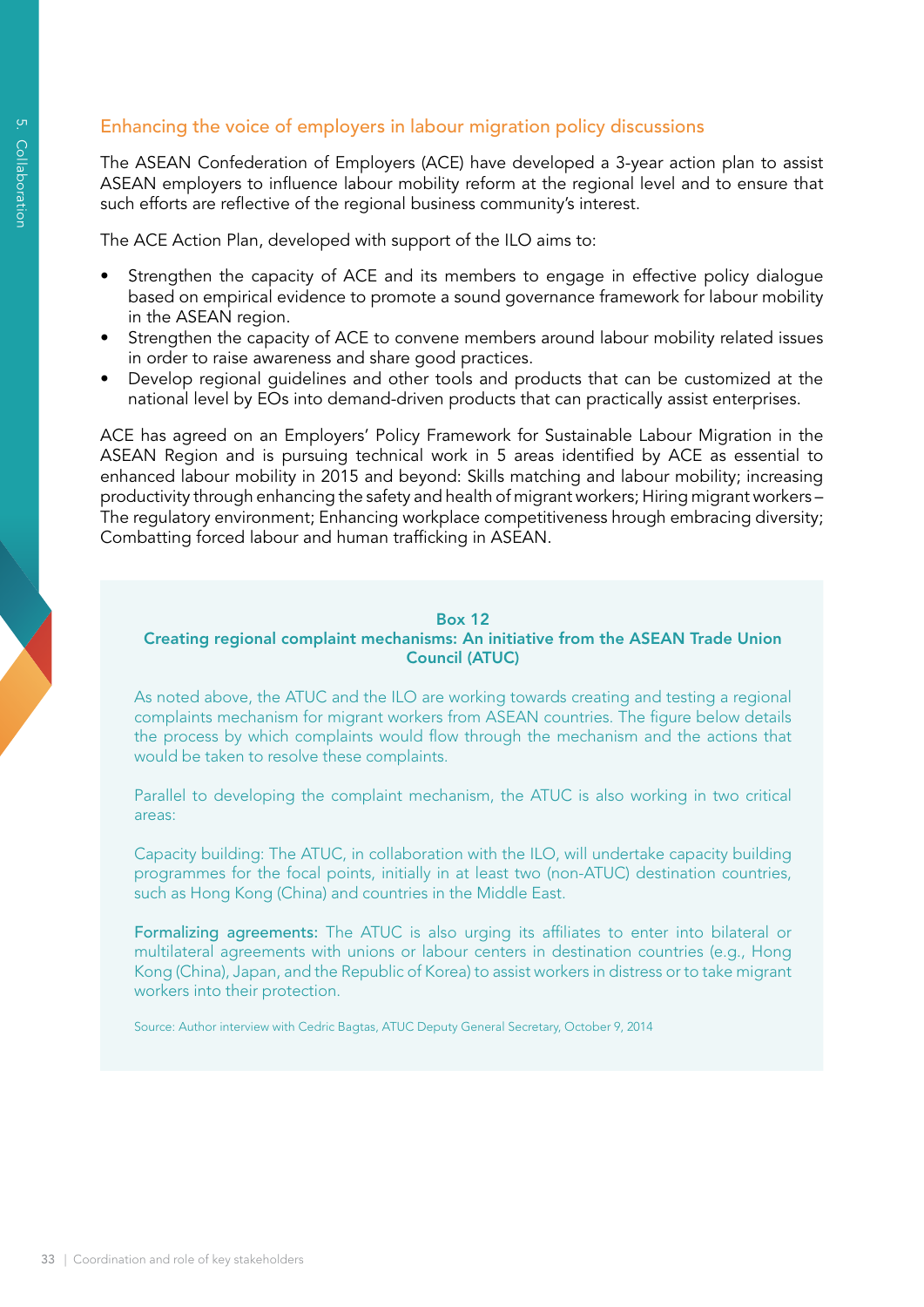# 5.3.4 Public-Private collaborations

Regional collaborations are not just limited to government, civil society groups and international and donor organizations. Indeed, some of the most active collaboration at the regional level is public-private partnerships involving governments, employers, recruitment agencies and trade unions. Recent collaborations have focused on three areas:

- (1) creating guidelines and standards among employers and their supply chain;
- (2) promoting-self-regulation among recruitment agencies; and
- (3) forging complaints mechanisms at the regional level through trade unions.

#### Creating guidelines and standards among employers and their supply chain

Alongside governments, employers have to assume a more active role in managing the labour migration process. As Agunias notes, "businesses can be a crucial partner in influencing recruitment practices" (Agunias, 2011). An Australian television channel, for instance, exposed in 2008 the poor working and recruitment conditions of migrant workers in a Malaysian factory producing Nike products. As a result, Nike promised that its factory would pay any and all fees associated with employment and has reimbursed all employment-related fees, including recruiting and worker permit fees, to the migrants (BSR, 2008).

Aside from Nike, other large multinational companies have instituted initiatives to better protect migrant workers including:

- Gap, the clothing retailer, is cited as influencing recruitment practices. The company developed a code of conduct for its contractors and recruiters. As Agunias notes, if companies hiring migrant workers routinely cover the costs of recruitment, it would reduce, possibly eliminate, the costs migrants incur (Agunias, 2011).
- Next has pioneered supply chain collaboration to promote the responsible recruitment of workers, including migrant workers. The company has worked in recent years with other brands, retailers, CSOs, and international organizations. Together with Arcadia Group, Next developed migrant worker guidelines for their suppliers that cover all aspects of the migration process, from recruitment to employment to safe return. Furthermore, Next works with suppliers to "help them identify reputable recruitment agencies, conduct due diligence to ensure that workers were treated fairly, and implement annual assessments of agencies against the Next code of conduct" (Verité, n.d.). Next also leads annual training on ILO labour standards and regularly participates in expert consultations on the relationship between business and human rights (Verité, n.d.).
- Walmart has partnered with Verité and the Manpower Group to pilot the Ethical Framework for International Labour Recruitment. Key Walmart suppliers in the US are working with Verité to implement operational standards of responsible international labour recruitment. Walmart has also created education and training programmes to enable agricultural suppliers to meet ethical sourcing expectations. The programme includes training in anti-trafficking measures and migrant protection (Verité, n.d.).
- The Coca-Cola Company claim to routinely make use of independent third-parties to assess and interview its suppliers to make sure they are in compliance with Coca-Cola's Supplier Guiding Principles. If a supplier fails to meet any of the Supplier Guiding Principle requirements, that supplier is "expected to implement corrective actions" or risk having their agreement with Coca-Cola terminated (Coca-Cola Company, 2013).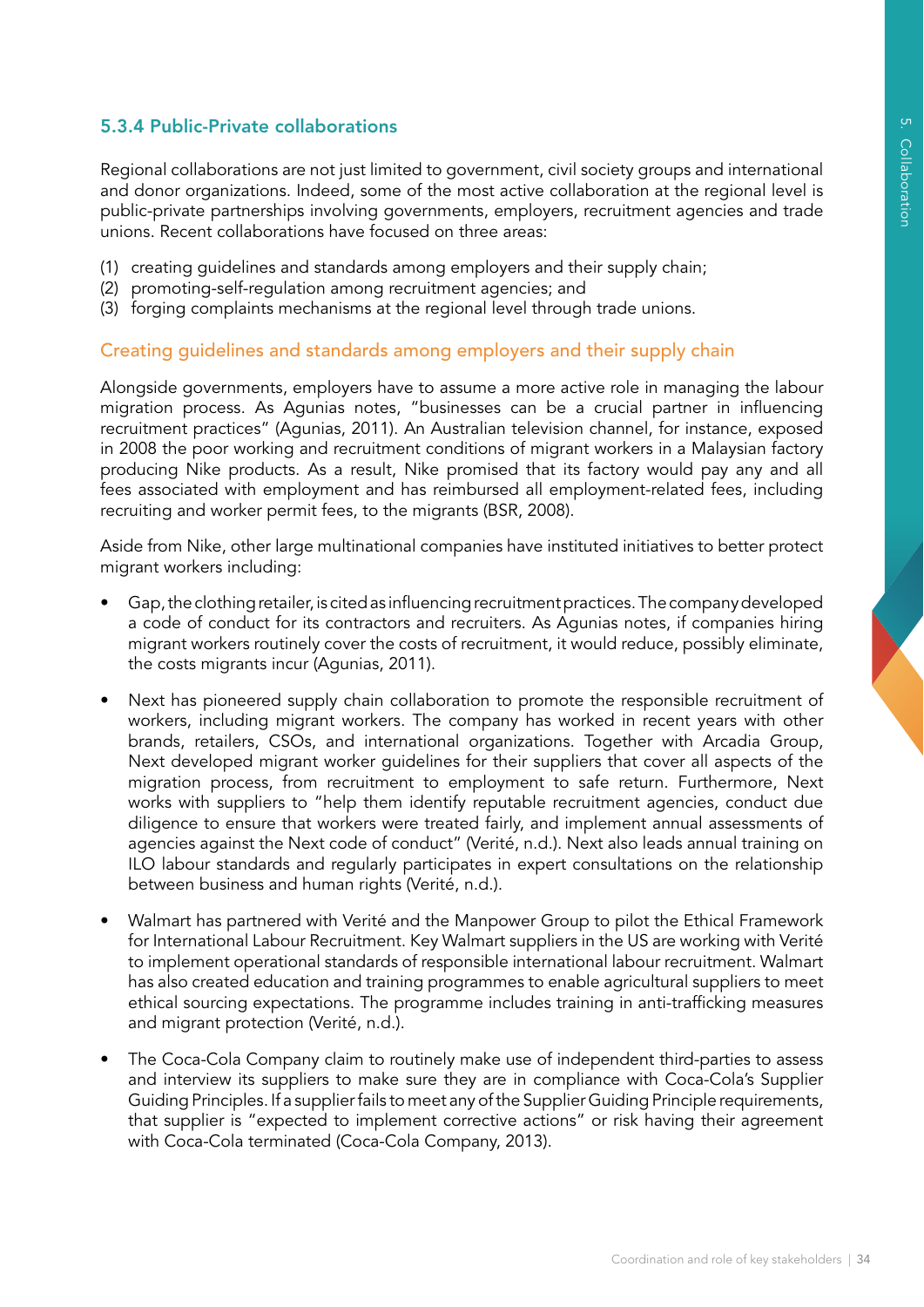Apple claims to audit deep into the company's supply chain and "hold suppliers accountable to some of the industry's strictest standards" (Apple, Inc., 2014). In 2013, Apple has required suppliers to reimburse migrant workers US\$3.9 million in excessive fees paid to labour brokers. Since 2008, Apple's suppliers have reimbursed a total of US\$16.9 million to contract workers. Apple determines which factories in certain countries are more likely to employ migrant workers and targets those factories for bonded labour audits, while also helping these factories "modify their management systems and practices to comply with standards" (Apple, Inc., 2014). Apple "rarely find[s] recurrences of bonded labour" (Apple, Inc., 2014) in follow-up audits suggesting that the combination of strong policies and rigorous checks could deter recruitment violations and abuse.

Indeed, Agunias (2009), citing a 2008 report from Business for Social Responsibility, highlighted the following areas where "companies can actively contribute to lowering the cost of migration to migrants":

- adjust companies' codes of conduct to include specific protection for migrant workers;
- train suppliers on management issues related to migrant workers and support their efforts to ensure fair treatment;
- include migrant worker issues in auditing activities; and
- tie purchasing decisions to ethical treatment of migrant workers (Agunias, 2009).

Innovative practices, however, are not just limited to large multinationals. As Box 13 below shows, companies even on their own could make a difference by adopting ethical recruitment practices.

#### Box 13 A more responsible role for employers: Insights from the recruitment practices of a semi-conductor company in Malaysia

In 2014, the ILO commissioned ten enterprise-level case studies to highlight practical examples of companies in ASEAN that are employing best practice approaches to recruiting and/or placing and protecting migrant workers, and to identify where such practices have application for the broader policy settings of the AEC 2015.

The following are best practices identified in a Malaysian semi-conductor company hiring migrants of all skill levels mostly from the Indonesia, Myanmar, and the Philippines.

- Skills matching: All candidates went through tests and interviews. In Indonesia, campus recruitment in technical and vocational schools in cities such as Medan and Lombok, which the company started a few years earlier, has proved to be particularly useful as it brings the company directly to the candidates trained for the sector.
- Addressing rights violations: The company acknowledges that it is impossible for it to do a perfect job in managing the process entirely. The company tries to reduce malpractices by recruiting from countries where the governments regulate and license the local recruitment agencies and by only using accredited agencies.
- Meeting agreed employment contract terms: Giving applicants a detailed presentation even before the interviews, the company ensures that workers eventually taking up employment in the company have the correct expectations. As such, there have not been any cases where foreign workers arrive in Malaysia refusing the job with the company. The company visits the villages to get to know the communities before it starts its interviews. This way bonds are formed with the communities from which the workers come. This community involvement creates an additional layer to encourage workers to be serious about their employment with the company once they have accepted it.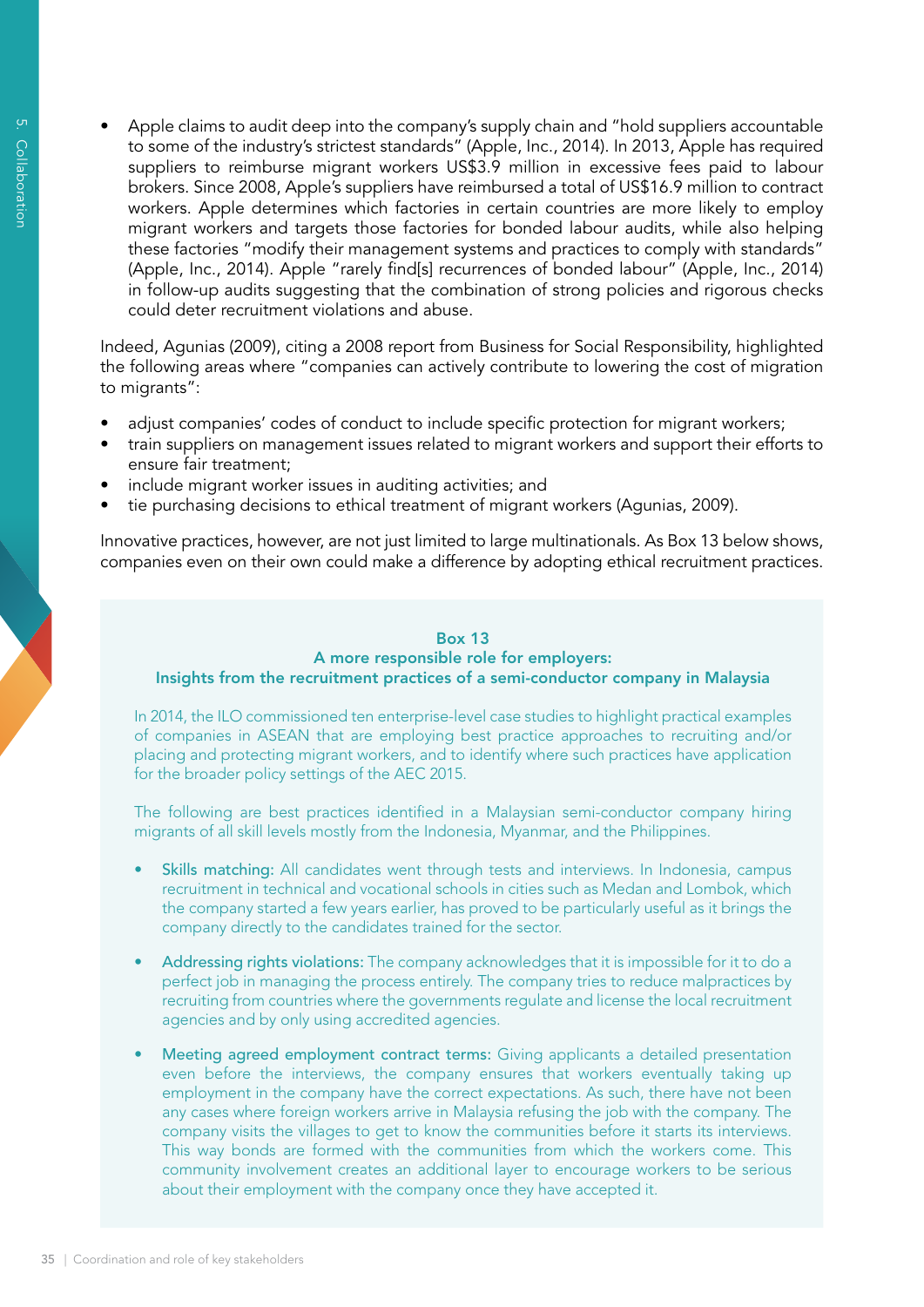#### Box 13 Cont.

- • Commitment to foreign employees: Promotions from manufacturing assistants to supervisory roles such as line coordinators and process coordinators are possible. Moreover, salary increments or bonuses encourage foreign workers to stay on. For example, after serving two years with the company, for every subsequent year the foreign worker stays with the company, they get MYR500 each year as a bonus. This rate is regularly reviewed to match market rates.
- Development and well-being of foreign employees: In terms of skills development, all workers, local or foreign, receive training ranging from classroom-based technical skills trainings to on-the-job trainings. Certificates are given to all successful participants. An outsource office that is made up of staff of different nationalities addresses workers' concerns. Social activities are organized and include a sports carnival where workers represent their workplace departments to compete at an annual dinner at the end of the year where workers perform and showcase their talents. Other activities include an annual family day; and activities outside the company.

Sources: Lee, forthcoming-#1; Lee, forthcoming-#2

#### Promoting self-regulation among recruitment agencies

Like employers, recruitment agencies could also take a larger role in ensuring the protection of migrants from abuse and exploitations. Indeed, in North America and Europe, recruitment agencies have organized themselves into national industry associations employing industry codes of practice as a condition for membership. One of the most recognized industry associations is the Belgium-based Confederation of Private Employment Agencies (CIETT), an international organization composed of representatives of national industry organizations, as well as large multinational enterprises, which has developed its own Code of Practice. Currently, CIETT is home to 40 national federations of private employment agencies and six of the largest staffing companies worldwide, including Manpower and Adecco. The ILO recognized CIETT as the leader in establishing worldwide standards for its agency members in the recruitment industry (Agunias, 2009). CIETT's code prohibits members from charging, directly or indirectly, any fees or costs to workers for job-finding services (CIETT, 2006).

Beyond enforcing a code, agency associations also raise standards in the industry by collecting information about disreputable agencies via regular screenings of their members and new membership applications, as well as by organizing training seminars. Since recruitment is not a certified profession, business associations also play an important role in disseminating know-how and good business practice (ILO, 2007).

In 1997, a meeting of international experts organized by the ILO produced recommendations to encourage self-regulation of recruitment agencies. The ILO Governing Body later adopted the following recommendations:

- minimum standards for the professionalization of the services of private agencies, including specifications regarding minimum qualifications of their personnel and managers;
- the full and unambiguous disclosure of all charges and terms of business to clients;
- the principle that private agents must obtain all information pertaining to the job in as much detail as possible, including specific functions and responsibilities, wages, salaries, and other benefits, working conditions, travel and accommodation arrangements from the employer before advertising the position;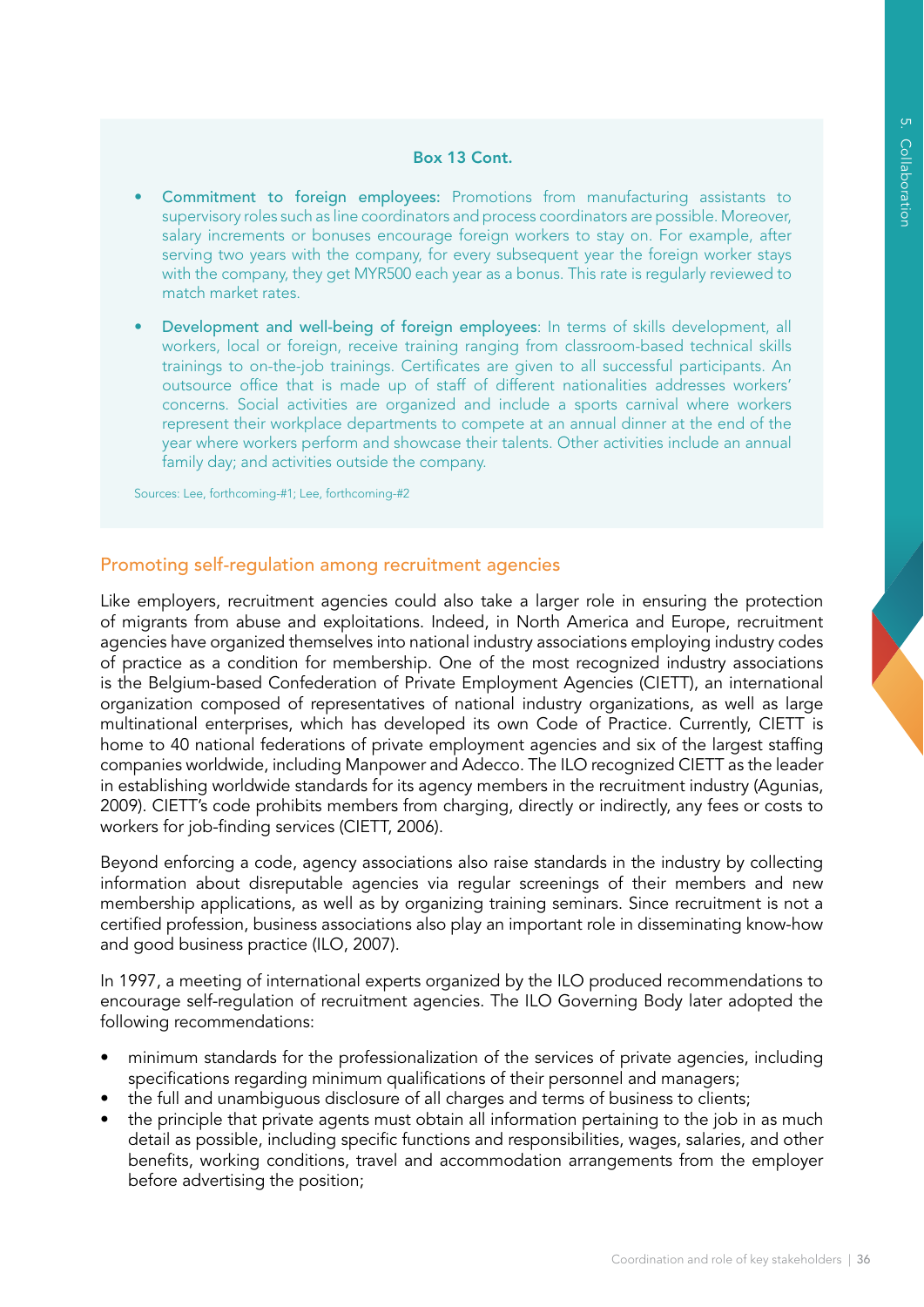- the principle that private agents should not knowingly recruit workers for jobs involving undue hazards or risks or where they may be subjected to abuse or discriminatory treatment of any kind;
- the principle that migrant workers are informed, as far as possible, in their mother tongue or in a language with which they are familiar, of the terms and conditions of employment;
- refraining from bidding down wages of migrant workers; and
- maintaining a register of all migrants recruited or placed through them, to be available for inspection by the competent authority, provided that information so obtained is limited to matters directly concerned with recruitment and that in all instances the privacy of workers and their families is respected (ILO, 2007).

Some observers are highly skeptical about the impact of self-regulation, with one industry analyst noting that it "did not prevent abuses that damage the entire sector" (Demaret, 2006). Others see codes of conduct as limited instruments due to their voluntary nature, while some see problems arising from the recruitment sector's instability.

As Agunias (2009) notes, "the experience of the Philippine-based Association for Professionalism in Overseas Employment (ASPROE) points to the difficulties of self-regulation." With only eight members out of the nearly 1,500 licensed agencies in the Philippines, ASPROE is a small organization and only one of its kind that bans members from charging placement and other fees to workers. As its founder and chairperson Rene Cristobal bluntly put it in a 2008 interview with Agunias: "There are a million reasons why I can count our members using fingers of my two hands, and they will not paint a pretty picture of the Philippine recruiting industry" (Agunias, 2009).

Today, Viet Nam exhibits one of the more successful attempts to encourage self-regulation among a wide number of agencies. Box 14 below details how the Vietnam Association of Manpower Supply (VAMAS) created and, even more importantly, enforced its code of conduct on 50 of its members.

#### Box 14

#### Enforcing self-regulation among recruitment agents: Experiences from Vietnam

In 2010, the Vietnam Association of Manpower Supply (VAMAS) created a Code of Conduct (COC-VN), and over 100 recruitment agencies have signed up to commit to the code's principles and guidelines. The monitoring and evaluation mechanism was developed in 2011, and the decision was made to implement this mechanism in stages. In Phase I (2012- 2013), 20 recruitment agencies were assessed and ranked according to their application of the COC-VN. The number of agencies being assessed increased to 50 in Phase II (2013- 2014). In Phase III, all recruitment agencies will be assessed.

An evaluation of Phase I highlighted the importance of ensuring the participation and cooperation of VAMAS members, government authorities, labour inspection agencies at the central and local levels, the Labour Management Sections in receiving countries, and other relevant social organizations.

VAMAS sought to strengthen cooperation with relevant bodies in a number ways, including by:

Seeking support of the Vice-Minister of MOLISA: VAMAS proposed to the Vice Minister of the MOLISA that he signs a letter requesting the leaders of the provincial and municipal departments of Labour, Invalids and Social Affairs (DOLISAs) to participate in the monitoring and evaluation of COC-VN implementation.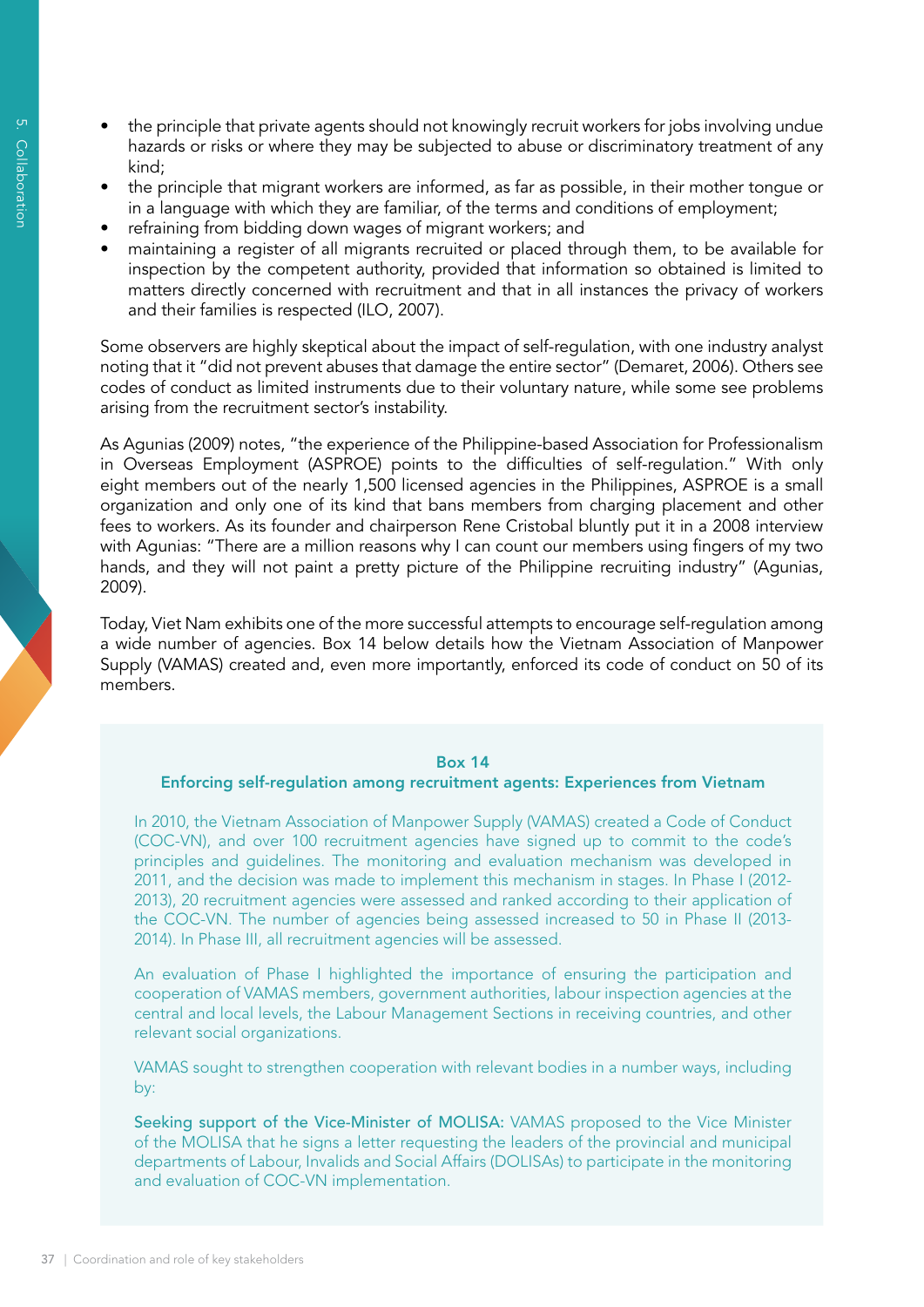#### Box 14 Cont.

Concluding cooperation agreements with various offices, including the:

- Department of Overseas Labour (DOLAB) on the monitoring and evaluation on COC-VN implementation. DOLAB assigned a Deputy Director General to be a member of the Panel for Monitoring and Evaluating COC-VN Implementation and instructed its Inspection Division to provide information to the Panel. DOLAB also issued a document requesting all licensed recruitment enterprises to implement COC-VN. However, VAMAS still goes by the principle of voluntary application of the COC-VN.
- MOLISA's Inspection Bureau on providing information and data for evaluating the implementation of COC-VN.
- The Labour Management Section in Malaysia (MOLISA officials that serve as labour attachés) to provide information on the recruitment enterprises dispatching workers for employment in Malaysia.
- DOLISAs of Vinh Phuc, Phu Tho, Bac Ninh, Ha Tinh, Nghe An, Thanh Hoa, Quang Ngai and Hanoi, the provinces and cities in which the Phase I recruitment agencies were located. VAMAS held sessions with DOLISAs to introduce the COC-VN and the monitoring mechanism.

Indeed, the evaluation concluded that it is necessary to work in advance with key staff of the local labour authorities to secure the active participation of those authorities. It is also critical for all stakeholders to recognize the importance of participating in the COC- VN evaluation. Focusing on training. VAMAS organized a training in September 2012 in Hanoi for leaders and officers in charge of the 20 recruitment enterprises of Phase I. These leaders and officers were then charged with organizing training for the remaining staff in their recruitment agencies.

The training revealed a big change in the awareness and understanding among staff of the enterprises as well as an actual improvement in the operation of the enterprises. It is important to note that this training was not in the project plan and was, hence, not covered by the project budget. VAMAS actively carried out the consultation with the enterprises. Moreover, the recruitment enterprises realized that implementing the COC-VN would prove very beneficial to them, and they therefore used their own budget to train their staff and considered the training to be a prerequisite to start their COC-VN implementation. This is very significant when considering the sustainability of the project.

Generating feedback from local actors. One of the important channels for evaluating recruitment activity was the aforementioned DOLISAs at the provincial and municipal level. The Panel for Monitoring and Evaluating COC-VN Implementation received comments from the DOLISAs of Quang Ngai, Ha Tinh, Nghe An, Thanh Hoa, Bac Ninh and Phu Tho. The comments focused on issues related to recruitment; communication with local authorities in protecting the legal rights and interests of overseas Vietnamese workers; and violations that need to be addressed.

Source: ILO, 2013c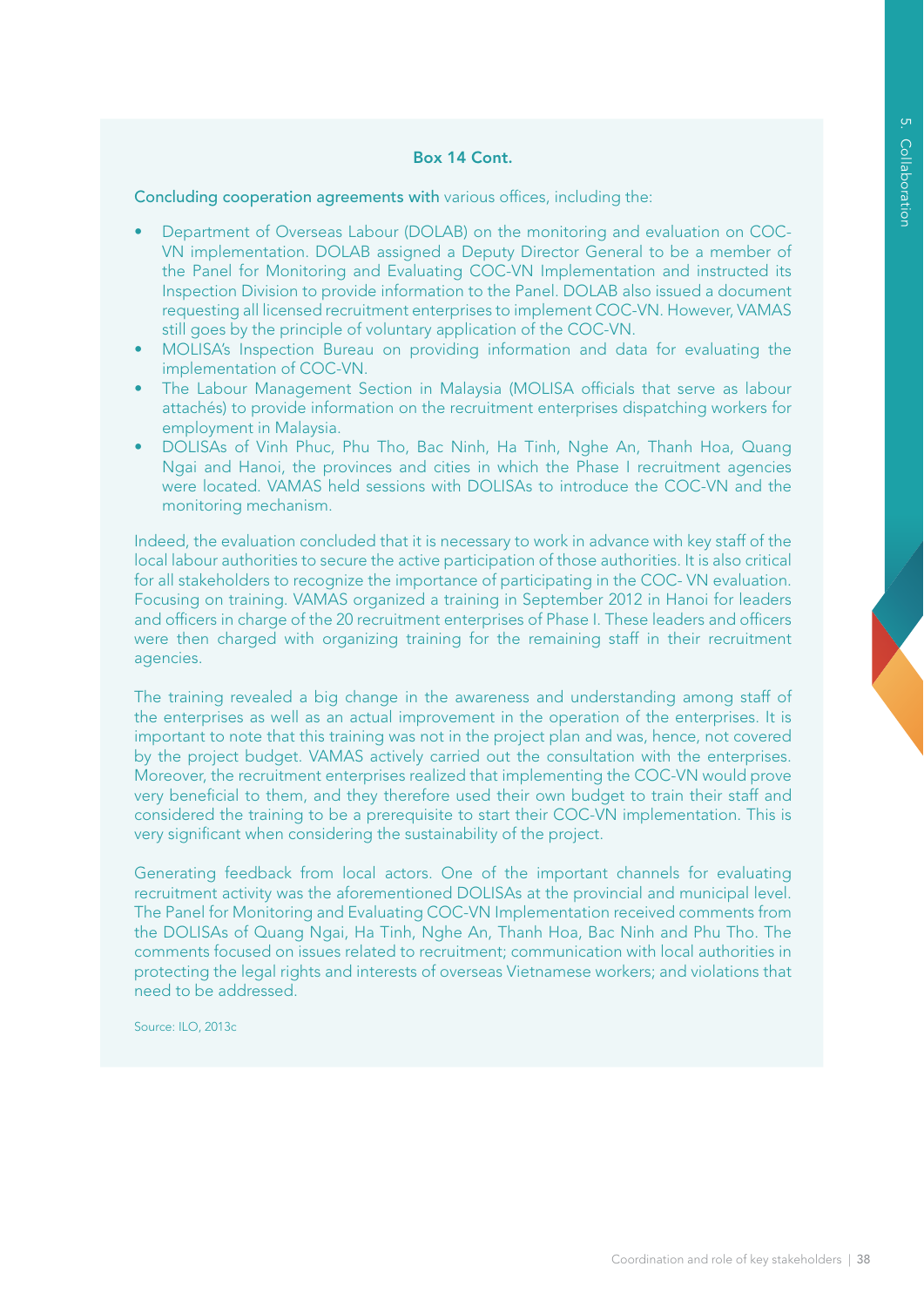# 6. Conclusion

Given the transnational nature of labour migration, cooperation among governments and various actors is key to more effective policy-making and programme implementation. As this paper shows, cooperation can be achieved in various ways depending on the purpose of the cooperation, the level of coordination and institutionalization required, as well as the responsibilities and accountability of the partners involved.

Actors in South-East Asia may start by initiating discussions at national, regional and international levels to determine interest among potential partners and possibly set the stage for more advanced types of cooperation. A step further is to engage in consultation, which is a more structured process of dialogue typically requiring more resources and always leading to a decision. One promising approach, as highlighted in the paper, is the creation of a tripartite Technical Working Group to review and draft regulations that reflect the needs and interests of workers and employers. Actors in the region could also choose to move beyond consultation and engage in collaboration, which represents a higher level of cooperation among partners. Collaboration can take place in many ways such as by utilizing existing structures or creating new government bodies, pursuing BAs and MOUs, creating guidelines and standards among employers and their supply chain, promoting self-regulation among recruitment agencies, and by forging complaints mechanisms at regional level through trade unions.

However, adopting a cooperative framework also entails risks. This paper spotlights examples of initiatives that have worked and achieved their stated goals. Yet, not all attempts at cooperation have succeeded. A key next step for actors in the region is a stronger emphasis on monitoring and evaluation of current and future attempts at cooperation in order to better understand and identify the factors that lead to both success and failure. The examples used in this paper also stress the need to invest in the capacity of the actors themselves. The success of any cooperative efforts depends largely on the capacity of each partner to meet obligations and expectations.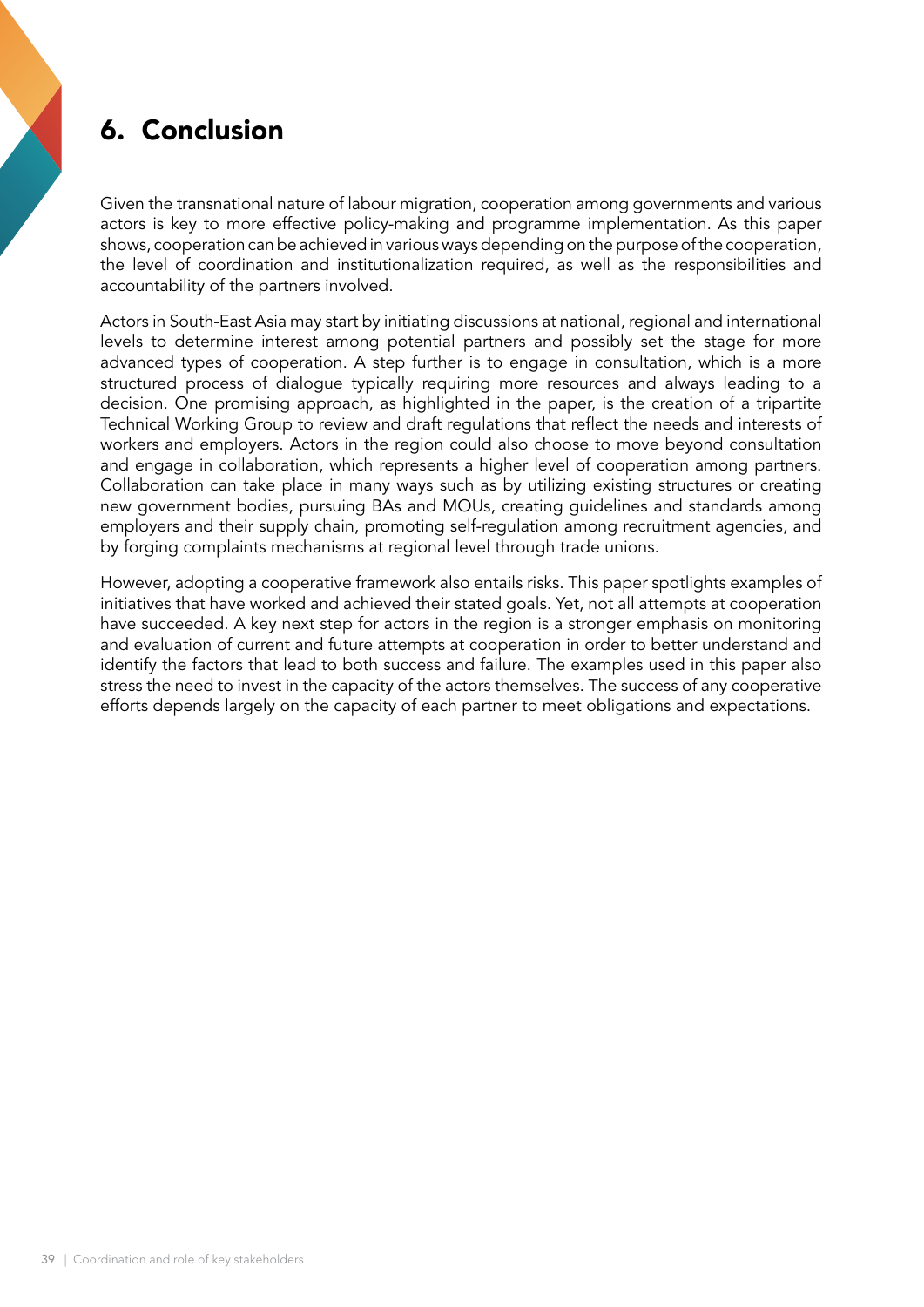# References

Agunias, D.R. 2009. Guiding the invisible hand: Making migration intermediaries work for development, Human Development Research Paper, 2009/22 (New York, UNDP).

—. 2011. "Lowering the monetary costs of migration: Policy routes and the promise of adopting a collaborative framework", Background paper presented at 2011 Global Forum on Migration and Development Thematic Meeting on Lowering the Costs of Migration for Higher Development Gains, Dhaka, 3– 4 Oct.

Agunias, D.R.; Aghazarm, C.; Battistella, G. 2011. *Labour migration from Colombo Process countries: Good practices, challenges and ways forward* (Dhaka, IOM). Available at: http://publications.iom.int/bookstore/index. php?main\_page=product\_info&cPath=1&products\_id=758 [30 Aug. 2014].

Agunias, D.R.; Newland, K. 2012. *Developing a road map for engaging diasporas in development: A handbook for policymakers and practitioners in home and host countries* (Geneva and Washington, D.C., IOM and Migration Policy Institute).

Business for Social Responsibility (BSR). 2008. *International migration: A responsible role for business* (San Francisco, BSR).

Commission on Filipinos Overseas. 2010. "Vision 2020: Responding to the Challenges of Migration and Development Summary Report". Available at: http://cfo.gov.ph/~comfil/images/stories/pdf/vision\_2020\_ summary.pdf [30 Aug. 2014].

Confederation of Private Employment Agencies (CIETT). 2006. "CIETT members' commitment towards a wellfunctioning international labour market". Available at: http://www.ciett.org/fileadmin/templates/ciett/docs/ CIETT\_Code\_Conduct.pdf [30 Aug. 2014].

Coca-Cola Company. 2013. *Supplier guiding principles*. Available at: http://assets.coca-colacompany.com/71/ b5/a03844a14c8a89966b1d93097088/issuance-guidance.2\_12\_14.pdf [30 Aug. 2014].

Demaret, L. 2006. "Private employment agencies: The challenges ahead from the workers' perspective", in C. Kuptsch (ed.): *Merchants of labour* (Geneva, International Institute for Labour Studies), pp. 159–168.

Economic Research Institute for ASEAN and East Asia (ERIA). 2012. *Mid-term review of the implementation of AEC Blueprint: Executive summary* (Jakarta, ERIA).

Global Forum on Migration and Development (GFMD). 2008. *Regional consultative processes (RCPs), interregional consultative fora and regional organizations and economic integration processes at the interface of migration and development*, Concept Paper presented at Global Forum on Migration and Development, Manila, 27–30 Oct.

GMA News. 2008. "DFA opens consulate in Macau", Available at: http://www.gmanetwork.com/news/ story/120707/pinoyabroad/dfa-opens-consulate-in-macau [30 Aug. 2014].

Goldstein, B. 2006. "'Merchants of labor' in three centuries: Lessons from history for reforming 21st century exploitation of migrant labor", in C. Kuptsch (ed.): Merchants of labour (Geneva, International Institute for Labour Studies), pp. 31–36.

Hawthorne, L. 2013. *Recognizing foreign qualifications: Emerging global trends* (Washington, DC, Migration Policy Institute).

Human Rights Watch. 2011. "Indonesia/Malaysia: New pact shortchanges domestic workers", 31 May, Available online at: http://www.hrw.org/news/2011/05/31/indonesiamalaysia-new-pact-shortchanges-domestic-workers [accessed 30 Aug. 2014].

International Labour Organization (ILO). 2007. Guide to private employment agencies: *Regulation, monitoring and enforcement* (Geneva).

—. 2013a. Domestic workers across the world: *Global and regional statistics and the extent of legal protection* (Geneva).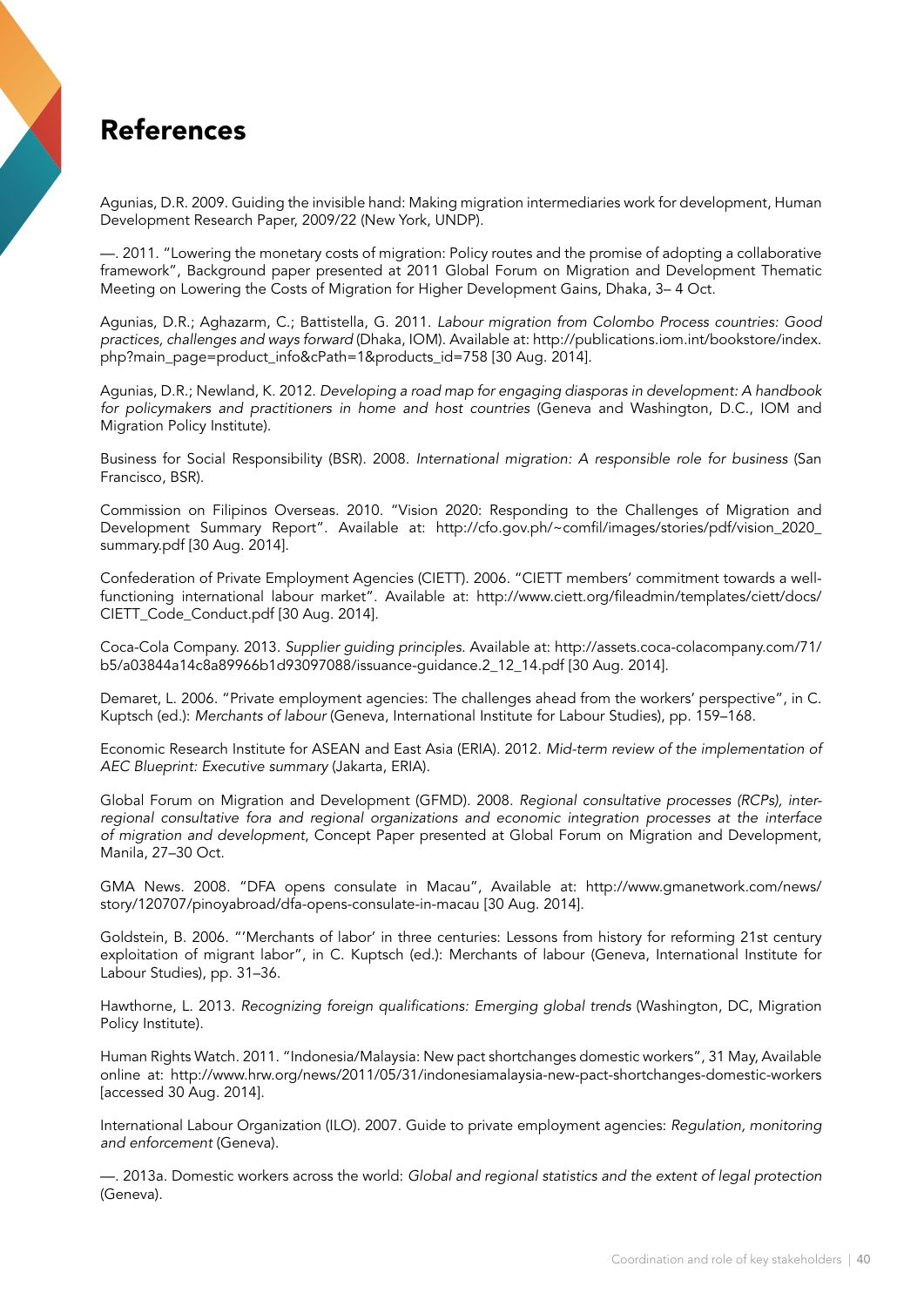—. 2013b. "Good practice – Migrant Workers Resource Centres (MRCs)". Available at: http://www.ilo.org/dyn/ migpractice/migmain.showPractice?p\_lang=en&p\_practice\_id=84. [30 Aug. 2014].

—. 2013c. "Monitoring and evaluation of the application of the VAMAS Code of Conduct" (ILO). Available at: http://www.ilo.org/wcmsp5/groups/public/---asia/---ro-bangkok/documents/publication/wcms\_219762.pdf [30 Aug. 2014].

—. 2014. "EU, ILO and IOM join forces to promote ethical recruitment", press release, Available at: http://www. ilo.org/manila/info/public/pr/WCMS\_240034/lang--en/index.htm [30 Aug. 2014].

—; Asian Development Bank (ADB). 2014. *ASEAN community 2015: Managing integration for better jobs and shared prosperity* (Bangkok).

Larga, R.; Tunon, M.; Baruah, N. 2012. Background paper: *Progress on the implementation of the recommendations adopted at the 3rd and 4th ASEAN Forum on Migrant Labour* (Bangkok, ILO).

Lee, S. Forthcoming. *A. Background paper on current policy and regulatory settings affecting recruitment, placement, and protection of skilled, semi-, and low-skilled workers within ASEAN* (Bangkok, ILO).

Lee, S. Forthcoming. B. *Enterprise level case study analysis report* (Bangkok, ILO).

Makibayashi, A.U. 2014. "ASEAN regional integration and regional migration policies in Southeast Asia", Working Paper Series, *Studies on Multicultural Societies*, No. 30.

Nicolas, I.; Agunias, D.R. 2014. "The Global Forum on Migration and Development: Perspectives from Asia and the Pacific", *Issue in Brief*, No. 9 11 (Bangkok and Washington, DC, IOM and Migration Policy Institute).

Office of the High Commissioner for Human Rights. 2006. "Special rapporteur on human rights of migrants ends visit to Indonesia", 22 Dec., Available at: http://www.ohchr.org/EN/NewsEvents/Pages/DisplayNews. aspx?NewsID=3918&LangID=E [30 Aug. 2014].

Pasandaran, C. 2013. "Indonesian maids held captive in Malaysia", in *The Jakarta Globe*, 12 Jan., Available at: http://www.thejakartaglobe.com/archive/indonesian-maids-held-captive-in-malaysia/ [1 Nov. 2014].

Republic of the Philippines, Department of Foreign Affairs. 2014. "PHL embassies and consulates general". Available at: http://dfa.gov.ph/index.php/articles/2013-03-22-05-09-29/phl-embassies-and-consulates [30 Aug. 2014].

Sittamparam, R.; Muin, F.A. 2013. "Mama proposes RM6,000 fee", in *New Straits Times*, 21 May, Available at: http://www.nst.com.my/nation/general/mama-proposes-rm6-000-fee-1.283109. [1 Nov. 2014].

Sugiyarto, G.; Agunias, D.R. 2015. A "freer" f*low of skilled labour within ASEAN: Aspirations, opportunities and challenges in 2015 and beyond*, Issue in Brief No.11 (Bangkok and Washington, DC, IOM and Migration Policy Institute).

Sumption, M.; Papademetriou, D.; Flamm, S. 2013. *Skilled immigrants in the global economy: Prospects for international cooperation on recognition of foreign qualifications* (Washington, DC, Migration Policy Institute).

United Nations Human Rights Council. 2007. "Written statement submitted by the International NGO Forum on Indonesian Development (INFID), a non-governmental organization in special consultative status", 28 Feb. Available at: http://daccess-dds-ny.un.org/doc/UNDOC/GEN/G07/114/97/PDF/G0711497.pdf?OpenElement [30 Aug. 2014].

Verité. 2011a. "Examples of good practice in engagement". Available at: http://www.verite.org/helpwanted/ toolkit/brands/public-policy-advocacy/tool-3. [30 Aug. 2014].

—. 2011b. "A guide to public policy advocacy". Available at: http://www.verite.org/helpwanted/toolkit/brands/ public-policy-advocacy/tool-1 [30 Aug. 2014].

—. no date. "Resources for responsible recruitment: Corporate efforts". Available at: http://www. responsiblerecruitment.org/corporate-efforts#Next [30 Aug. 2014].

Wilcox, D. 1994. *The guide to effective participation.* (Brighton, Delta Press). Available at: http://www. partnerships.org.uk/guide/frame.htm. [30 Aug. 2014].